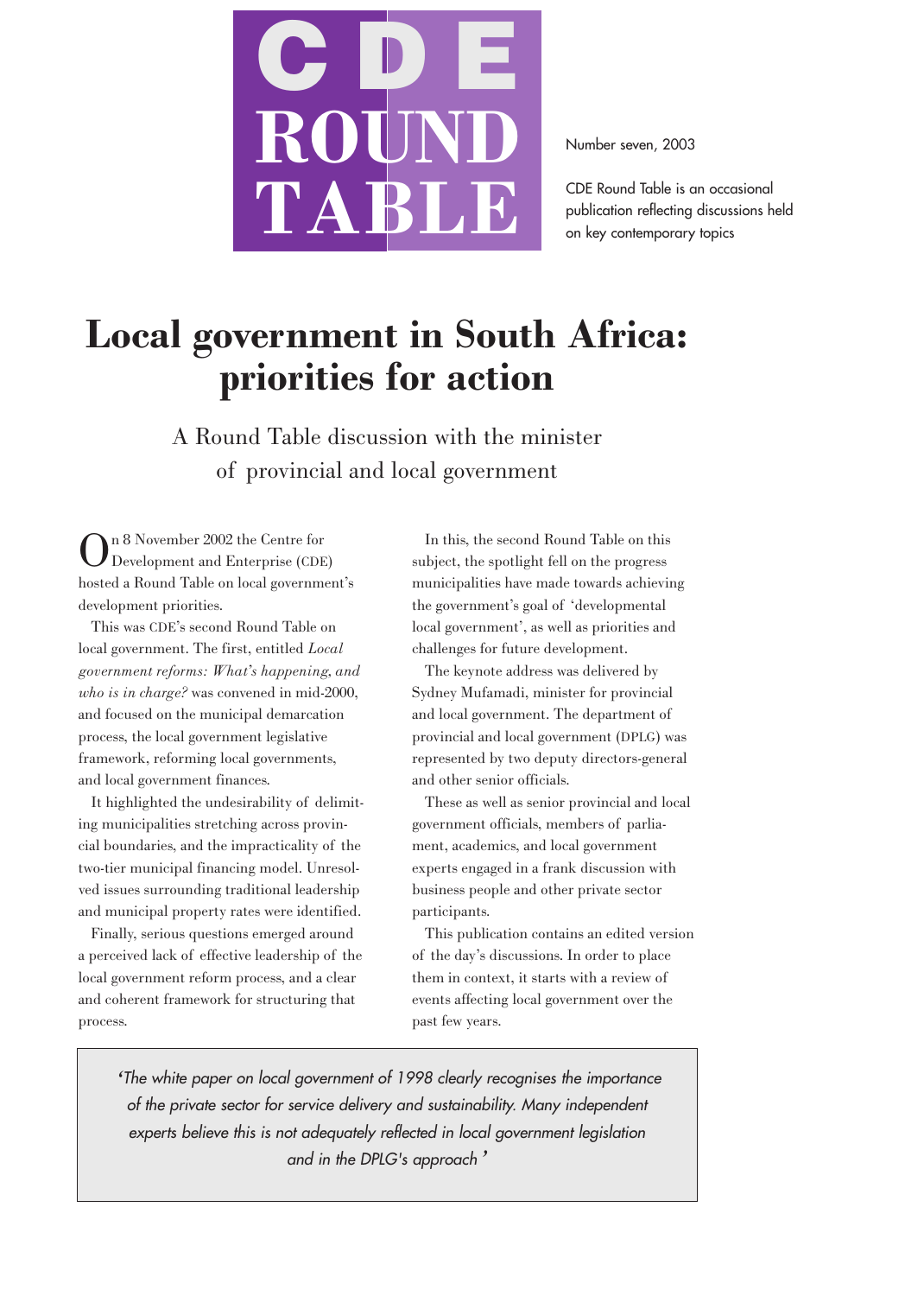# Contents

| Summary of key points made by participants                                             |    |  |  |
|----------------------------------------------------------------------------------------|----|--|--|
| The restructuring of local government: an overview                                     |    |  |  |
| <b>The Round Table</b>                                                                 | 15 |  |  |
| Introduction<br>Progress and challenges – Sydney Mufamadi, minister for provincial and | 15 |  |  |
| local government                                                                       | 15 |  |  |
| Remarks by Ann Bernstein, executive director, CDE                                      | 16 |  |  |
| The minister's response                                                                | 18 |  |  |
| The DPLG $-$ achievements and objectives                                               | 21 |  |  |
| Key municipal finance issues                                                           | 23 |  |  |
| Case studies: views from the coalface                                                  | 26 |  |  |
| What does the private sector need?                                                     | 31 |  |  |
| <b>Round Table discussion</b>                                                          |    |  |  |
| Priorities for action - different views                                                |    |  |  |
| CDE's view                                                                             | 37 |  |  |
| The minister's view                                                                    | 42 |  |  |

### **Series editor**: Ann Bernstein

This report was written by Dr Tim Clynick, senior manager at CDE, and Ann Bernstein, CDE's executive director. Steven Gruzd and Sean Willis, both CDE researchers, helped with drafting and research. This publication was edited and produced by Riaan de Villiers, publishing consultant to CDE.

Published by The Centre for Development and Enterprise Pilrig Place, 5 Eton Road, Parktown, Johannesburg, South Africa P O Box 1936, Johannesburg 2000, South Africa Tel 27-11-482-5140, fax 27-11-482-5089 info@cde.org.za, www.cde.org.za

#### ISBN 0-9584697-1-7

© The Centre for Development and Enterprise. This publication may not be reproduced, stored, or transmitted without the prior permission of the publisher. Short extracts may be quoted, provided the publisher is fully acknowledged.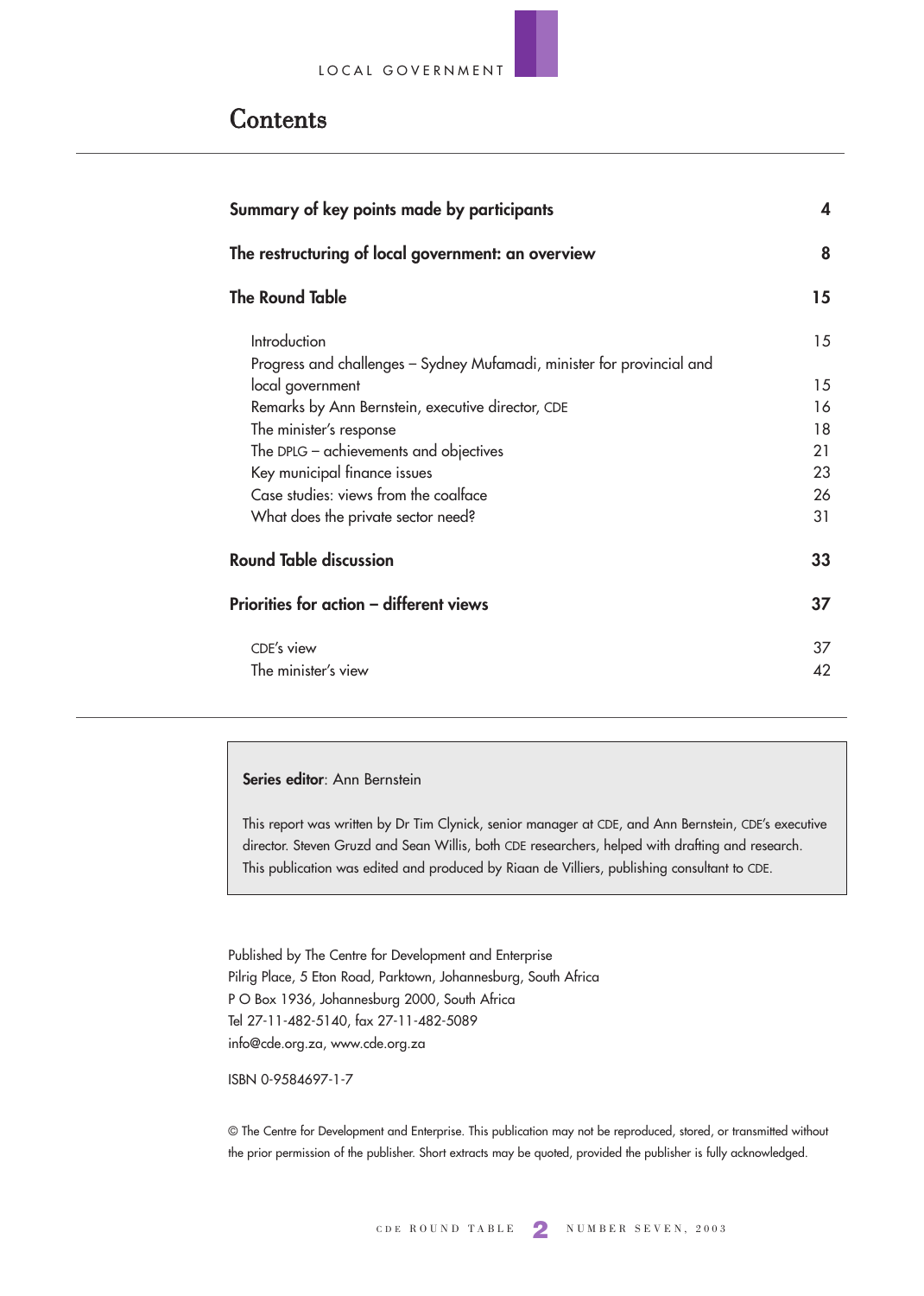### **Participants in the Round Table**

**Elroy Africa**, deputy director-general: governance and development, DPLG. **Kevin Allan**, adviser to the minister for provincial and local government. **Dr Doreen Atkinson**, research director, Human Sciences Research Council. **Colin Batchelor**, chief executive officer, Biwater. **Ann Bernstein**, executive director, CDE. **Lael Bethlehem**, director of economic development, City of Johannesburg. **Mohammed Bhabha**, MEC: local government and traffic, Mpumalanga. **Thula Bopela**, national electrification planning manager, ESKOM. **Andrew Boraine**, adviser to the minister for provincial and local government. **Gloria Borman**, DA member of parliament, member of the portfolio committee on provincial and local government. **Yunus Carrim**, ANC member of parliament, chair of the portfolio committee on provincial and local government. **Vyande Chisiza**, managing partner, Scott Wilson SA. **Dr Tim Clynick**, senior manager, CDE. **Zohra Dawood**, executive director, Open Society Foundation for Southern Africa. **Alan Dawson**, secretariat, National Coalition for Municipal Service Delivery. **James Dohrman**, project manager, Municipal Infrastructure Investment Unit. **Patrick Flusk**, chief executive: local government transformation programme, DPLG. **Steven Gruzd**, research co-ordinator, CDE. **Prof Douglas Irvine**, senior associate, CDE. **Barry Jackson**, project manager and policy co-ordinator, Development Bank of Southern Africa. **Johan Kruger**, chief executive officer, Infrastructure Finance Corporation. **Andrew Layman**, director, Pietermaritzburg Chamber of Business. **Vusi Mahlangu**, head: public sector finance, Investec Bank.

**Jackie Manche**, deputy director-general: institutional reform and support, DPLG. **Daniel Manyindo**, special adviser: local government transformation, DPLG. **Florence Mashiane**, municipal manager, Ehlanzeni District Municipality. **Silas Mbedzi**, associate director, public

sector, PricewaterhouseCoopers. Prof Jeff McCarthy, university fellow, Graduate School of Business, University of Durban-Westville.

**Tim Middleton**, director, Kagiso Property Holdings.

**Thami Madinane**, economist: corporate planning unit, City of Johannesburg.

**Sydney Mufamadi**, minister for provincial and local government.

**Duma Nkosi**, executive mayor, Ekurhuleni. **Karin Pearce**, general manager, The Banking Council South Africa.

**Noviwe Qegu**, national urban policy manager, DPLG.

**Leshabe Rampedi**, municipal manager, Polokwane.

**Barbara Schreiner**, deputy director-general: policy & regulation, department of water affairs and forestry.

**Sledge Selesho**, chief director: institutional capacity-building and support, DPLG.

**Smanga Sethene**, research officer, KwaZulu-Natal Local Government Association.

**Brian Shepherd**, chief financial officer, Buffalo City.

**Charles Simkins**, Helen Suzman professor of political economy, University of the Witwatersrand.

**Moosa Soni**, policy director, South African Local Government Association.

**Dr Michael Sutcliffe**, municipal manager, Ethekwini.

**Dr Tim Wilson**, chief director: facilities and planning, department of health.

**Charles Zwane**, general manager, Johannesburg Water Managing Company.

A list of acronyms and abbreviations used in this publication appears on page 13.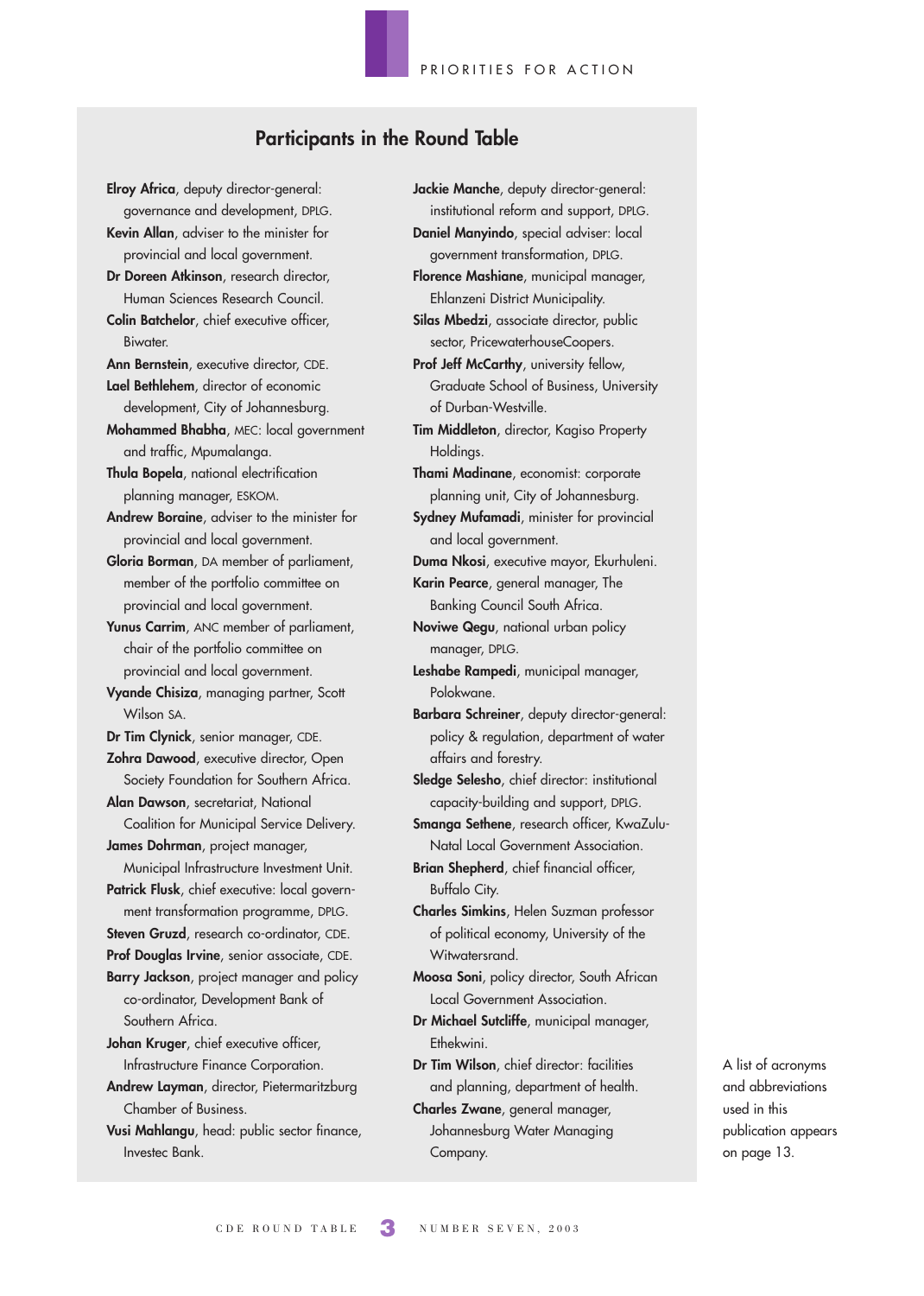### **Summary of key points made by participants**

### **Progress made; challenges remain**

The process of establishing new municipalities is still incomplete, and the local government system has not been fully stabilised The DPLG has a daunting task. It is managing the largest and most complex set of institutional changes in the country's history. Moreover, many government departments have loaded issues they cannot, or do not wish to, deal with on to the DPLG. Significant progress had been made towards establishing democratic and non-racial local government. However, major challenges remain, and the DPLG's performance has been inadequate in important areas.

#### **Outstanding issues**

Numerous problems remain from the demarcation and amalgamation process: local municipalities are often too large, and include too many weak former municipalities. Overly large district municipalities are experiencing severe problems. Municipalities falling across provincial boundaries also remain a problem.

The process of establishing new municipalities is still incomplete, and the local government system has not been fully stabilised. A uniform system for rating all property needs to be implemented.

There are problems with integrating previously separate municipal administrations, staffing them with enough skilled people, making new municipalities financially viable, and reducing dangerously high levels of municipal debt, now estimated at R25 billion and growing in some municipalities at more than 20 per cent a year.

In December 2002 the DPLG unveiled a municipal revenue enhancement programme (MREP), which was endorsed by the cabinet in July 2003. Aimed at reducing municipal arrears, it is a step in the right direction. But does it go far enough, and is it being implemented with sufficient drive and urgency?

The minister has announced new 'powers and functions' authorisations which, contrary

to the department's initial plans, are not homogenous but differentiated across the country's district and local municipalities, according to the department's assessment of the specific capacities of various municipalities to provide particular municipal services.

The division of powers between B and C municipalities is still very complex, and remains contested.

#### **New development challenges**

Numerous new issues affecting the core developmental activities of new municipalities have emerged:

### Basic services

Despite an impressive roll-out of housing and water programmes, basic services remain inadequate. Doubling the conditional grants and 'equitable share' allocations to municipalities over the past three years has made little impact. The DPLG must gain greater clarity about how municipalities are to provide basic services, and how these are to be funded. The DPLG must also decide how it will help municipalities to make strategic choices within their financial constraints.

• The announcement of free basic services was mismanaged. Rather than improving service payments by meeting minimum needs over and above which payment would be expected, providing free basic services became a political flag-waving exercise. As a result, people everywhere stopped paying for services, which affected the creditworthiness of municipalities, and restricted their ability to borrow. National government provides less than one sixth of the estimated R38,5 billion a year required to fund free basic services, and local government has to find the difference. A clear policy framework for the provision of free basic services is required, with clear guidelines on finances, the trade-offs municipalities must make, and sequencing.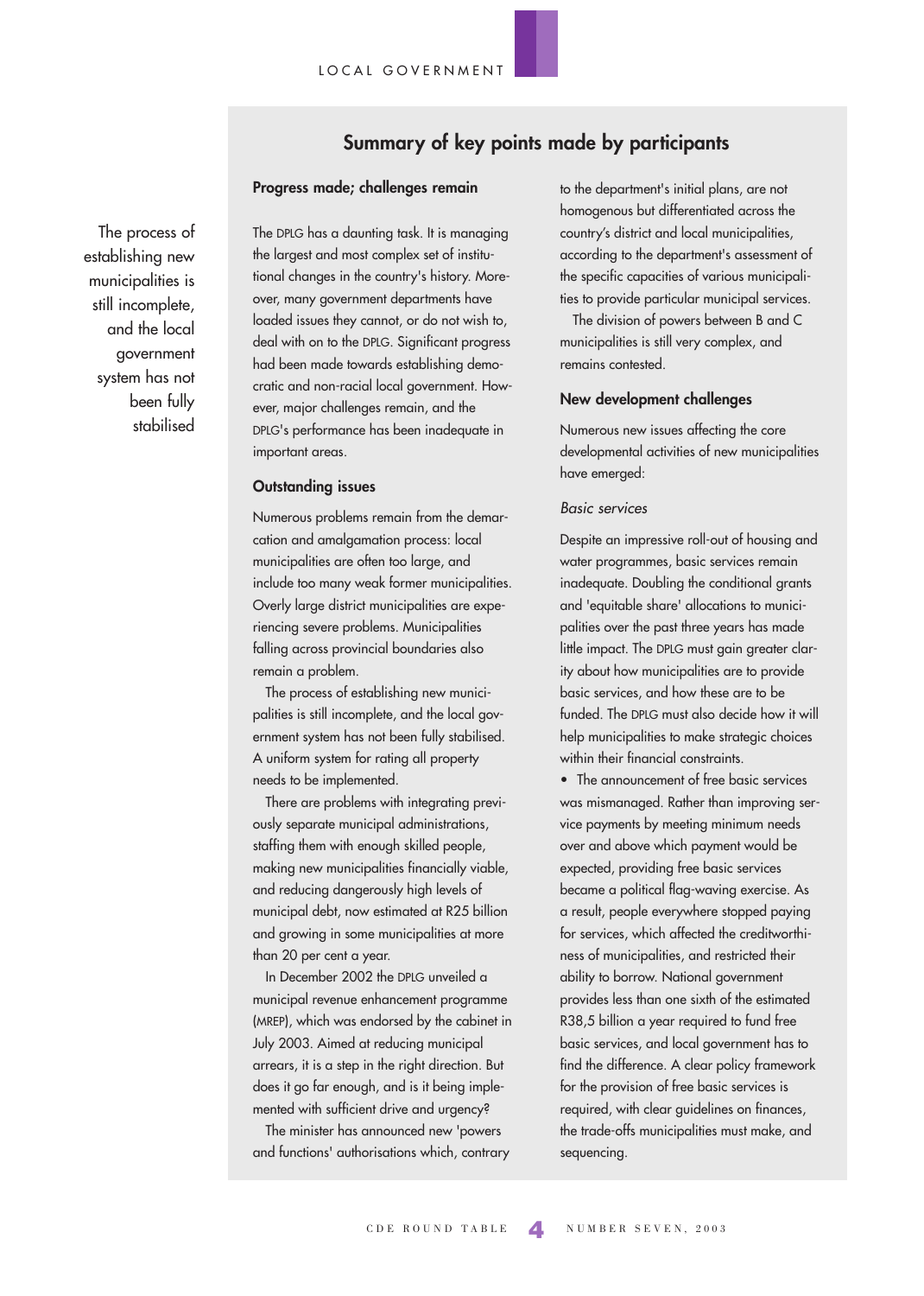• National and provincial basic services support programmes are poorly integrated with the integrated development plans (IDPs) of local municipalities. On the other hand, municipalities are not responsive enough to the needs of municipal citizens. Most or all capital is spent on new infrastructure, and existing municipal infrastructure is being neglected. As a result, services are declining, and revenues are shrinking. Municipal financial management is a key constraint on sustaining basic services, and such services are 'rolling back' in many municipalities. Ironically, the consolidated municipal infrastructure programme (CMIP), which is driving new municipal infrastructure delivery, is reinforcing these negative processes.

• Inconsistent policies and 'political tariffsetting' are undermining municipal services. For example, as part of an effort to support 'affordable services to poorer consumers', the National Electricity Regulator (NER) discourages tariff increases – but municipalities rely on them to subsidise free electricity to the poor. • Most municipalities have high levels of debt and major revenue problems, and are finding it difficult to access funding for rolling out infrastructure to poor people in areas with low income-generating potential. Their financial problems weaken their capacity for borrowing. Most still rely on their own, limited, revenue rather than on intergovernmental transfers.

### Unfunded mandates

Municipalities are expected to assume greater responsibility for a growing range of government programmes without receiving more resources and support from national or provincial government. 'Unfunded mandates', 'devolution by stealth', and the 'creeping aassignment' of functions are evident in many areas of municipal activity.

### Municipal planning

The IDP process is overambitious; most IDPs are inadequately detailed, consultant-driven, and not responsive to community inputs. Meant to

serve as municipalities' 'business plans', IDPs are failing in numerous respects, including the following:

• IDPs are treated like 'state secrets'. They are not easily accessible to business people looking for local business opportunities. Municipal officials do not reveal their capital budgets to potential private investors.

• For many councils still dealing with monumental institutional and political changes, drafting IDPs was premature. They did so because they were required to rather than because they wanted to produce useful strategic plans. IDPs were drafted before organograms and budgets had been finalised. Improving these IDPs is very important, and special emphasis should be placed on the trade-offs that have to be made within existing resource constraints.

• Leadership and strategic direction from national and provincial government are lacking. The support provided by the DPLG-funded planning and implementation management support (PIMS) centres are inadequate; as a result, many IDPs have been drafted by inappropriately skilled consultants rather than community representatives.

• Community input into IDPs is constrained by the absence of functional ward committees. It is universally acknowledged that there has been little or no input from business people, farmers, or farm workers.

• Most or all IDPs are infrastructure-heavy, but neglect to provide for the maintenance of existing public investments. They also neglect social aspects of municipal planning such as skills development and health. Planning for HIV/AIDS is a crucial omission.

• Many municipalities have failed to consider public–private partnerships as a means of enhancing service provision. They follow section 78 of the Municipal System Act which prioritises 'internal solutions'. Specialist bodies such as the Municipal Infrastructure Investment Unit (MIIU) should advise municipalities more actively on the advantages of working with the private sector.

Inconsistent policies and 'political tariffsetting' are undermining municipal services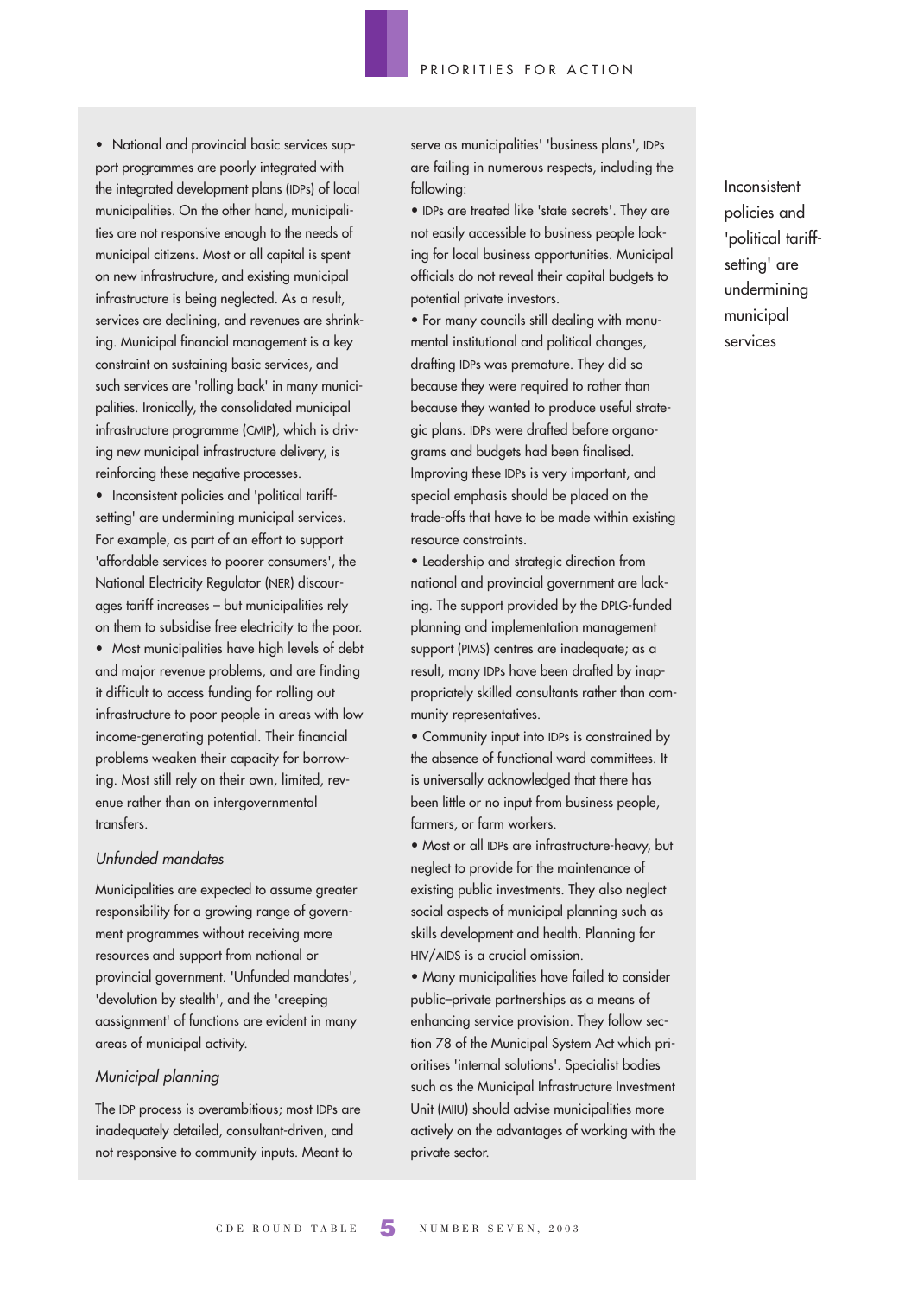The local government system lacks a clear vision of what is possible and appropriate outside the metros

• Municipal, regional, and national planning are poorly integrated. The DPLG should guide municipalities more actively, and be less prescriptive.

#### **Local economic development (LED)**

The present LED policy and strategy do not work. They are resulting in short-term, smallscale, project-based community initiatives, and are not creating sustainable jobs, which can only emerge from broad-based local and regional economic activity, particularly in small towns and rural areas.

• LED should be led by the private sector, facilitated by public institutions. National government must state this, and encourage municipalities to explore partnerships with the private sector. Building up a local understanding of how to do business with the private sector is crucial. Business goes where there is well-developed, stable local government that welcomes private sector involvement. LED should aim to help improve the operational efficiencies, investments, and municipal 'quality of life' of businesses.

• Pragmatic growth coalitions (co-operative agreements on priorities, joint projects, and common purposes) offer the best prospects for successful LED. Public and private partners must develop an understanding of the technicalities and modalities of negotiating such coalitions.

• The perception that private firms are out to exploit their municipal customers needs to be addressed by government and business. There is a lack of trust and frank exchanges of opinion; all role players have to learn to understand others' points of view. A common sense of values and perspectives seems to be lacking. Although suspicion has abated, public and private sectors are still talking past each other.

• Municipalities and communities need to recognise that there are limits to the capital that can be absorbed by municipalities. Financially unsustainable municipalities cannot service loans, even with the help of DPLG-funded

CMIP programmes. Without local agreements on affordability and cost-recovery, municipalities will end up with high operational costs that will eventually bankrupt them.

• Without tightening up financial monitoring, effective LED is not possible. Municipalities need to focus on their income in addition to their expenditure.

• IDPs need to reflect the trade-offs that councillors and officials have to make in order to place their municipalities on a high growth path. Tough choices have to be made, particularly in respect of capital expenditure; when to invest in infrastructure that will stimulate growth; and how to avoid cross-subsidisation that will harm growth.

### **Structure and affordability**

The local government system lacks a clear vision of what is possible and appropriate outside the metros. Local authorities currently get far less financial support from the centre than they expected. Councillors and officials feel overburdened with tasks that they believe should be undertaken by other government spheres and departments.

There is competition over the provision and financing of services, and municipalities are low on resources. As a result, many practical steps need to be taken to remove sources of indecision and conflict:

• District and local council officials do not understand the different roles they must play in the new system. District and local municipalities have become areas of contestation and wasteful duplication. Although essential, the minister's long-delayed municipal authorisations presage another round of powers and functions being phased in and out. There is much unhappiness about the allocation of powers and functions, especially among secondary cities.

• The question of what the two-tier local government system can realistically afford has to be answered. The DPLG estimates that it will cost R38,5 billion a year to provide basic services to all South Africans, which is far more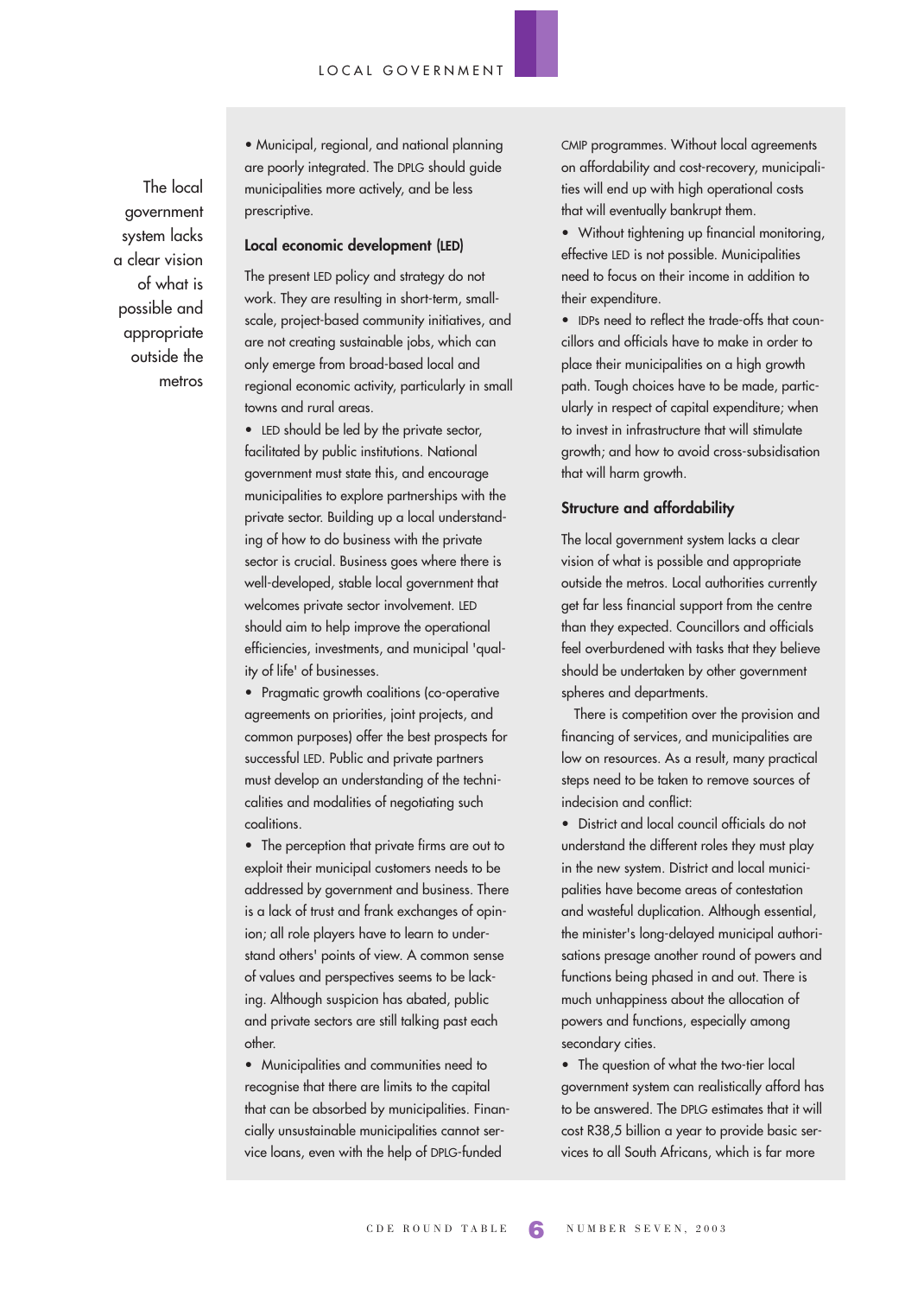than the funding available to municipalities via conditional grants and 'equitable share' allocations. The DPLG should explain how it believes this shortfall should be financed.

### **Strategic leadership**

In order to enhance its leadership of the local government transformation process, the DPLG should take the following steps:

• Rather than trying to stop all the gaps – many caused by the fact that line departments aren't contributing – the DPLG must focus on its core business of ensuring that municipalities have institutional support.

• The DPLG should become less prescriptive and more facilitative. Imposing regulations and prescriptions on municipalities will not in itself make local government work.

• The DPLG must focus on co-ordinating the contribution of other national and provincial departments, rather than providing those inputs itself. Line departments need to establish a municipal support programme, co-ordinated by the DPLG, within a framework which is absolutely clear on the division of powers and functions among different municipal structures and among the local and other spheres of government (for example, the LED support programme could be managed by the department of trade and industry, and the CMIP by the department of public works).

• The DPLG must urgently provide strategic leadership on the escalating levels of municipal debt and its impact on basic service delivery and economic support services. The MREP is an important intervention, but the DPLG must convey to municipalities and the national government how urgently action is needed.

### **The way forward**

The chair of the parliamentary portfolio committee on provincial and local government remarked that 'through experience ... we will discover the weaknesses and frailties of the local government model, and find ways of addressing them'. In the course of the Round Table, numerous 'weaknesses and frailties'

were identified. Five key questions arise:

• Has the DPLG defined its role properly? Is its task a manageable one?

• Is it placing enough emphasis on

economic growth, and does the DPLG have the right expertise and attitudes to advise municipalities on how to attract and sustain market-driven economic growth?

• Is the DPLG basing its plans on a realistic understanding of the human and financial constraints under which the new municipalities are operating?

• How realistic are the department's goals for expanding services beyond the core urban areas, and developing rural and smalltown South Africa?

• Has the demarcation affecting small cities – eg East London (Buffalo City), Bloemfontein (Mangaung), and Pietermaritzburg (Mzunduzi) – and large towns – eg Pietersburg (Polokwane), Nelspruit (Mbombela), and Kimberley (Sol Plaatje) – placed an unmanageable burden on core urban areas, crippling their economic prospects and simultaneously short-changing rural residents?

This Round Table provided participants from the public and private sectors with a valuable opportunity to reflect on what is happening in South Africa's cities and towns. They need to interact far more intensively about appropriate developmental goals, and how the private sector – and think-tanks such as CDE – could help to achieve them.

Public and private sector figures still differ on local government's development priorities. The white paper on local government of 1998 clearly recognises the importance of the private sector to both service delivery and sustainability. Many experts believe that this is not adequately reflected in local government legislation and in the DPLG's approach. It is this concern that underlies CDE's offer to facilitate a more intensive engagement between the private sector and the government, which would be in the interests of successful delivery in both rural and urban South Africa.

How realistic are the department's goals for expanding services beyond the core urban areas, and developing rural and small-town South Africa?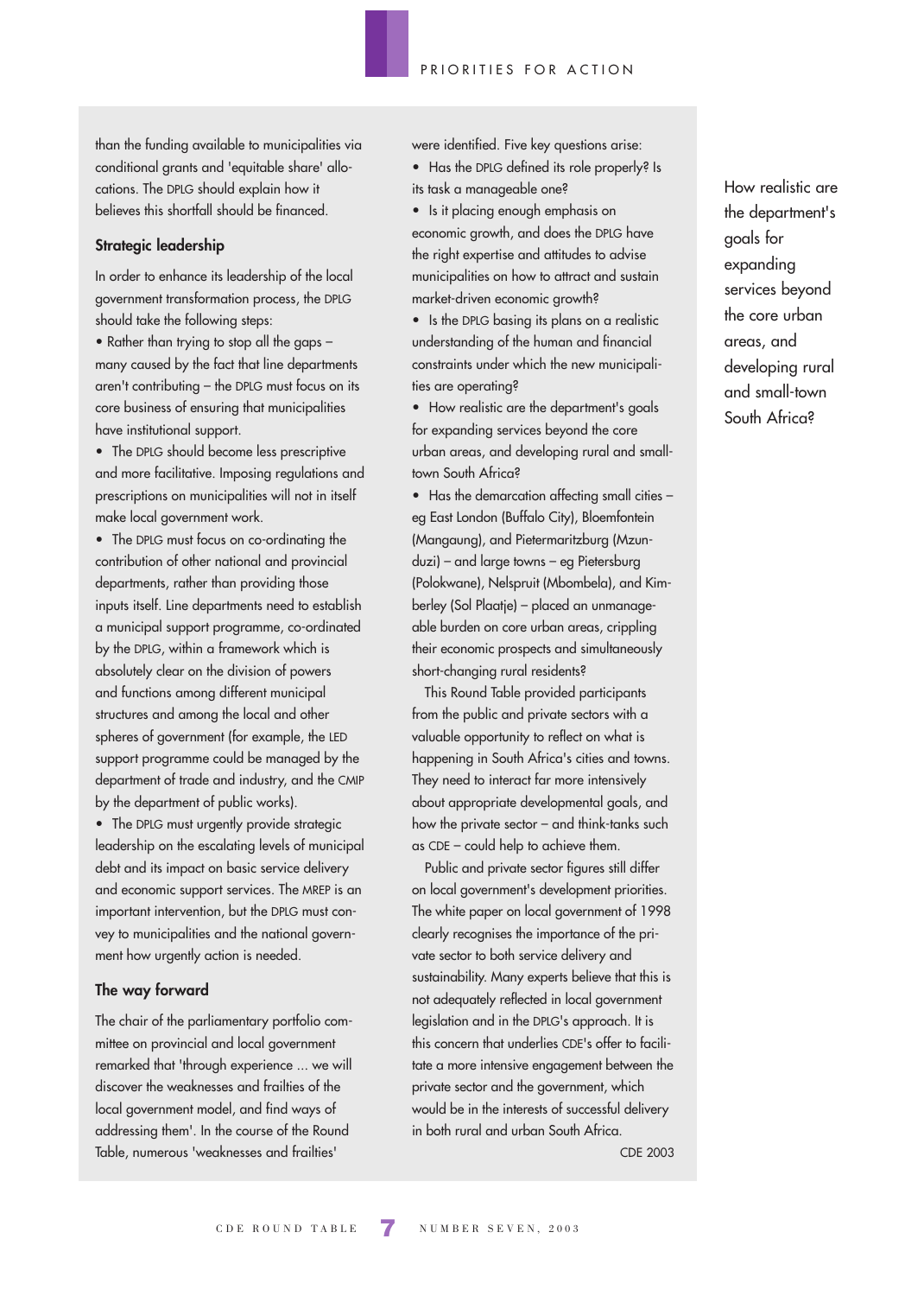# The restructuring of local government  $-$  an overview

Prior to the elections in December 2000, and working within the Municipal Structures Act of 1998, the Municipal Demarcation Board (MDB) fundamentally redrew the local government map by merging 843 transitional local authorities into 284 new municipalities (see box: *The ABC of South Africa's new municipalities*, this page). In order to achieve a higher level of intra-municipal crosssubsidisation, it tried to include affluent and poor areas as well as rural and urban areas in each municipality. The ANC's election slogan

### **The ABC of South Africa's new municipalities**

South Africa now has three types of municipalities, as prescribed in the Municipal Structures Act no 117 of 1998.<sup>1</sup>

**Category A municipalities** are governed by single councils with autonomous executive and legislative authority. There are six category A municipalities, encompassing South Africa's largest metropolitan areas: the City of Johannesburg, the City of Cape Town, the City of Tshwane (Pretoria), eThekwini Metropolitan Municipality (Durban), Ekurhuleni Metropolitan Municipality (East Rand), and Nelson Mandela Metropolitan Municipality (Port Elizabeth). They are commonly known as 'metros', or metropolitan municipalities.

**Category B municipalities** are also governed by single councils, but do not exercise autonomous powers; all of them fall under a category C – or district – municipality. There are 231 category B municipalities throughout the country. They include municipalities centred on secondary cities, such as Buffalo City (East London), Mangaung (Bloemfontein), and Mzunduzi (Pietermaritzburg); large towns, such as Polokwane (Pietersburg), Mbombela (Nelspruit), and Sol Plaatje (Kimberley); and small towns, such as Emalahleni (Witbank), and Moqhaka (Kroonstad). Many category B municipalities encompass several towns. Also, all category B municipalities include surrounding peri-urban and rural areas. They are commonly known as 'local municipalities'.

**Category C municipalities** are regional authorities with certain overarching powers over category B municipalities. For example, the Bojanala District Municipality in North West has authority over five local municipalities: Moretele, Madibeng, Rustenburg, Kgetleng Rivier, and Moses Kotane. They are commonly referred to as district municipalities, or district councils. There are 47 category C municipalities in South Africa.

CDE 2003

– 'One city, one tax base' – highlighted the economic thinking behind this system.

The new municipal system was extended to cover the entire country, and every South African became a municipal citizen. This system of 'wall-to-wall developmental local government' contrasted sharply with the fragmented and racially based local government system that had preceded it under apartheid.

The country's six biggest cities were classified as metropolitan municipalities, and given some autonomous powers. The rest of the country was divided up into local municipalities, built around smaller cities and towns. In the case of secondary cities and larger towns, they were built around a single centre, while smaller towns were often grouped together.

All municipalities – whether centred on metropolitan areas, secondary cities, towns, or groups of towns – included surrounding peri-urban and rural areas.

Moreover, all local municipalities – in effect, all South Africa's towns and cities outside the six metros – were placed under the overarching control of district municipalities, a move meant to facilitate the regional coordination of services.

The district municipalities are new institutions with restricted capacity, and remote from the communities they serve. Since there are no ward councillors at the district level, democratic accountability to municipal citizens has been diminished. The impact of district municipalities on the finances of local municipalities has been vigorously debated.

From 1996 onwards, the government implemented a major legislative programme aimed at fundamentally restructuring South Africa's system of local government. Its major elements have been:

• The Municipal Demarcation Act, no 27 of 1998, which provides for the redrawing of municipal boundaries.

• The Municipal Structures Act, no 117 of 1998, which defines the different types of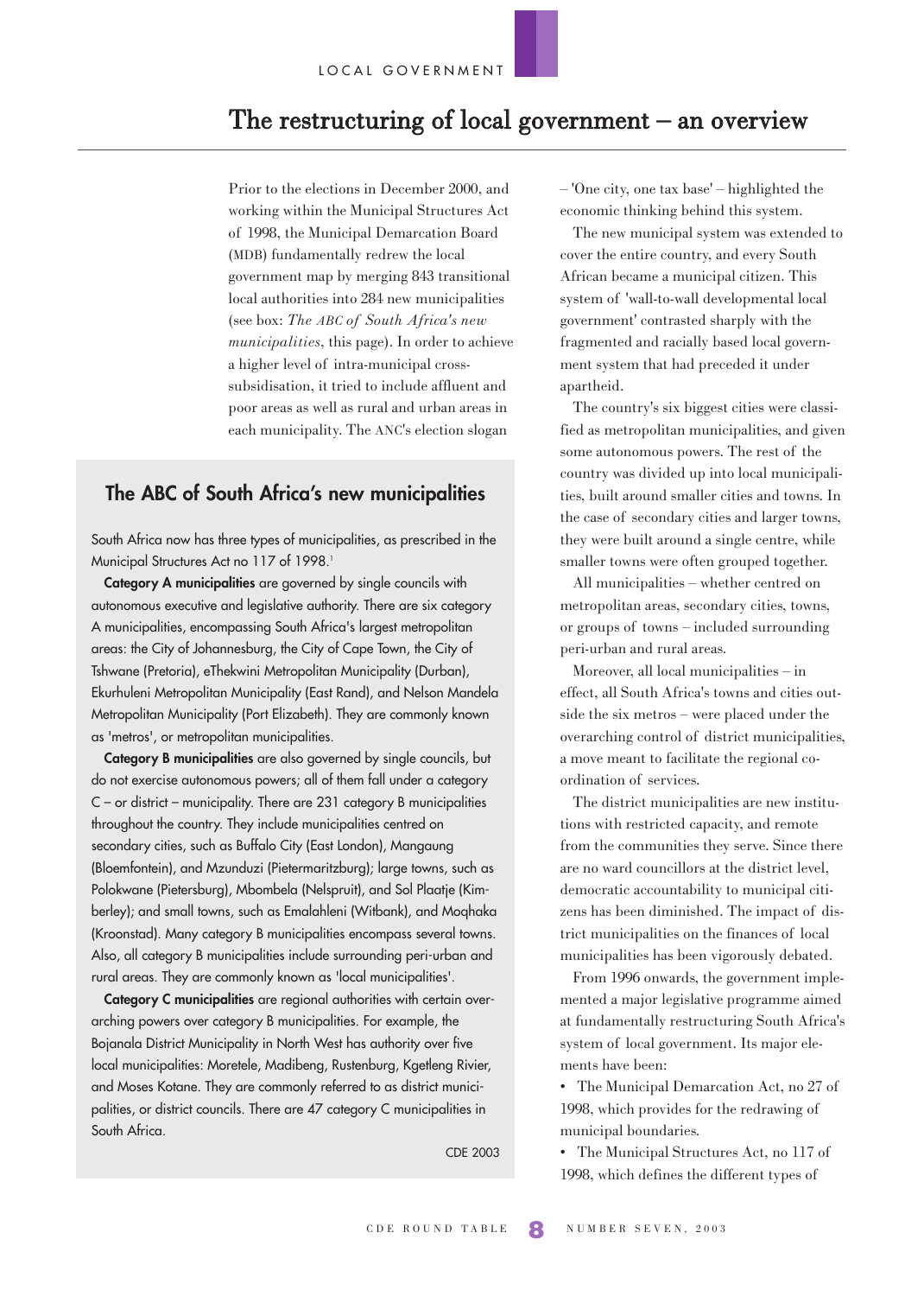municipalities; outlines their structures, powers, and functions; and prescribes municipal electoral systems.

• The Municipal Structures Amendment Act, no 33 of 2000, which shifts control over the four 'primary' powers and functions – water, electricity, municipal health, and waste/sanitation – from the local to the district municipality level.

Several bills have not yet been finalised; they include the Local Government: Municipal Finance Management Bill, the Municipal Systems Act Amendment Bill, and the Local Government: Property Rates Bill, which are still being vigorously debated. A draft white paper on traditional leadership has been published for comment.

A key aspect of the new dispensation that has not been finalised is the division of powers and functions among the various types of local authorities. As noted earlier, section 84(1) of the Local Government: Municipal Structures Amendment Act, no 33 of 2000 shifted responsibility for primary services from local to district municipalities. The idea was not that the latter should provide the services themselves, but that they should co-ordinate them regionally; therefore, in terms of the act, they would become 'service authorities', and local municipalities would become 'service providers'.

However, this measure had numerous farreaching implications, both in principle and in practice, some of them unintended. Potentially the most damaging was its impact on the revenue of local municipalities; while district councils could instruct local municipalities to extend services to developing areas at certain rates, the latter would not necessarily be able to recover those revenues – ie, they would lose the ability to correlate revenue and expenses.

This prospect sparked off considerable uncertainty among local governments, as well as vigorous debates. On 28 November 2000, on the eve of the elections, the minister announced that the status quo in respect of powers and functions would remain in force for a transitional period of two years. This

was done to minimise disruptions to services, and to give the new municipalities a period in which to establish themselves. This meant that, for the time being, local municipalities would continue to deliver services in the same way – and within the same boundaries – than before the passage of the act.

However, a great deal of confusion had been created, affecting municipal budgeting, capital spending by municipalities, municipal creditworthiness, and so on. Tension also developed between the DPLG on the one hand and the MDB, national treasury, and Fiscal and Financial Commission (FFC) on the other over the financial consequences of the way in which the DPLG was handling these authorisations.

New ministerial authorisations were finally issued in November 2002, withdrawing the blanket authorisations to district councils, and differentially transferring powers and functions in various sectors to district and local municipalities as well as to different municipalities (see box: *Has the 'powers and functions' issue been resolved?,* page 30).

In January 2001 the DPLG instructed all 284 new municipalities – both district and local – to complete interim and then final integrated development plans (IDPs) by

A key aspect of the new dispensation that has not been finalised is the division of powers and functions among the various types of local authorities

### **Where have all the towns and cities gone?**

Beyond the six metros, municipalities – called local or category B municipalities – now consist of one or several urban centres combined with surrounding rural areas, with a single administration and a single council. This means that South Africa's secondary cities and towns have been included in larger rural/urban areas that now form the new municipalities.

The town of Nelspruit in Mpumalanga is an example: it formerly had its own municipal charter, but is now one of three urban centres which, together with large rural settlements in the former 'homeland' of Ka-Ngwane, make up the new Mbombela local municipality.

In the Free State, huge local municipalities have been created: the most extreme case is that of Kopanong, which combines nine erstwhile municipalities and has a diameter of 150 kilometres.On average, category B municipalities include three or four urban centres.<sup>2</sup>

CDE 2003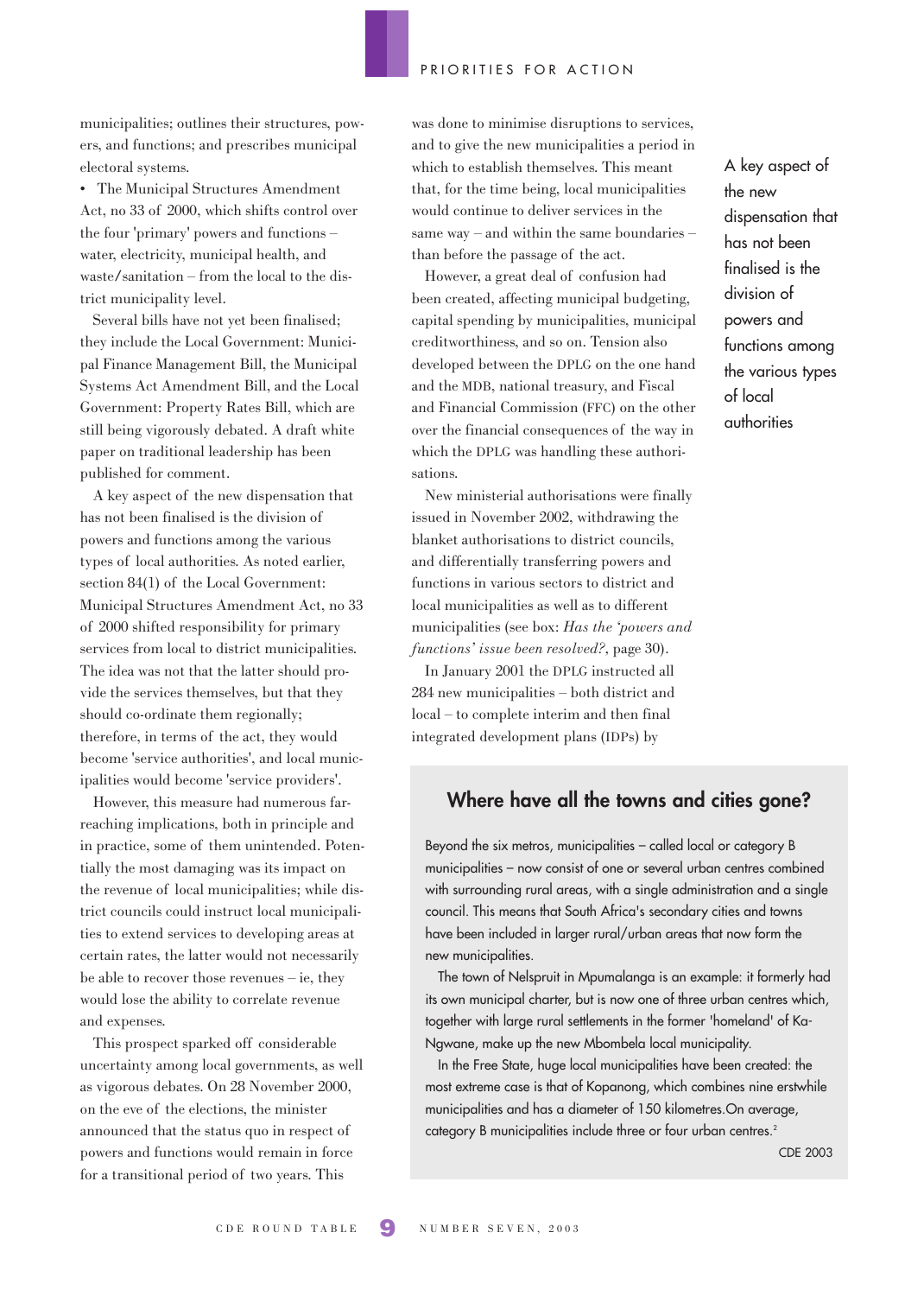### **'Equitable shares'**

The Intergovernmental Fiscal Relations Act, no 97 of 1997, changed the system for distributing national revenue to the other spheres of government. Whereas provincial and local governments previously received operating grants, they would now receive 'equitable shares' of national revenue.

Municipalities' 'equitable share' allocations are based on population size and income levels (ie, municipal citizens' average monthly per capita income). The allocations are then calculated using a formula aimed at ensuring that the gap between the funds needed for 'basic facilities for the operation of local government' and the amount of money each local jurisdiction is expected to raise from local resources is filled.<sup>3</sup>

CDE 2003

March 2002. These development blueprints first became a legal requirement for local municipalities in November 1996 in terms of the Local Government Transition Second Amendment Act, no 97 of 1996. Many municipalities lacked the capacity, skills, and experience needed to produce realistic and achievable plans. Some analysts say the national government as well as provincial governments are not sufficiently involved in this process, and that national, provincial, local, and district municipal budgets and IDPs are not sufficiently aligned.

In March 2001 the minister of provincial and local government appointed an eightperson ministerial advisory committee (MAC) headed by Peter Leon, former leader of the Democratic Alliance (DA) in the Gauteng provincial legislature, to review the transformation of local government, and advise him on how to promote this process.

The MAC was specifically mandated to evaluate the financial viability and capacity of the 284 newly established municipalities, and to ascertain what each was doing to meet its developmental challenges and obligations in terms of service delivery. The MAC was also asked to ascertain whether municipalities had established municipal or metropolitan police forces, and if traditional authorities had established traditional police services.<sup>4</sup> The

MAC produced a critical, hard-hitting report, which it presented to the minister in November 2001 but was only made public in July 2002 (see box: *An indigestible 'Big Mac'?,* page 18).

In July 2001 the implementation of the government's integrated sustainable rural development programme (ISRDP) and urban renewal programme (URP) began at selected pilot sites across the country. These programmes had been moved from the deputy president's office to the DPLG, which was regarded as a more appropriate institutional home.

Thirteen rural nodes have been identified, housing some 120 'anchor projects'. Additional funds have been allocated from the 'equitable share' (see box: *Equitable shares*, this page) and the consolidated CMIP. Under the URP, eight urban nodes – Alexandra, Galeshewe, Inanda, KwaMashu, Mdantsane, Motherwell, Khayelitsha, and Mitchell's Plain – have been identified, and support mobilised from the private sector for 'anchor projects' within them.

Analysts have questioned the criteria used to select these particular nodes, and whether a broader strategy or framework is being evolved for co-ordinating the developmental efforts of various government departments.

Progress made in transforming local government was also reviewed at a special workshop of the President's Co-ordinating Council (PCC) held on 14 December 2001. The PCC is an intergovernmental structure aimed at promoting and facilitating cooperative governance and good intergovernmental relations among different spheres of government.5 It has replaced the Premiers' Forum and the Intergovernmental Forum, and comprises the president, minister for provincial and local government, and nine premiers. It meets six times a year.

The workshop was attended by the president, the minister, the nine MECs for local government, and the chair of the South African Local Government Association (SALGA). The discussions were based on a report prepared by the DPLG on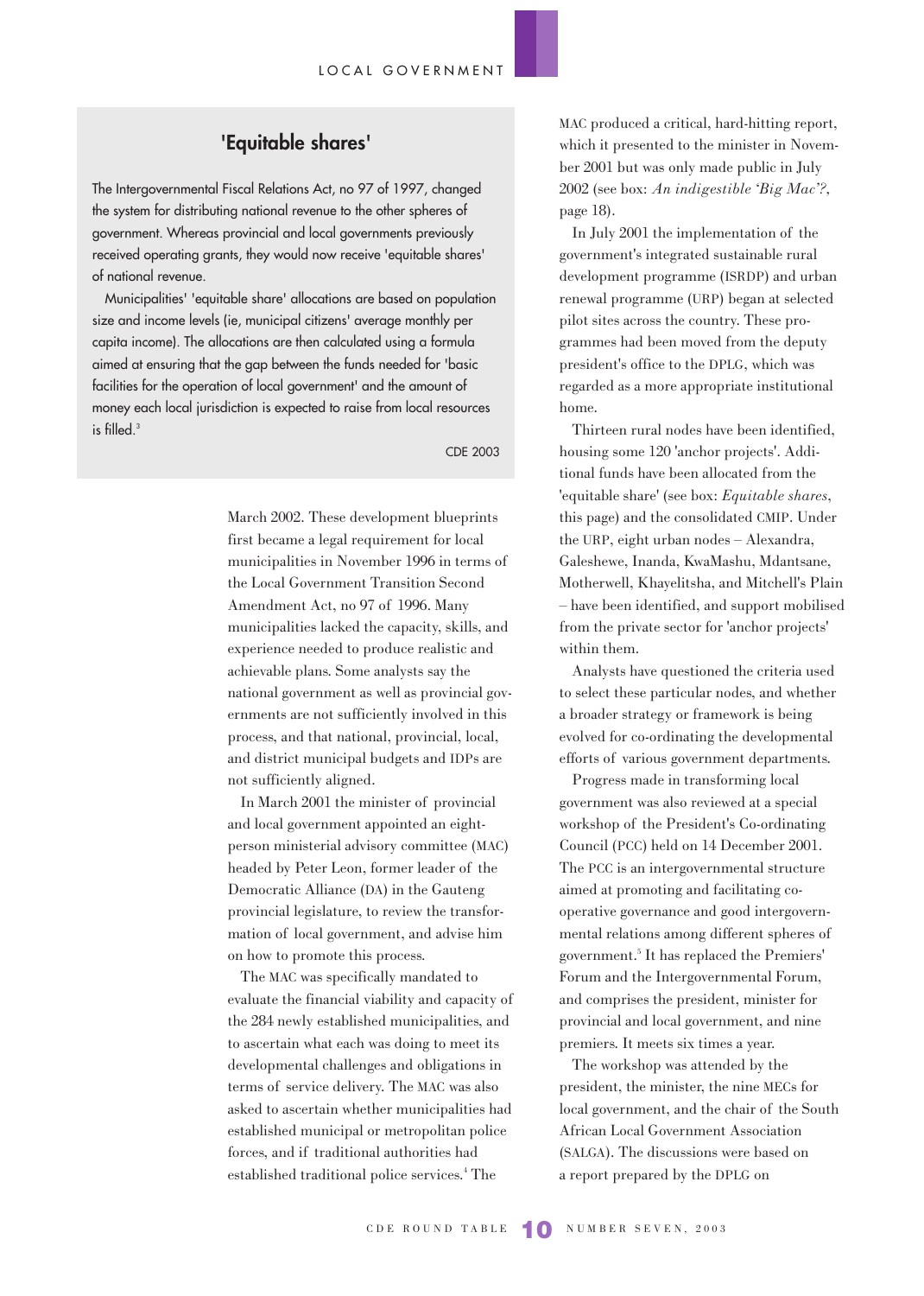# **What did the PCC really say?6**

At the end of its special lekgotla on local government transformation held on 14 December 2001, the PCC adopted a lengthy resolution in which it committed itself to an extensive new action plan for strengthening this sphere of government. The following summary of the action plan hows how much remains to be done.

To strengthen the local government sphere and enhance its status, the PCC resolved to: \* sort out the 'powers and functions' issue by early 2002; finalise a clear framework for national and provincial interventions in local government; implement a state-wide planning system based on IDPs; and build capacity among organised local government and enhance and support its role.

To build stable institutional and administrative local government systems, the PCC decided to:

• resolve the issue of cross-boundary municipalities by March 2002; allow provinces to deal with the role of traditional leadership in rural governance; develop a national capacity-building strategy, taking account of provincial and local government circumstances, for building strong political and managerial leadership at the local level; explore the creation of a single public service framework for local government, dealing with remuneration issues and the interim deployment of public servants to municipalities with the greatest needs; regularly assess the implementation and workability of the new local government system; provide local government with clearer targets, milestones, and deadlines in respect of further stabilisation; enhance the participation of all spheres of government in strategy development and policy-making; and urgently set up a team (including SALGA representatives) to work with needy municipalities.

To deepen local democracy and accountability, the PCC resolved to:

• extend the imbizo process to increase

people's participation in local government; develop a dedicated programme of support to ward committees; develop policies and guidelines to help councillors manage wards; and integrate inter-constituency priorities into a community-wide IDP.

To improve and accelerate service delivery and economic development, the PCC resolved to:

• urgently review service delivery boundaries in order to align them with the developmental boundaries of local government; help (especially weaker rural) municipalities to implement the free basic services policy; urgently develop an urban/urbanisation policy; urgently develop and implement emergency measures to fast-track the process of finalising IDPs and service delivery performance monitoring systems; apply lessons learnt from the intergovernmental partnership in the URS and ISRDS to the entire local government sphere; and promote electronic governance in order to improve service delivery.

To build financially viable local government, the PCC resolved to:

• re-engineer the intergovernmental and local government financial systems; reaffirm the cabinet decision on electricity restructuring, and monitor its effects on local government; consolidate and disseminate work on national credit control policy; develop a framework for helping municipalities to meet their statutory obligations, and take action against those that consistently do not; organise engagement among the national government, organised local government, and the private sector, aimed at promoting development partnerships that will facilitate municipal access to financial markets; increase the resources available to local government, including district municipalities; and ensure the effective management of treasury functions, including revenue and debt management and financial audits.

CDE 2003

This summary of the PCC's action plan shows how much remains to be done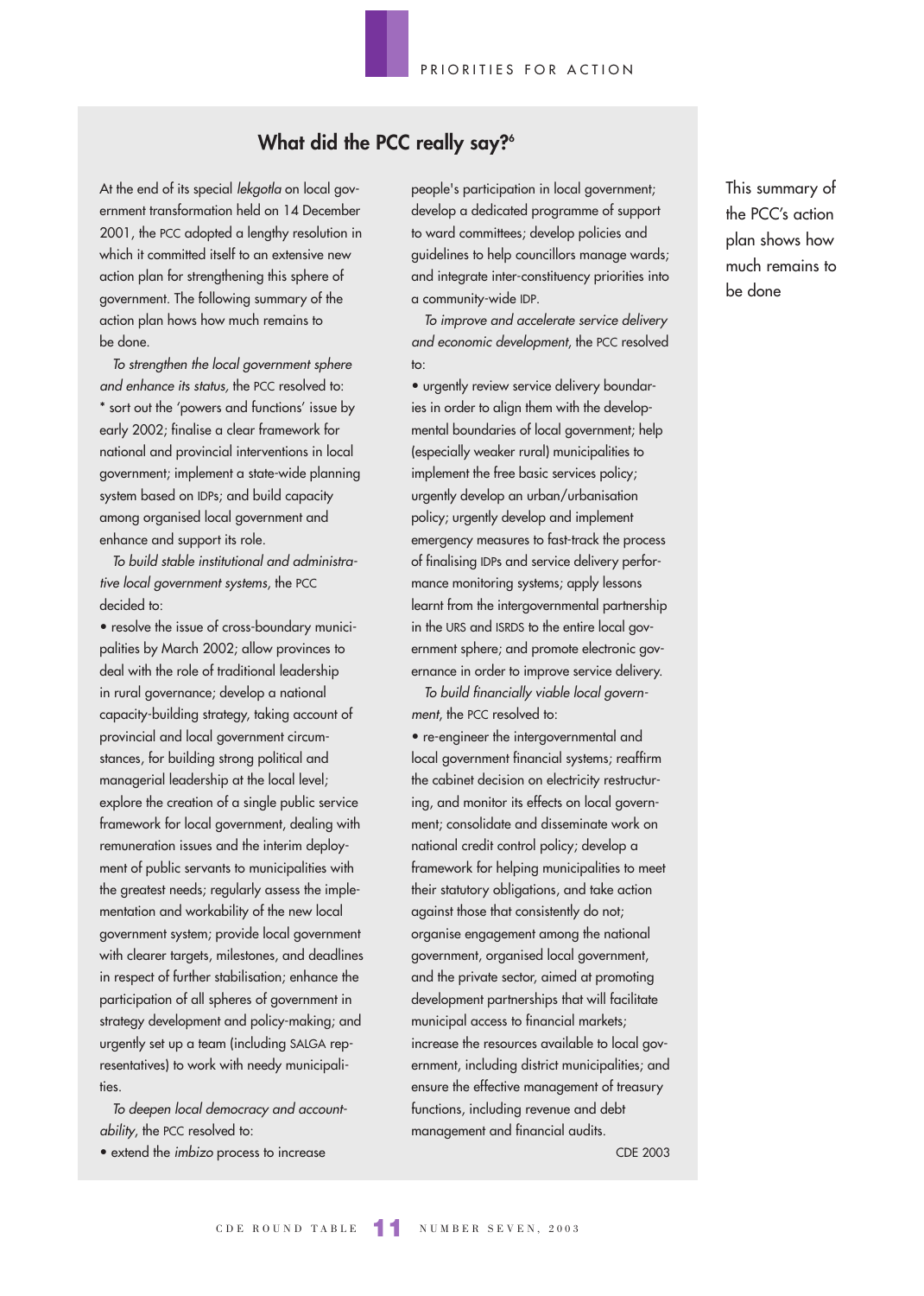One of the longest-standing problems faced by local governments is the low levels of payment for rates and services developments in local government since the elections of 5 December 2000. They culminated in a major new action plan on local government (see box: *What did the PCC really say?*, previous page).

In March 2002 the government tabled a trio of bills which, if passed into law, would allow members of parliament, provincial legislatures, and local municipalities to 'cross the floor', or, as the municipal bill put it, 'enable a member of a Municipal Council to become a member of another party whilst retaining membership of that Council'.7 The bills were hastily drafted after the New National Party (NNP) had withdrawn from the Democratic Alliance (DA) in November 2001. They were intensively debated, both in public and behind the scenes, and were eventually taken to the constitutional court.

While the court ruled out floor-crossing at the national and provincial level (this has since been permitted following legislative amendments), it allowed local councillors to do so. As a result, during a three-week period in October 2002, 555 of 8 939 councillors (or 6,2 per cent) throughout the country changed sides. The ANC gained most, wresting control of several municipalities (especially in the Western Cape, Eastern Cape, and Northern Cape) from the DA.

The floor-crossing issue diverted attention away from more fundamental local government concerns. Many fragile new local municipalities were destabilised during the months of uncertainty surrounding the floorcrossing bill, and the eventual changes of allegiance by hundreds of councillors.

One of the longest-standing problems faced by local governments is the low levels of payment for rates and services. The minister has stated:

'One of the biggest threats to our development objectives is the financial difficulty that municipalities are experiencing. The growing debt of municipalities undermines our ability to deliver on the mandate of a developmental local government. The underlying causes of the staggering debt situation of municipalities are largely administrative.

There is an urgent need to attend to the political leadership at the local level.'8

Part of the problem is that it is difficult even to quantify the levels of debt. In 2000 it was reported that consumers and ratepayers owed municipalities R12 billion in arrears property rates and service charges, and that this figure was growing by R1 billion a month. In May 2002 it was reported that this figure had risen to R22,2 billion, and by January 2003, to R25 billion. Businesses and government entities were reportedly responsible for more than one third of this amount. ESKOM was owed more than R1 billion.

By January 2003 the accumulated debt in the country's six metropolitan areas amounted to R15,6 billion, and the 16 largest municipalities accounted for R18,6 billion (almost 75 per cent of the total). In 2003 the City of Johannesburg was owed more than all the municipalities in Limpopo, Northern Cape, Mpumalanga, North West, and the Free State combined. Nationally, 26 per cent of the debt was for water, 24 per cent for rates and taxes, and 16 per cent for electricity9 (see box: *Municipal finance and debt*, page 14).

In December 2002 the DPLG staged a municipal viability indaba to discuss the results of a study it had commissioned on the problem of payment levels and municipal debt with mayors and municipal managers.<sup>10</sup> Some 1 400 municipal delegates attended. The DPLG presented a municipal revenue enhancement programme (MREP), which was adopted by delegates.<sup>11</sup>

Key components included initiatives to establish a revenue enhancement fund, build municipal institutional capacity, provide sustainable delivery, and use more appropriate technology.12

The cabinet formally endorsed the MREP in July 2003, and some progress has been made in drawing up a 'delivery calendar' for the programme, analysing the annual reports of the auditor-general and Project Viability on municipalities and on developing management capacity for the MREP within the DPLG. 13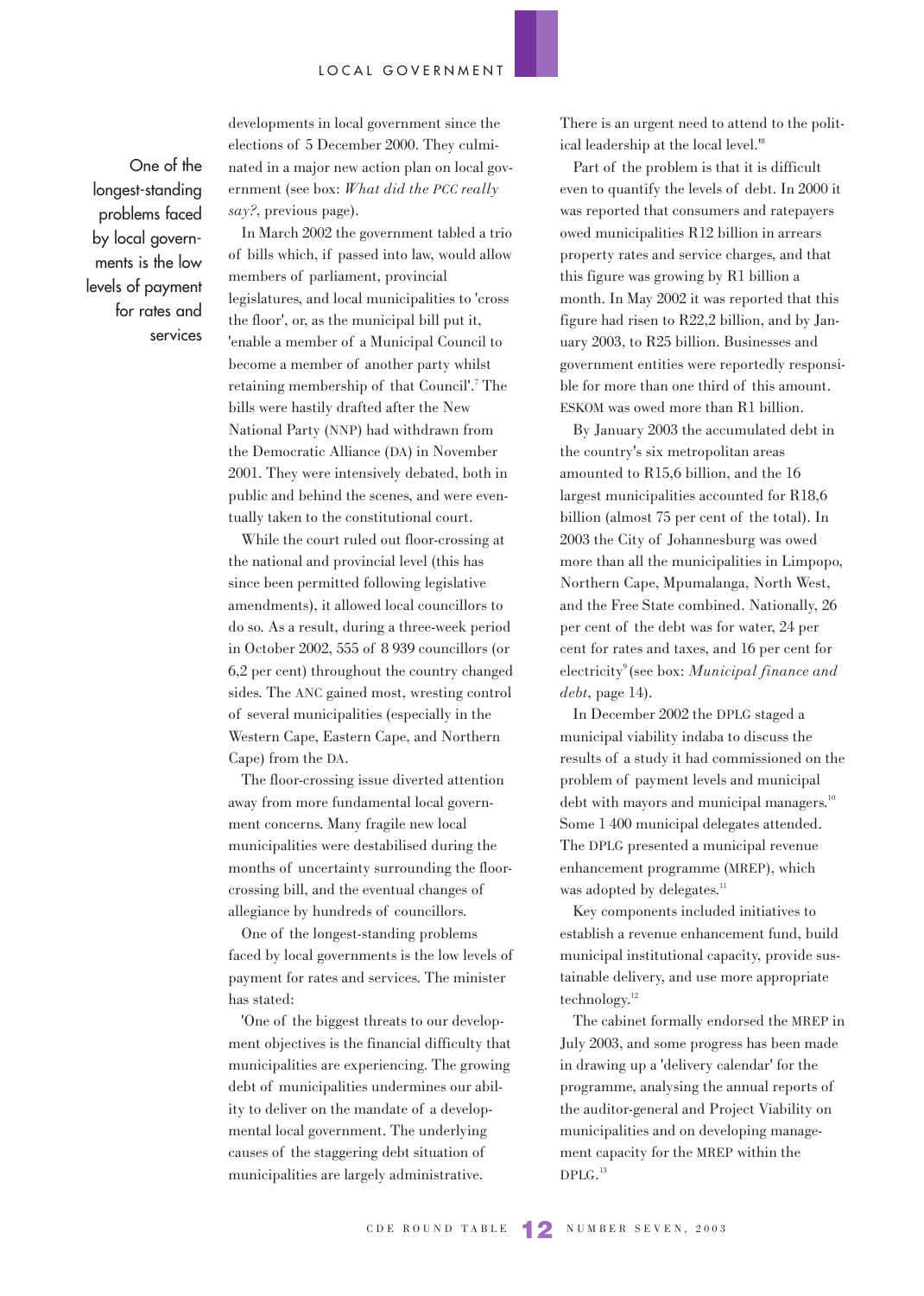The Masakhane campaign (launched by former president Nelson Mandela in 1995), aimed at encouraging people to pay for services, has seemingly dropped off the government's agenda.

Demarcation issues have also been less prominent since the last CDE Round Table, for the obvious reason that the municipal boundaries have been established, and only minor revisions are on the agenda (the exception is the vexed issue of municipalities that fall across provincial boundaries). Although the government published a draft white paper on traditional leadership and governance in late 2002, the complex issues related to traditional leadership in a modern democracy remain unresolved.

Numerous initiatives in other spheres of government will also impact on local government. These include the restructuring of the electricity industry, the move away from service delivery by the department of water affairs (DWAF), the restructuring of health service provision by different spheres of government, and the development of a national transport strategy.14

The emergence of a new system of local government has been a long process, which began at least as early as 1990 with the local government negotiating forum which developed alongside CODESA. The DPLG believes that progress should be measured from the introduction of the new system in 2000 onwards. It believes that the 'establishment and stabilisation phase' (2000–2) is now concluded, and that local government has entered a 'consolidation phase' (2002–5), to be followed by a 'sustainability phase' (2005–10).

The Masakhane campaign has seemingly dropped off the government's agenda

# **Acronyms and abbreviations**

| <b>CDE</b>   | The Centre for Development and         |              | local government transformation             |
|--------------|----------------------------------------|--------------|---------------------------------------------|
|              |                                        | <b>MDB</b>   | Municipal Demarcation Board                 |
| <b>CMIP</b>  | Enterprise                             | <b>MEC</b>   |                                             |
|              | Consolidated municipal infrastructure  |              | Member of a provincial executive<br>council |
|              | programme                              |              |                                             |
| <b>DA</b>    | Democratic Alliance                    | <b>MIIU</b>  | Municipal Infrastructure Investment         |
| DBSA         | Development Bank of Southern           |              | Unit                                        |
|              | Africa                                 | <b>MREP</b>  | Municipal revenue enhancement               |
| <b>DPLG</b>  | Department of provincial and local     |              | programme                                   |
|              | government                             | <b>MTEF</b>  | Medium term expenditure framework           |
| <b>DTI</b>   | Department of trade and industry       | <b>NER</b>   | National Electricity Regulator              |
|              | DWAF Department of water affairs and   | <b>NNP</b>   | New National Party                          |
|              | forestry                               | PCC          | President's Co-ordinating Council           |
| FFC          | <b>Fiscal and Financial Commission</b> | <b>PIMSS</b> | Planning and implementation                 |
| <b>GDP</b>   | Gross domestic product                 |              | management support system                   |
| <b>HSRC</b>  | Human Sciences Research Council        | <b>NER</b>   | National Electricity Regulator              |
| <b>IDP</b>   | Integrated development plan/plan-      | <b>REDs</b>  | Regional electricity distributors           |
|              | ning                                   | <b>RDP</b>   | Reconstruction and Development              |
| <b>INCA</b>  | Infrastructure Finance Corporation     |              | Programme                                   |
|              | Limited                                |              | ROAM Return on assets managed               |
| <b>ISRDP</b> | Integrated sustainable rural develop-  | <b>RSC</b>   | Regional Services Council                   |
|              | ment programme                         |              | SALGA South African Local Government        |
| <b>LED</b>   | Local economic development             |              | Association                                 |
| <b>MAC</b>   | Ministerial advisory committee on      | <b>URP</b>   | Urban Renewal Programme                     |
|              |                                        |              |                                             |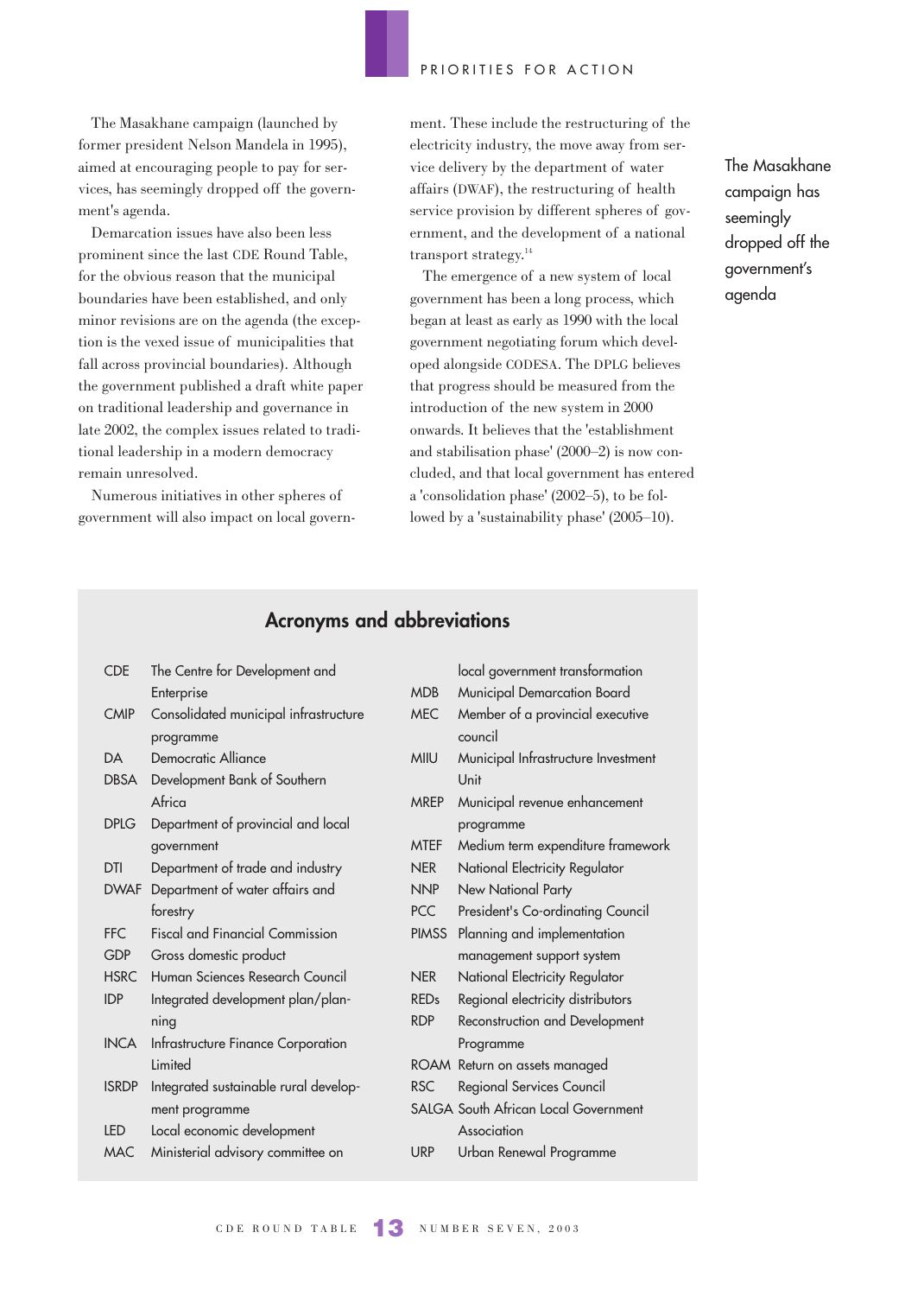The debts of a third of municipalities are growing faster than 20 per cent a year, and that of a further 37 per cent faster than 10 per cent a year

According to the DPLG, municipalities are faced with two particularly grave financial issues in respect of their ability to deliver services.<sup>15</sup>

### **Revenue and debt**

The department's figures show that annual shortfalls in income as a proportion of committed expenditure is significant, but not dramatic, typically in the order of 2,2 per cent (in the case of metros) to 11 per cent (in the case of local municipalities).<sup>16</sup>

What is significant is accumulated debt as a proportion of revenue, ranging from 27 per cent to 116 per cent, as shown in figure 1.

The other important factor is the rate of growth of municipal services debt. The debts of a third of municipalities are growing faster than 20 per cent a year, and that of a further 37 per cent are growing faster than 10 per cent a year.

Debtors are primarily households (60 per cent) and businesses (30 per cent), with government agencies making up 6 per cent of all municipal debtors.

# **Financial management**

**Municipal finance and debt**

Municipal financial capacity is alarmingly poor: no less than 60 per cent of category B and 40 per cent of category C municipalities do not have internal auditors, and only 6 per cent of category B and 10 per cent of category C municipalities are able to bring their financial records up to date in the following month.<sup>18</sup>

This lack of capacity is also reflected in capital expenditure, which is low considering that, according to the DPLG, 'substantial investment in infrastructure is required over a number of years to eradicate the current backlog in service provision to previously disadvantaged communities'.19

Capital expenditure comprises 9,1per cent of category A, 6,2 per cent of category B, and 9,9 per cent of category C municipalities' budgeted spending.<sup>20</sup>

According to the DPLG, the low level of spending in category B municipalities (6,2 per cent) is particularly worrying, since these make up 231 of the 284 municipalities.



### **Figure 1: Accumulated municipal debt versus revenue by province, 2001–217**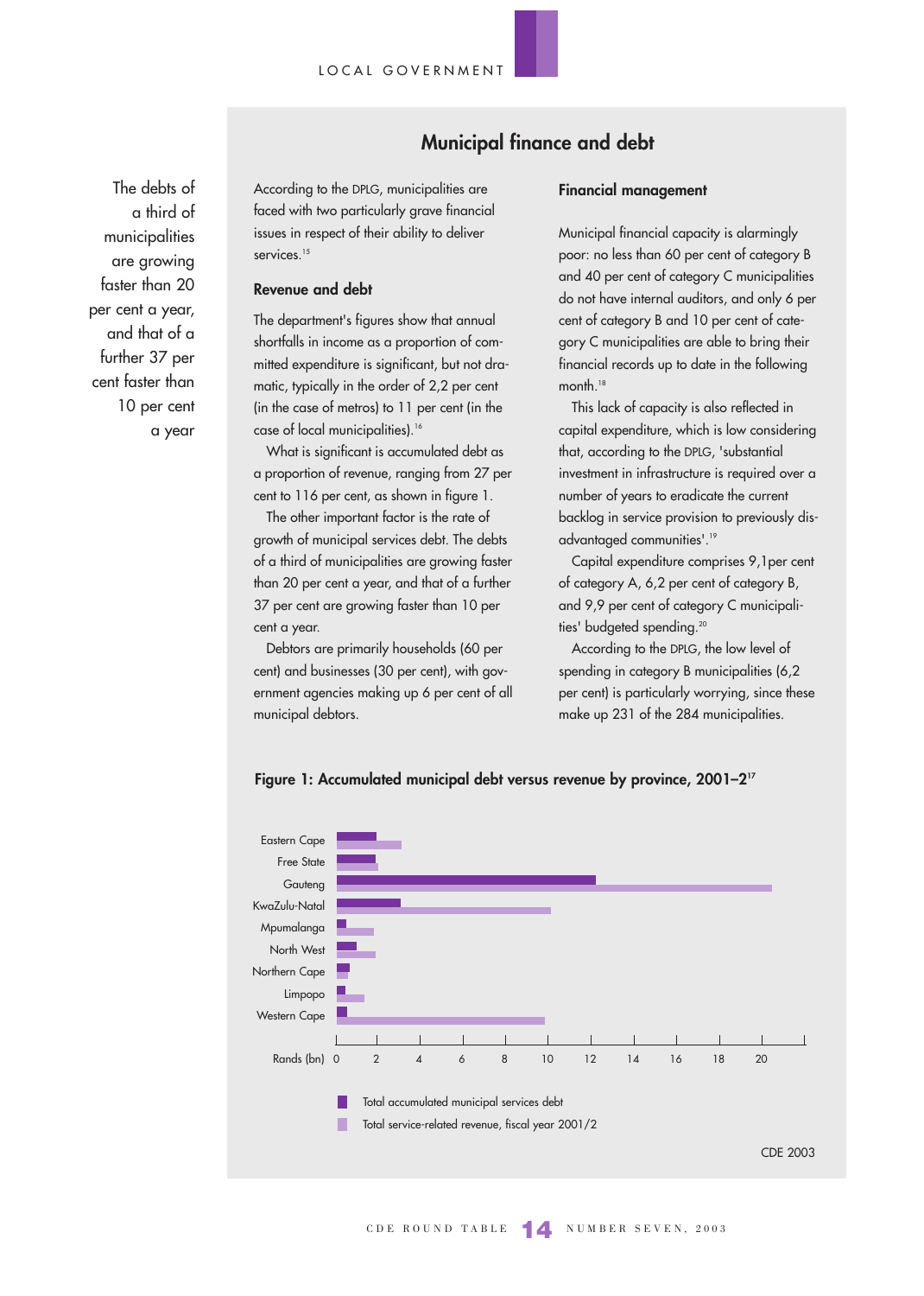# The Round Table

*Ann Bernstein, CDE's executive director, opened the proceedings:*

Once again, CDE has brought together a group of people concerned about local government to reflect on key issues surrounding this crucial area of governance. We are delighted to have Sydney Mufamadi, minister for provincial and local government, as our honoured guest.

CDE is an independent think-tank, and we like to encourage debate and hear different opinions. Our task today is to facilitate an exchange of ideas about the complex challenges being thrown at the DPLG.

There is no doubt that this department is managing the largest and most complex set of institutional changes in the country's history. Many other departments load whatever they don't want to deal with, or can't deal with, on to this department. CDE certainly has a great deal of sympathy for the magnitude of the challenges facing the minister and his team.

At the same time, we believe the most constructive thing we can do to help address those challenges is to subject local government priorities to independent scrutiny, and encourage a vigorous debate that draws on the insights and capabilities of civil society and the private sector.

We therefore hope that people will see today's proceedings as an opportunity to talk frankly about the difficult issues facing local government – things that are going right, and things they are worried about.

# $\bf{Progress~and~challenges}-\text{the minister's view}$

*Sydney Mufamadi, minister for provincial and local government, welcomed the opportunity to engage in the Round Table, and said:*

The department's achievements in respect of local government reform should be assessed in a political context, as the process does not admit to assessments based on criteria of 'technical rationality' alone. After 1994 the government's main goal was to redress the imbalances and inequalities of apartheid, and build an inclusive political system. We had inherited an extremely fragmented state apparatus, and a multiplicity of racially segregated administrations. The majority had been denied access to democratic government, and had also been marginalised economically. One of the main aims of our local government transformation programme has been to help redress these distortions in the sphere of government closest to voters.

Thus democratic local government needs

to play a major role in correcting the historically skewed distribution of resources in this country. This will provide people with the goods and services they need in order to survive. It must also rectify economic imbalances among South Africans by restoring 'dynamic allocative efficiency'.

Some examples follow of positive results since the December 2000 elections, when the new local government system was put in place:

• A total of 177 municipalities have finalised their IDPs. These have been formulated in a participatory, implementationoriented, and consultative manner. Sustainable community development is now an integrated activity, and planned at a district or metropolitan level.

• Under the URP, memvers of a vulnerable community on the banks of the Jukskei River in Alexandra, north of Johannesburg, has been relocated and placed in formal housing. An additional 20 000 housing units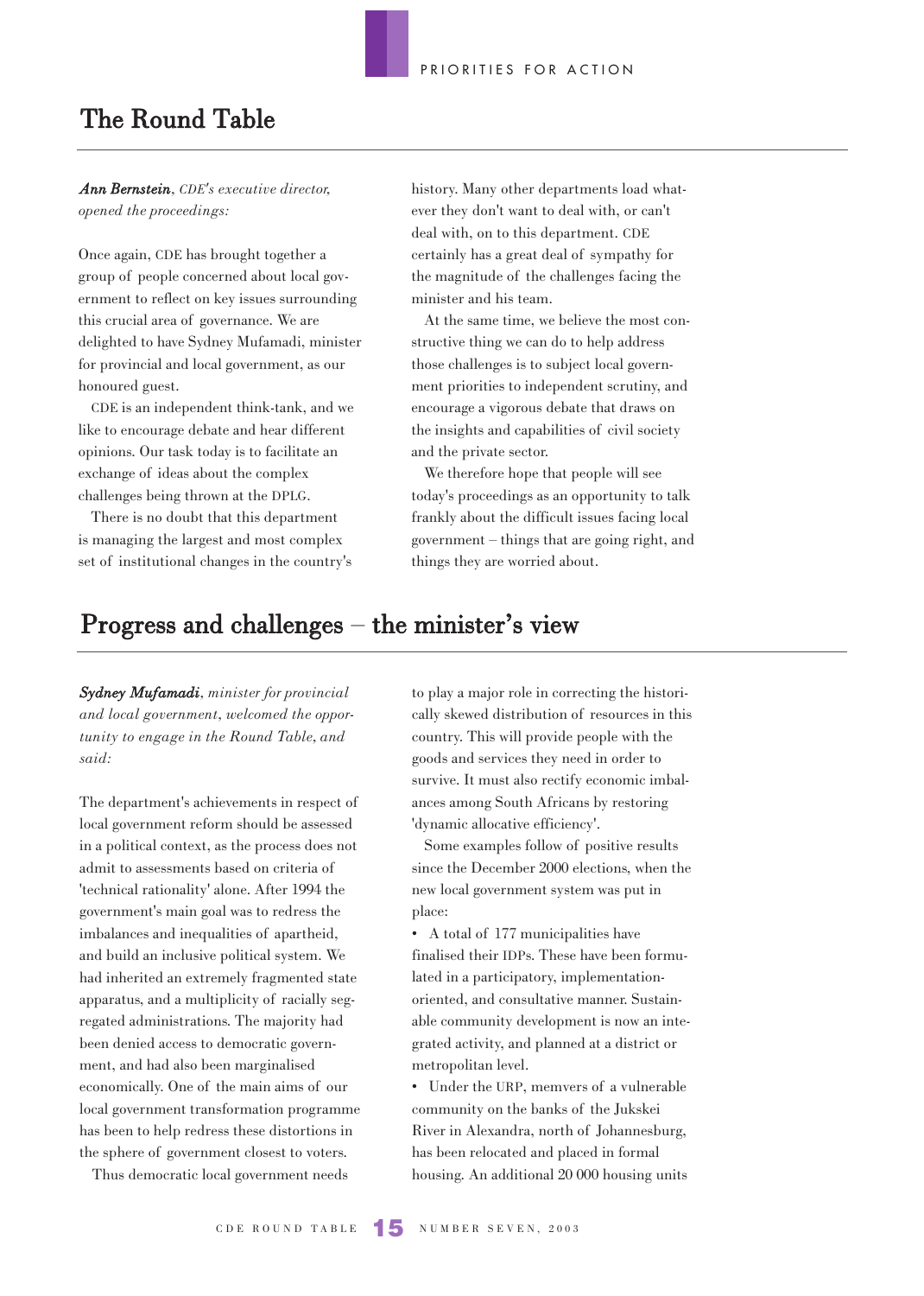We must expect setbacks: has any transformation process unfolded unerringly without interruptions?

are being planned for Alexandra; besides providing people with shelter, it is hoped that this will help to kick-start medium-term growth in the area.

• Under the medium term expenditure framework (MTEF), central government's 'equitable share' allocation to local government has increased from R2,6 billion in 2001–2 to R5,5 billion in 2004–5.

• Some 73 per cent of municipalities are delivering free basic water to the poor, and some 63 per cent of South African households now have access to electricity, compared to just 36 per cent in 1994.

• Under the CMIP, more than R3 billion has been spent on infrastructure for servicing about 12 million poor households.

• Under the LED, previously neglected areas have been prioritised, and conditions created for involving the private sector in local economies.

The new local government system is still developing, and is at an early stage. We must expect setbacks: has any transformation process unfolded unerringly without interruptions? Municipalities will need a systematic programme of support. But we cannot assume that they will mature as we expect; there are no guarantees in development.

We must also expect tensions between category B and category C municipalities, particularly in the case of secondary cities where there has been a lack of clarity in their relations with other, smaller towns in their local municipalities as well as with their district municipalities. We have issued new authorisations that clarify the distribution of powers and functions between the Bs and Cs (see box: *Has the* '*powers and functions' issue been resolved?*, page 30). Contrary to our initial expectations, these authorisations are now differentiated, because municipal areas are not homogeneous. Neither are the requirements for supplying water and sewerage, electricity, and local health services.

Finally, mayors, municipal managers, and councillors cannot accomplish the objectives of local government transformation without working partnerships with communities. For these working partnerships we look to the ward committee system. The DPLG has always been open to partnerships with other sectors, and has benefited from co-operation when this has been based on mutual respect, and an acknowledgement that both sides can learn from each other and that efficiency and capacity are not exclusive to either partner.

#### *Remarks by Ann Bernstein:*

CDE has a long history of involvement in and concern about local government issues. Our focus on local government arises from the need to move away from a discriminatory and segregated past towards a democratic and much more viable system of local development (see box: *CDE publications relevant to local government*, page 23).

We certainly share the minister's view that, in the course of all the talk about partnerships, it would be wrong to assume that there is always much greater capacity, skill, or knowledge on the one side than the other. It is surely a question of recognising the different kinds of strengths that the government and private sector actors can bring to a partnership that will be crucial to success in this sphere.

It may be useful to outline CDE's current thinking about some of the issues surrounding local government. We have recently completed a major study of Johannesburg, the apex of our urban system, and another on land reform in both urban and rural South Africa. We are currently working on a study of entrepreneurship, and how to facilitate a more entrepreneurial society with many more black participants. All these issues affect successful local development.

Arising out of this work, CDE has been struck by some key questions as they relate to local government, and our common aim of creating a system that provides opportunities and services to the millions of people who have historically been excluded from development in this country. We raise these issues in the spirit of respect and enquiry that the minister has put on the table.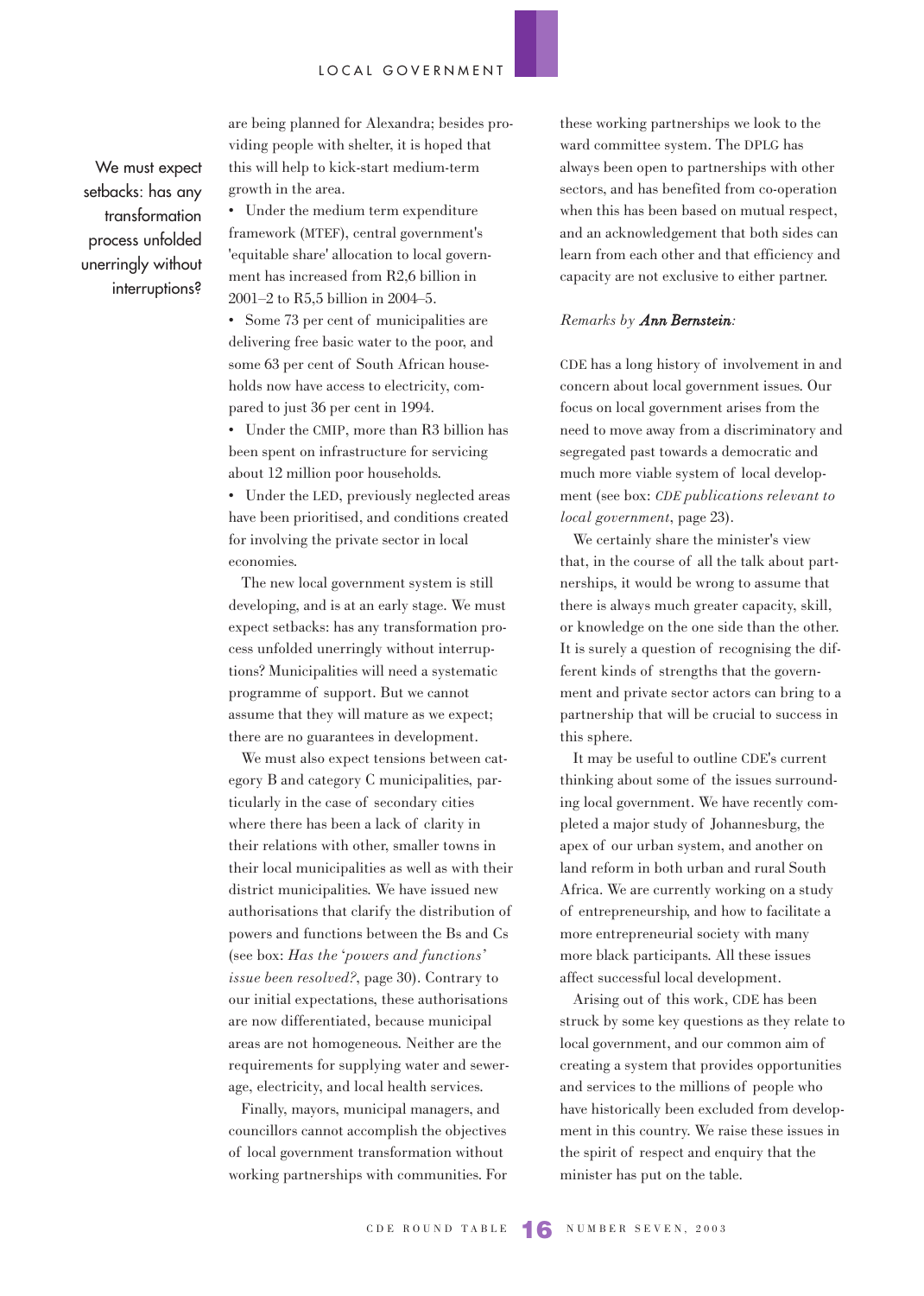One issue that strikes us is the enormous demands that are being placed on this department – by other departments, by the country, by all of us. We are really throwing a many issues and responsibilities at local government, and thus at this department. CDE has, in collaboration with the Kennedy school of government of Harvard Univer-sity, held a number of workshops on policy analysis and implementation.<sup>21</sup> In these workshops we always stress that one of the keys to successful policy implementation is to define problems in such a way that they can be solved. This does not mean that one should avoid difficult issues, but that one should define one's objectives within the limits imposed by existing resource and other constraints, whether human or financial.

In this context, the first question we wish to put on the table concerns the role of the DPLG. What is the best way of thinking about and defining the role of this department, which has to interact with other central departments about the local implications of their programmes; engage with the nine provinces and their responsibilities for local government issues; and, most importantly, provide a framework for, and support to, 284 local authorities operating in very different circumstances over a vast geographic space? In addition, the DPLG is responsible for the government's urban and rural development strategies.

How does one make the task of the department a manageable one? Where do its responsibilities begin and end? What kind of national framework has to be created? What national programmes must the department run, or help others to run? Which functions and responsibilities should be 'set free' for different local areas to experiment with on their own? How should we think about this department, given the enormous scope of the responsibilities being thrust upon it? What can the department do itself, and what should it facilitate others to do without it?

The second set of difficult issues concerns the differences between rural and urban development, and the most effective relationship between them. Have we thought hard enough about this, and how best to promote development in the very different circumstances across the continuum of rural to urban places? Have we thought deeply enough about how this affects local government?

The third difficult area is that of service delivery. Have we thought hard enough about the relationship of employment to sustainable service delivery and, most importantly, payment for services? It is one thing to 'roll out' services throughout the country, but quite another to sustain this via fragile local governments whose populations are poor and unemployed. We now have to come to grips with the reality of 'rollback' – ie, electricity and telephone cut-offs, water maintenance problems, health clinics that are not staffed and therefore disappear, and so forth. What does nearly ten years under democratic rule mean for local government, service delivery, and financial sustainability?

Our fourth difficult area involves one of the most important dynamics in contemporary South Africa. Have we taken sufficient account of urbanisation, its relationship to jobs and economic growth and individual and community priorities, and, most importantly, its implications for local government? How did the local government demarcation process 'factor in' the realities of rapid urbanisation? Or did it operate with a rather static notion of what is happening in the country? What does urbanisation mean for local government viability or capacity constraints today?

Our last question flows from the first four areas of concern and query. In a country with our history, it is appropriate to have treated the inclusion of all South Africans in a nonracial system of local government as the first priority. This is part of what is meant by 'wall-to-wall local government'. It raises no concerns for CDE; we totally support this, and have argued for this for a very long time.

However, how exactly one does this in a country such as ours is a much more complex question. What does urbanisation, the lack

Have we thought hard enough about the relationship of employment to sustainable service delivery and, most importantly, payment for services?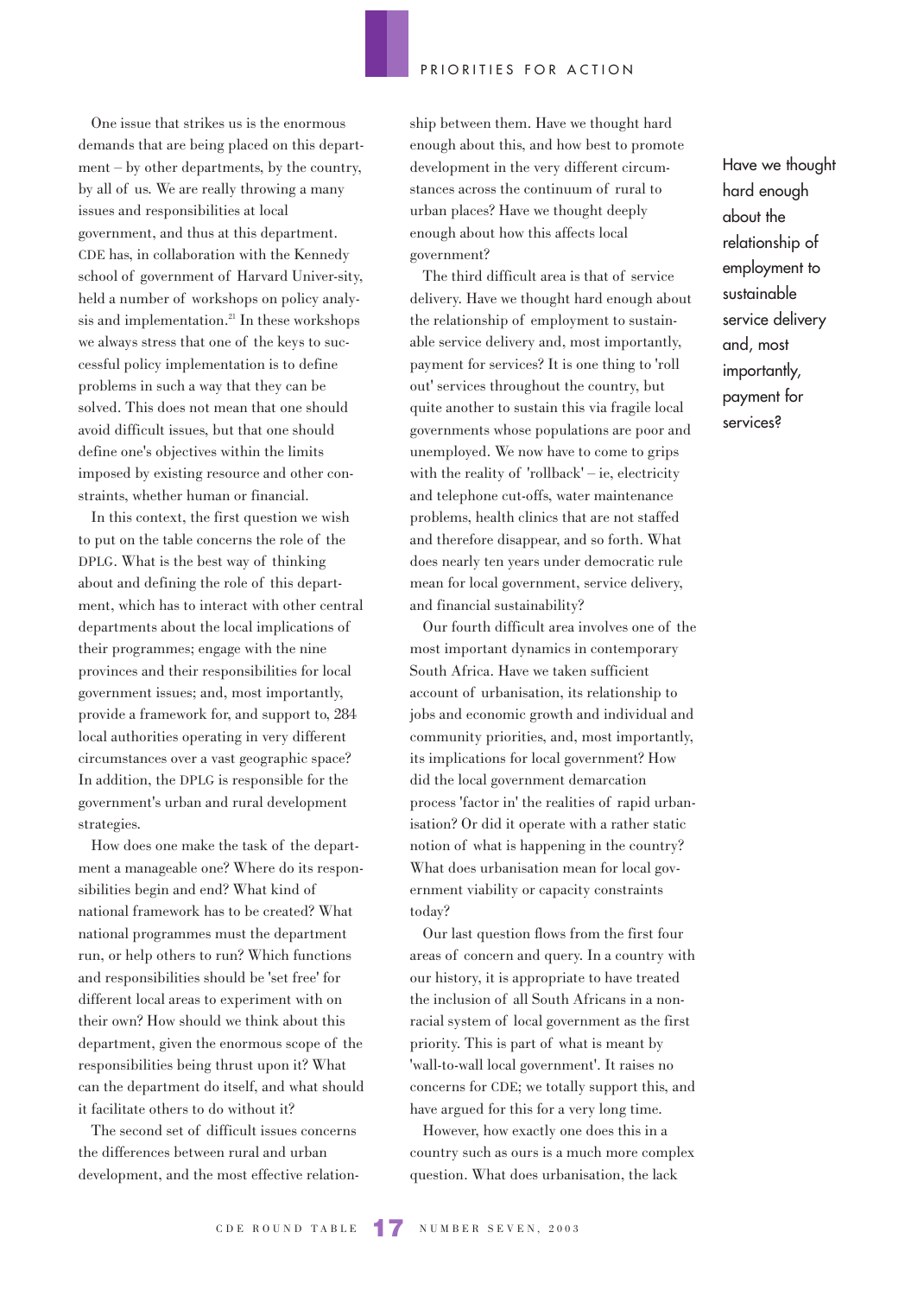Our notion of 'wall-to-wall municipalities' is a response to exclusion, and a path to incorporation of capacity in rural areas, economic concentration, and mass unemployment mean for the interpretation and implementation of the notion of 'wall-to-wall local government'? We have to ask whether this phrase denotes a feasible policy, or is primarily a slogan that requires considerably more thought on how best it can be operationalised.

#### *The minister responded:*

Having read the reports of previous CDE Round Tables, I agonised over whether I should attend and associate myself with this one. In my presentation I emphasised the necessity for mutual respect, which is very

important, especially if you are trying to build confidence towards a particular end.

Our notion of 'wall-to-wall municipalities' is a response to exclusion, and a path to incorporation. It may sound like an unnuanced slogan, but it is not. It is important that we proceed from the premise that we are all capable of being nuanced. It may well be that certain notions do not resonate immediately with some of the participants here, because we have different maps of social reality.

But I think it's important to sit back and try to listen. You might actually find that there is something a bit more profound in what appears to be slogans than you thought

### **An indigestible 'Big Mac'?**

On 12 March 2001 Sydney Mufamadi, minister of provincial and local government, appointed a ministerial advisory committee (MAC) to advise him on the transformation of local government.

Headed by Peter Leon, former leader of the DA in the Gauteng provincial legislature, and a partner in a prominent Johannesburg law firm, the MAC was tasked with evaluating the financial viability and capacity of the 284 newly established municipalities, ascertaining whether and how they were meeting their developmental challenges, and whether they were fulfilling their constitutional service delivery obligations in the light of changes to their powers and functions.

The report was made public on 4 July 2002; its main findings and recommendations are summarised below.

### **Division of powers and functions**

• Conferring substantial powers on to district municipalities do not give them equal capacity in practice. Policy contradictions and constitutional questions arise, and changes have been insufficiently thought through. Locating service delivery authority at the district level

'will ultimately impact negatively on transformation, and at the same time compromises the financial viability and capacity of non-metropolitan local government'.

### **Development challenges**

• Many interim IDPs are just shopping lists of potential projects, providing insufficient strategic vision to municipalities. They are infrastructureheavy, lack budgets, neglect maintenance, and lead to conflicts with the planning processes of sectoral departments.

• Municipalities often have to assume responsibility for inappropriate centrally developed projects.

### **Transformation and capacity**

• Centralisation and regulation by national and provincial government can compromise local government's ability to govern, and actualise its developmental imperatives. The employment costs of integration are high. The DPLG's support programmes lack direction and information. The DPLG should be a co-ordinating and oversight department rather than a line function department.

• DWAF is acting in a high-handed manner by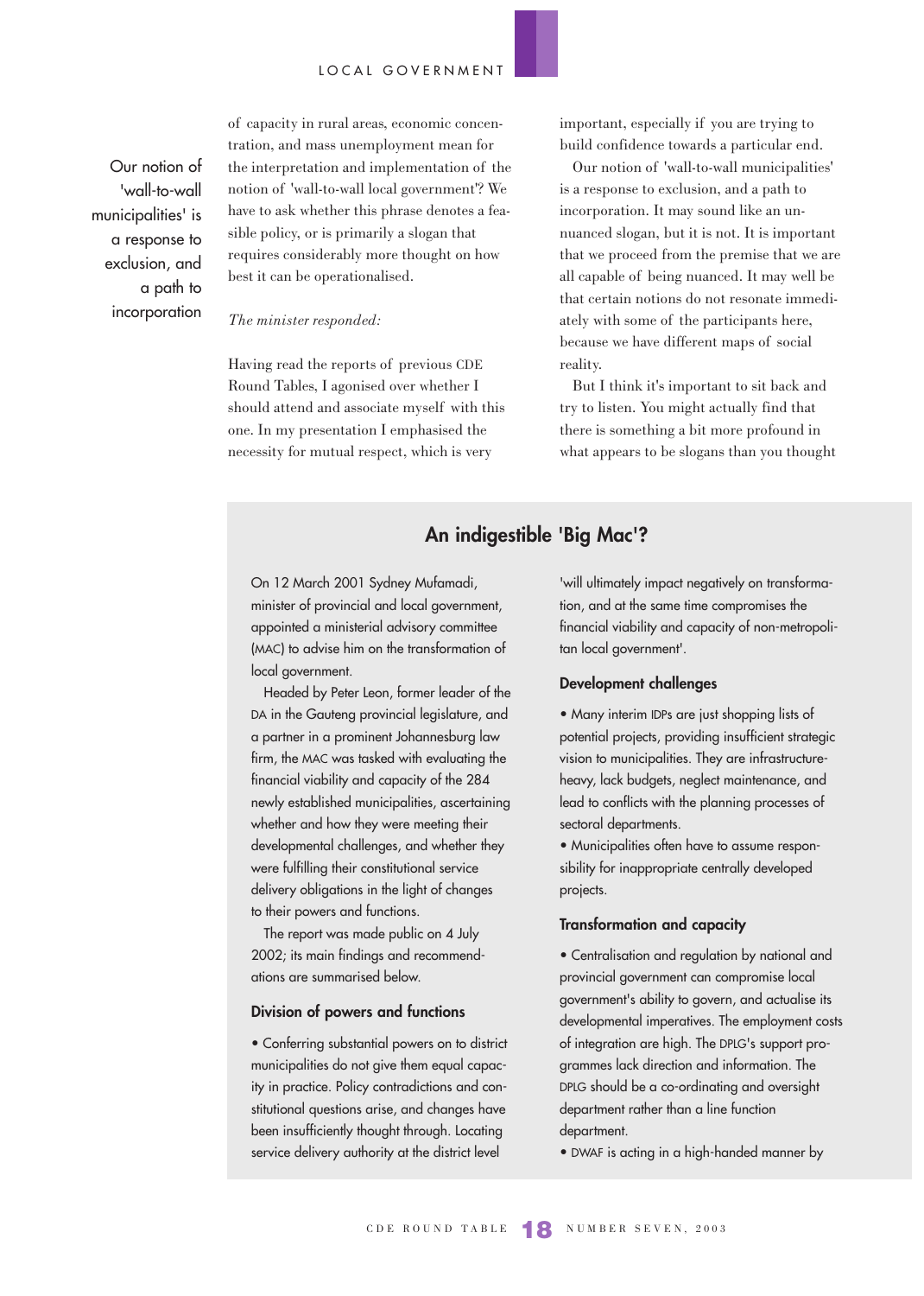initially. I just think it's important to create a base which is conducive to a good exchange.

We don't feel that we have overemphasised rural over urban development. Certainly, there cannot be empirical evidence to back up these allegations. Precisely because we recognise the crucial importance of cities in our economy, the DPLG has set up the South African Cities Network to promote sound city management.

We all know the substantial percentage of GDP that cities account for; therefore, we can't hope to reinvigorate our economy by overemphasising anything at the expense of attending to the good management of cities. We are saying that we must see the potential of rural regions as areas of new economic growth and opportunity. It makes economic sense to give attention to them, and many businesses are in fact grasping these opportunities.

As regards tensions between category B and C municipalities, I think it is to be expected that in the beginning you will have a lack of clarity, and some tensions. Some category B municipalities – particularly those including secondary cities, such as Pietermaritzburg and East London – are better endowed than others. But we need to look at our most recent authorisations on powers and functions (see box: *Has the 'powers and functions' issue been resolved?*, page 30). We did

Municipalities face the twin challenges of extending services to the poor and improving the standard of services to existing non-poor citizens

foisting infrastructure (and staff) on to undercapacitated municipalities.

### **Financial viability**

• Diverse municipalities make a uniform strategy difficult to develop. Few cross-boundary municipalities have an adequate economic base, or manageable infrastructure backlogs. New district municipalities lack income bases. Others use funds inefficiently and sub-optimally. Many poorer municipalities lack access to finance. • Municipalities face the twin challenges of extending services to the poor and improving the standard of services to existing non-poor citizens, the backbone of their tax base. Local authorities emphasised that 'underfunded' or 'unfunded' mandates created huge financial strains.

#### **Recommendations**

• Section 84 of the Municipal Structures Amendment Act, no 33 of 2000 should be amended to restore the responsibility for primary services to local municipalities.

• The 'equitable share' allocations to municipalities need to be increased, while recognising that chronic underspending problems exist among them. The financial years of the IDP and MTEF processes should be aligned. All municipalities should be audited, to explain their financial

difficulties. Billing and payment collection systems should be updated and integrated. The DPLG must take capacity and financial resources into account when setting specific municipal targets. A uniform property rates system is urgently required.

• Some secondary cities such as Pietermaritzburg, East London and Bloemfontein – which currently form part of larger local municipalities – should be classified as category A (metropolitan) municipalities. • The scope of IDPs should be broadened to include social, economic, and capacity enhancement projects, greater sectoral integration, and integrated and aligned government fiscal processes.

• The DPLG should be refocused to think more strategically and holistically. The activities of national and provincial departments at the local level should be better co-ordinated.

• 'Equitable share' allocations to local governments should be increased to help them pay councillors more adequately. Councillors need more training.

• The DPLG needs an effective communications strategy, and should provide a learning network for other municipalities besides metros and aspirant metros.

CDE 2003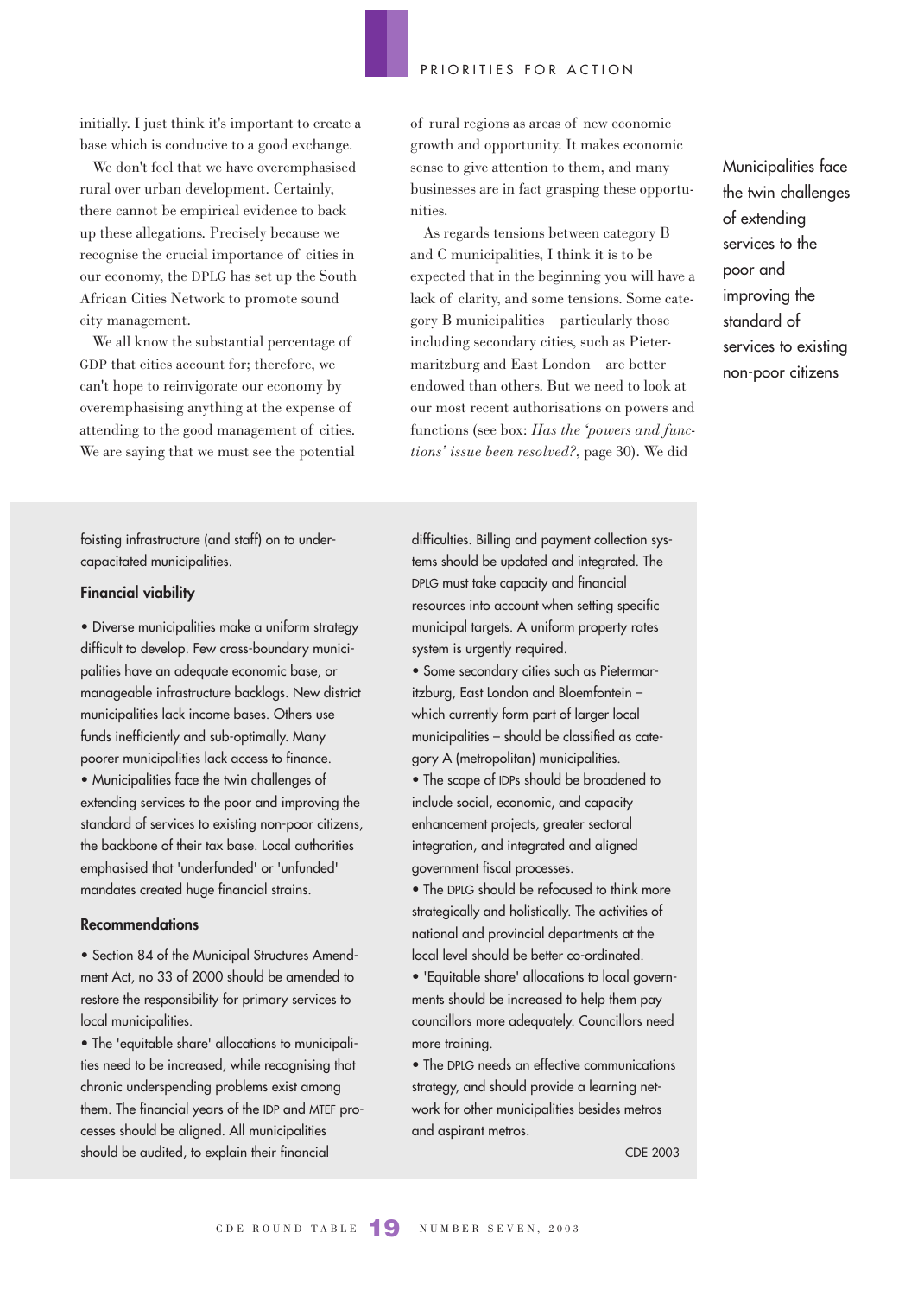Does South Africa have the capacity to sustain a regional level (ie district municipalities) in its local government model?

not adopt an undifferentiated approach, precisely because we are dealing with municipal areas that are not homogeneous. But there are certain capacity-building challenges that we have acknowledged, and which we will have to attend to, so that over time we will be able to eliminate the basis for some of the confusion and the tensions alluded to.

I think the assumption has to be that we will make mistakes, but that we at least know what we are trying to do. You will not have a local area that guarantees you opportunities unless you also participate in creating those opportunities, through ward committees.

We are all South Africans who hail from one local area or another. You are better placed to make an impact on your community if you try get closer to your local ward committee. The distance that people tend to maintain results in them arriving at uninformed conclusions about a situation which, in essence, is theirs – they are invited to take part in it.

*At this point the minister had to leave the Round Table for a meeting in the Democratic Republic of the Congo.*

Ann Bernstein thanked the minister for participating. CDE appreciated the spirit of that decision. She assured the minister that, despite any other areas of disagreement, CDE was committed to helping to improve the circumstances and quality of life of all South Africans, whether urban or rural dwellers.

How this should be done was a matter for debate, and probably some disagreement. However, that people need to be included in society and given equal opportunities was not at issue between the minister and CDE.

### **Points made during discussion**

• The two-tier municipal system addresses the urban–rural divide on the premise that urban areas should assume responsibility for adjoining rural popu-lations. The idea is that, by blanketing the country with 'wall-to-wall' municipalities, urban and rural areas will

become better integrated than in the past. Clearly, both the rural and urban parts of the economy need to work.

• A practical problem with 'wall-to-wall' demarcation is that, rather than working together as envisaged, district and local municipalities have become areas of contestation and wasteful duplication.

• Despite the theory behind the new legislation, municipalities misunderstand the different roles they are expected to play in the new system. A good example is the distinction between service authorities (accountable for ensuring that services operate efficiently) and service providers (actually reticulating the water, or supplying the electricity). District municipalities were never intended to provide services themselves; they have to ensure that such services are provided, but delegate the actual provision to local municipalities through service provider agreements.

• Does South Africa have the capacity to sustain a regional level (ie district municipalities) in its local government model? Is Europe an appropriate model for a country such as this?

• A crucial issue is how municipalities should create opportunities for their citizens. Building growth and development coalitions is one method, which has implications for the appropriate redistribution of local resources, but strong coalitions are absent in South African cities. Ward committees are not succeeding in providing the connection between councillors and their constituents to the extent claimed by the minister.

• Consolidating the hundreds of apartheidera local government bodies into 284 nonracial municipalities within a decade has been a remarkable achievement. Nevertheless, how can local governments provide the range of services required when they still lack so much capacity at the political and administrative levels?

• Why does South Africa need to consolidate to such an extent? What is wrong with having many non-racial local authorities – say, double the current number?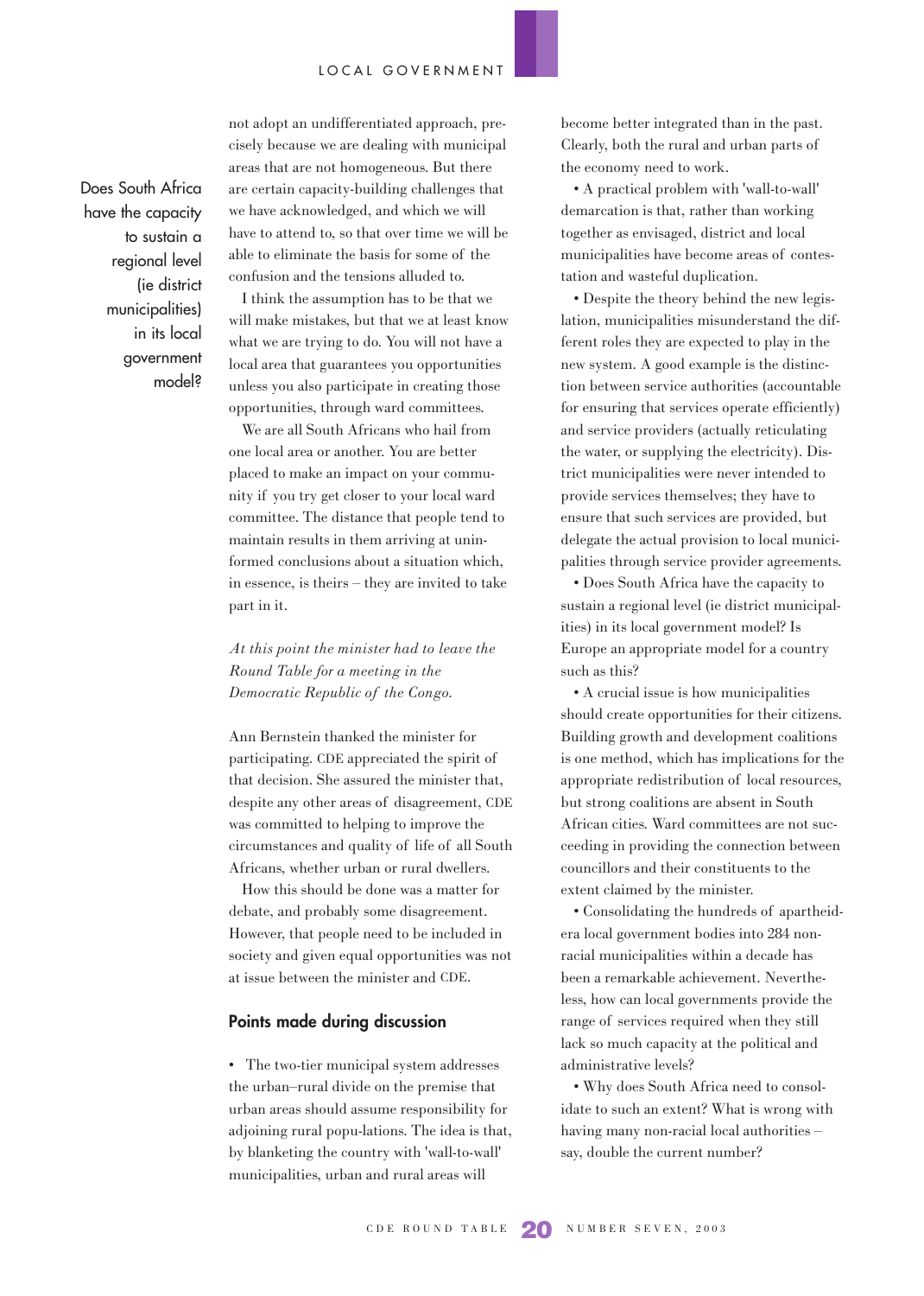# The DPLG – achievements and objectives

*Elroy Africa, deputy director-general: governance and development of the DPLG, presented an overview of the department's activities:*

The DPLG bases its programmes on the notion of 'wall-to-wall developmental local government', which is derived from the 1996 constitution.

The DPLG's own assessment is that local government reform is a resounding success. Local government is now a distinct sphere of government.

The basis has been laid for the vision of 'one city, one tax base'. South Africa has managed two successful local government elections. Basic service delivery has improved.

Local government finance has been made more rational and developmental. In its review in December 2002 the PCC concluded that significant progress had been made with the local government transformation process.

In terms of continuing progress, the DPLG views the local government transformation process after the December 2000 local government elections in three phases: an establishment and stabilisation phase (from the local government elections up to 2002); a consolidation phase (2002–5); and a sustainability phase (2005 and beyond).

During the first phase, successful local government elections were held, and institutions established to help prepare IDPs, support service delivery, and establish various monitoring and co-ordination functions.

The second, current, phase (2002–5) is centred on extending core systems, accelerating service delivery and infrastructure investment, and creating financially viable local governments.

These goals have not yet been achieved. Various conditional capital grants have to be rationalised (the Local Government Transitional Grant, the Municipal Systems Improvement Grant, the Local Government

Support Grant, the CMIP, and the LED Fund are to be streamlined into a new grant).

Two key challenges remain: addressing the backlog in basic services and infrastructure, and achieving integrated development planning.

Providing basic services to all people in this country will cost R38,5 billion, and providing them with full services at least R230 billion. With the help of additional 'equitable share' funds, some 210 municipalities now provide free basic water, and 11 free basic electricity pilot programmes are in place nationwide.

We now have a complete set of IDPs. Our research shows that they have improved, but often still resemble 'shopping lists' rather than strategic instruments. Most municipalities see IDPs in terms of compliance with legislation.

However, there are problems surrounding the intergovernmental aspects of integrated development planning. Provinces need to be more structured in their involvement with local governments. Provincial involvement in municipalities must be bound by the IDPs drafted by those municipalities.

The time is also right for legislation making IDPs prescriptive on national departments. The cabinet planning cycle now incompasses all three spheres of government, and the DPLG hopes to build on these efforts at integration and synergy among all the spheres of government. The DPLG is plan-ning to create a national IDP nerve centre as a single-point information service, accessible from anywhere, on any IDP in South Africa.

The URP and ISRDP are nodal programmes primarily aimed at alleviating poverty and reversing underdevelopment. Such nodes give the government the opportunity to experiment aggressively with policies in the poorest parts of the country. It is finalising a national urban implementation framework, as well as a national urban policy.

The DPLG's own assessment is that local government reform is a resounding success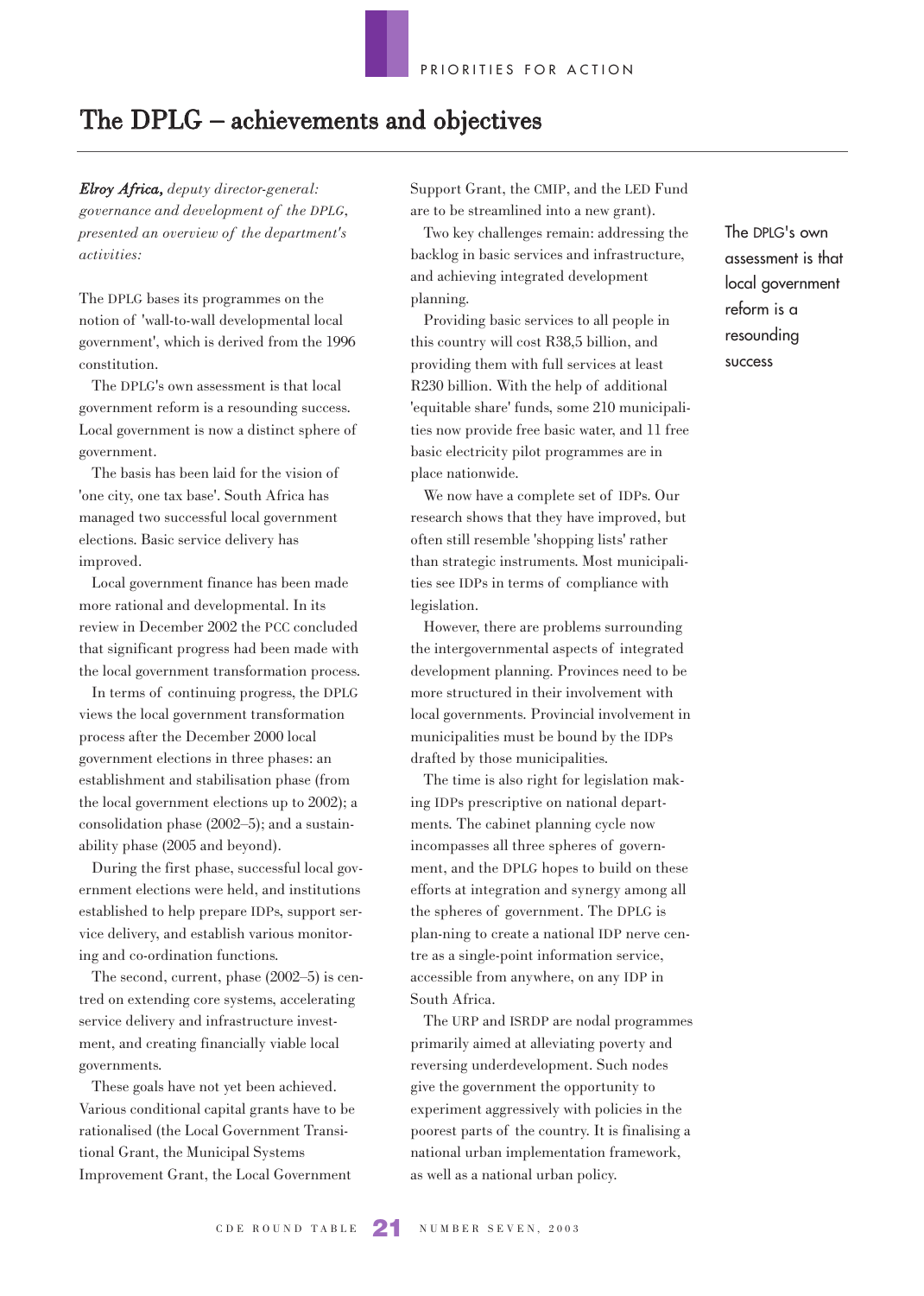LED should primarily be undertaken by the private sector, facilitated by public institutions

An LED Fund has been established to enable municipalities to play a much more active, direct, and strategic role in economic development. The CMIP and LED Fund have been deliberately located within the DPLG, since both these instruments help local govern-ments to understand and play their developmental roles.

The DPLG has not always had good experiences with other departments, many of which are more interested in meeting targets rather than really helping to develop local governments.

The government is on course with its strategic approach to continuing local government transformation. Challenges remain from the apartheid era, and in terms of the establishment and implementation phases. However, the department's vision is entirely appropriate, and the policy fundamentals and key systems are in place.

#### **Points made during discussion**

• The DPLG's claim that its policy framework is adequate, and that the challenge now is to focus on implementation, should be interrogated. If policies don't work, they need to be corrected.

• The DPLG's core business should be the systematic institutional support of local government. This makes it the most important national department. The DPLG must focus on this task, and not keep on 'stopping the gap' because line departments aren't contributing. Non-core programmes such as the CMIP could be housed within the department of public works, and LED could go to the department of trade and industry (DTI). The DPLG's arguments for retaining these programmes are unconvincing.

• The DPLG indicated that it did not necessarily want to retain these programmes for ever.

• Municipalities have made impressive progress in rolling out housing and water programmes. Nevertheless, many have been extremely unresponsive to people's real needs. Many are poor at practical interaction

with communities. The IDP approach has disappointed in this regard. Part of the reason is that national and provincial government programmes and projects often cut right across what the IDPs say. IDPs should carry more weight, and become prescriptive for other departments.

• It is folly to write an IDP for a municipality without first developing an organogram or a budget. First using a financial model to ascertain a municipality's resources and possible external funding sources would produce more realistic IDPs, based on more modest expectations. Provincial departments of local government lack the technical capacity to interpret and understand the elaborate and ambitious IDPs being produced by local governments under their jurisdiction.

• Most or all IDPs are 'infrastructure-heavy'. More balance is required in IDP strategies for growth, such as more productive investment in the social aspects of development, especially the acquisition of work-related skills, general education, and health. • The central government is spending far more on directly subsidising local-level facilities such as clinics, schools and police stations, as well as on social grants, than on local government-related projects. Local governments should start asking whether their constituents are getting the best possible value from total government expenditure in their areas, and whether ways can be found for such expenditure to promote LED.

• The current municipal LED strategy does not work. It is resulting in short-term, smallscale, project-based, community initiatives, and does not create sustainable jobs. LED should primarily be undertaken by the private sector, facilitated by public institutions.

• LED policy does not adequately allow the private sector to be involved in strategic economic planning.

• Much more work is required to ascertain how best to create differential programmes to deal with the specific issues facing cities, medium-sized towns, districts, small towns, and rural areas.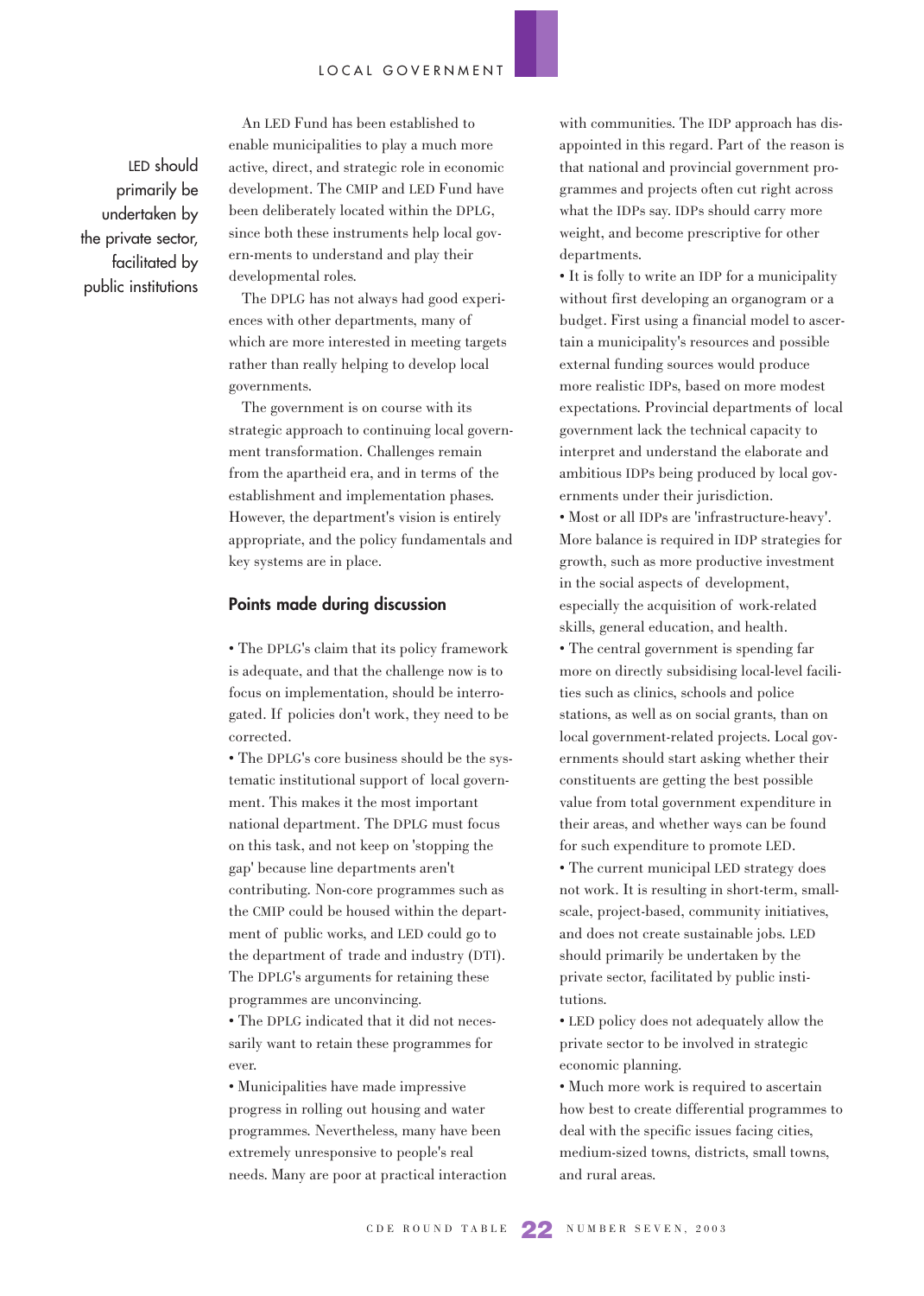# Key municipal finance issues

*Charles Simkins, Helen Suzman professor of political economy at the University of the Witwatersrand, outlined economic and financial issues involved in local government reform:* 

South Africa does not necessarily have to have the particular pattern of 'wall-to-wall' local authorities that the MDB proposed. Even today there are differing views within government about the present model's pros and cons.

For example, the national treasury contests the financial viability and sustainability of the three-tier municipal government system, particularly in respect of the inclusion of South Africa's secondary cities in larger local municipalities. These include East London (Buffalo City), Bloemfontein (Mangaung), Pietermaritzburg (Mzunduzi), Pietersburg (Polokwane), and Kimberley (Sol Plaatje). Unlike the six metros, these local – or category B – municipalities also fall under district – or category C – municipalities, and have to help support large and impoverished adjoining rural and peri-urban areas.

It is important to remember that rural areas have many voters, and that demarcation was also a political issue. In many rural areas, the demarcation process shifted the balance of votes (if not the balance of power) towards the ruling party.

Median voters in the cities are wealthier than their fellow municipal citizens in adjacent rural areas, and possess greater economic resources. Most people in these rural hinterlands are therefore interested in the redistribution of these economic resources.

Local authorities are engaged in a dynamic game, economically speaking. They make trade-offs, and perform a balancing act between economic development and 'redistribution' (ie broadening service delivery to poor communities).

They make a series of choices over time: should they commit too little to economic

development now, there will be less to distribute around the whole system in the future, including to poorer people. However, committing too many resources to economic development will provoke political discontent, because median voters want as much redistribution as possible.

Trade-off decisions have to be made at the local level for sustainability to emerge, which means that finances remain constant, or rise over time. Decision-making is not simple, since the data on which to base trade-offs are not presently available to local officials.

### **CDE publications relevant to local government**

Post-apartheid local government reforms: a small town perspective. CDE Focus no 8, March 2003.

Johannesburg – Africa's world city: a challenge to action. CDE Big Cities Series no 5, October 2002.

Local government reforms: what's happening, and who is in charge? CDE Round Table no 5, November 2000.

Policy-making in a new democracy: South Africa's challenges for the 21st century. CDE Research no 10, August 1999.

South Africa's 'discarded people': survival, adaptation, and current policy challenges. CDE Research no 9, October 1998.

Pretoria: from apartheid's model city to a rising African star. CDE Big Cities Series no 4, July 1998.

CDE's response to the white paper on local government, June 1998. CDE's response to the green paper on local government, November 1997.

The East Rand: can South Africa's workshop be revived? CDE Big Cities Series no 3, June 1997.

Durban – South Africa's global competitor? CDE Big Cities Series no 2, October 1996.

Cities and the global economy: new challenges for South Africa. CDE Big Cities Series no 1, October 1996.

South Africa's small towns: new strategies for growth and development. CDE Research no 2, May 1996.

CDE's response to the government's draft rural strategy document, March 1996.

CDE's response to the government's draft urban strategy document, March 1996.

CDE 2003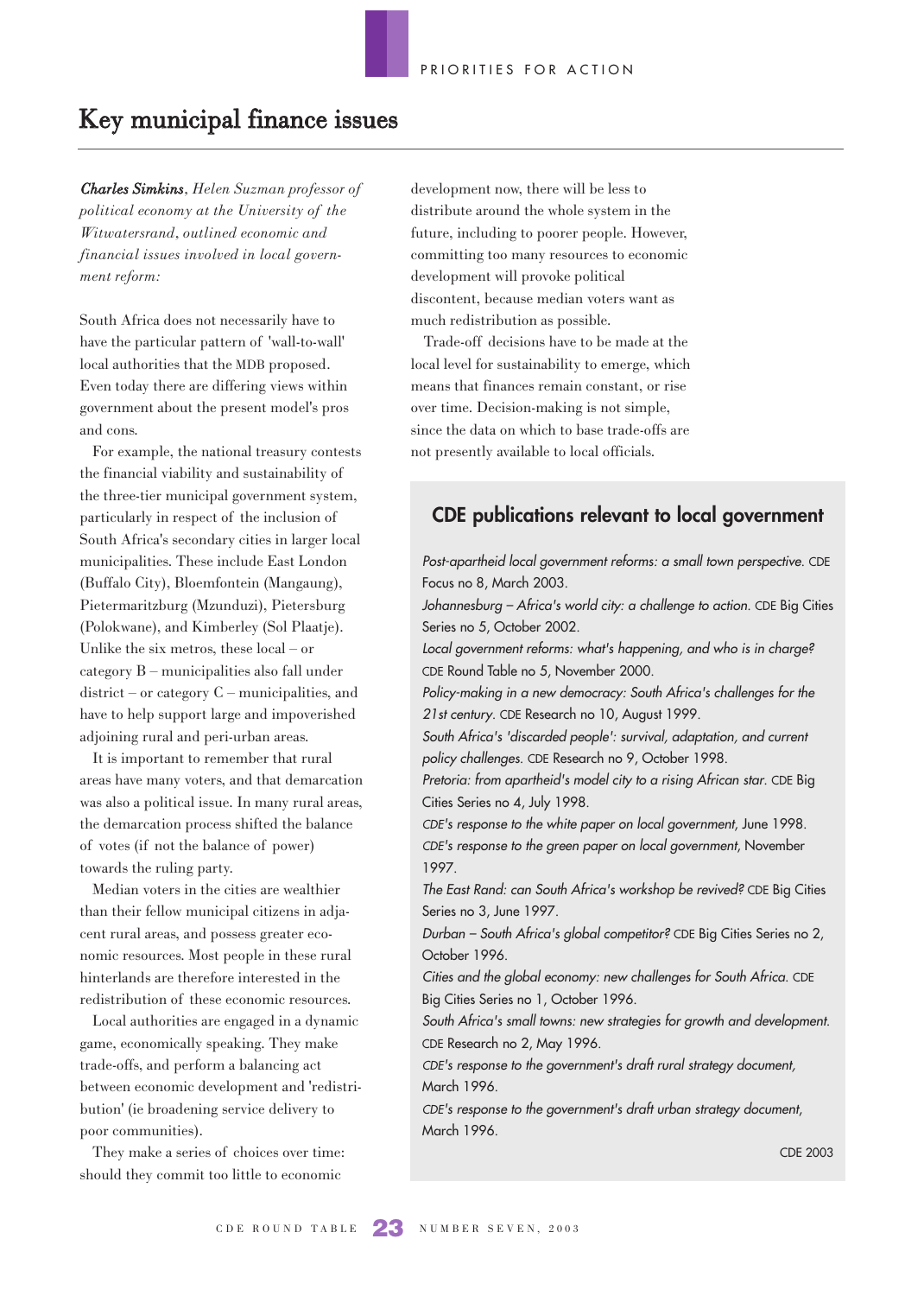The system lacks a vision of what is possible and appropriate outside the metros. What can realistically be afforded?

Currently, the system lacks a vision of what is possible and appropriate outside the metros. What can realistically be afforded?

The DPLG has estimated that it will cost R38,5 billion a year to provide basic services to all South Africans; however, the conditional grant system currently delivers only R275 million a year, and, even though it has doubled during the current MTEF cycle from 2001 to 2004, the 'equitable share' also comes nowhere close to the requisite level. Given this, the level of financial assistance from the centre has to be reviewed.

Local authorities expected much more from the centre than has been forthcoming. Local-level politicians and officials are overburdened with tasks that they see belonging to other government spheres and departments, and are low on resources. The government needs to be more forthright about its vision for local government.

Administratively, rates and user charge systems, including collections, must be sound, which currently they are not. Municipalities must give more attention to income as opposed to expenditure. Levels of outstanding consumer debt (mainly from uncollected income) are dangerously high. A crucial income component that has not been properly addressed is urban and rural property taxes.

*Johan Kruger, chief executive officer of the Infrastructure Finance Company (INCA), gave a private sector lender's views on local government finance:*

INCA is a privately owned infrastructure debt fund, the leading private sector financier of local authorities, established in response to the government's call for increased private sector involvement in infrastructure funding. It has been active since 1997.

INCA is extremely concerned about the lack of local economic activity, and hence the ability of municipalities to afford projects. INCA is also disturbed by the economic decline of smaller towns and rural areas. Without a solid economic base, crucial

problems cannot be addressed, however good the policies and systems might be.

The IDP process must be integrated, which it currently is not. Stand-alone municipal LED programmes cannot really start addressing a national systemic issue. INCA stresses the long-term objective of reducing volatility in the local government system, and completing and stabilising the transformation.

It is important to recognise that there are limits to the capital that can be absorbed by municipalities. Financially unsustainable municipalities cannot service their loans. Even under the CMIP programme, increased operational cost arising from capital projects could bankrupt municipalities if they aren't carefully monitored.

Access to finance is not the real issue; there is enough finance available from the Development Bank of Southern Africa (DBSA), INCA, and other institutions. It is a question of being able to absorb that money, and use it optimally.

INCA has grave concerns about the financial impact of regional electricity distributors (REDs) on municipal finances. Analysis shows that many municipalities are highly dependent on profits from electricity supplies, and losing this source of funding will have disastrous consequences for them, despite upbeat assurances from government.

Municipalities are also growing increasingly concerned about a dangerous emerging pattern of 'unfunded mandates'. Central government is increasingly making difficult problems the responsibility of local government.

#### **Points made during discussion**

• A senior DPLG official maintained that there were no such things as 'unfunded mandates'. The official explained that there was a well-managed process in place for national departments wanting to devolve functions to the local sphere. The Municipal Systems Act laid down a framework that required discussion by the relevant department with the minister of finance, a cost evaluation, and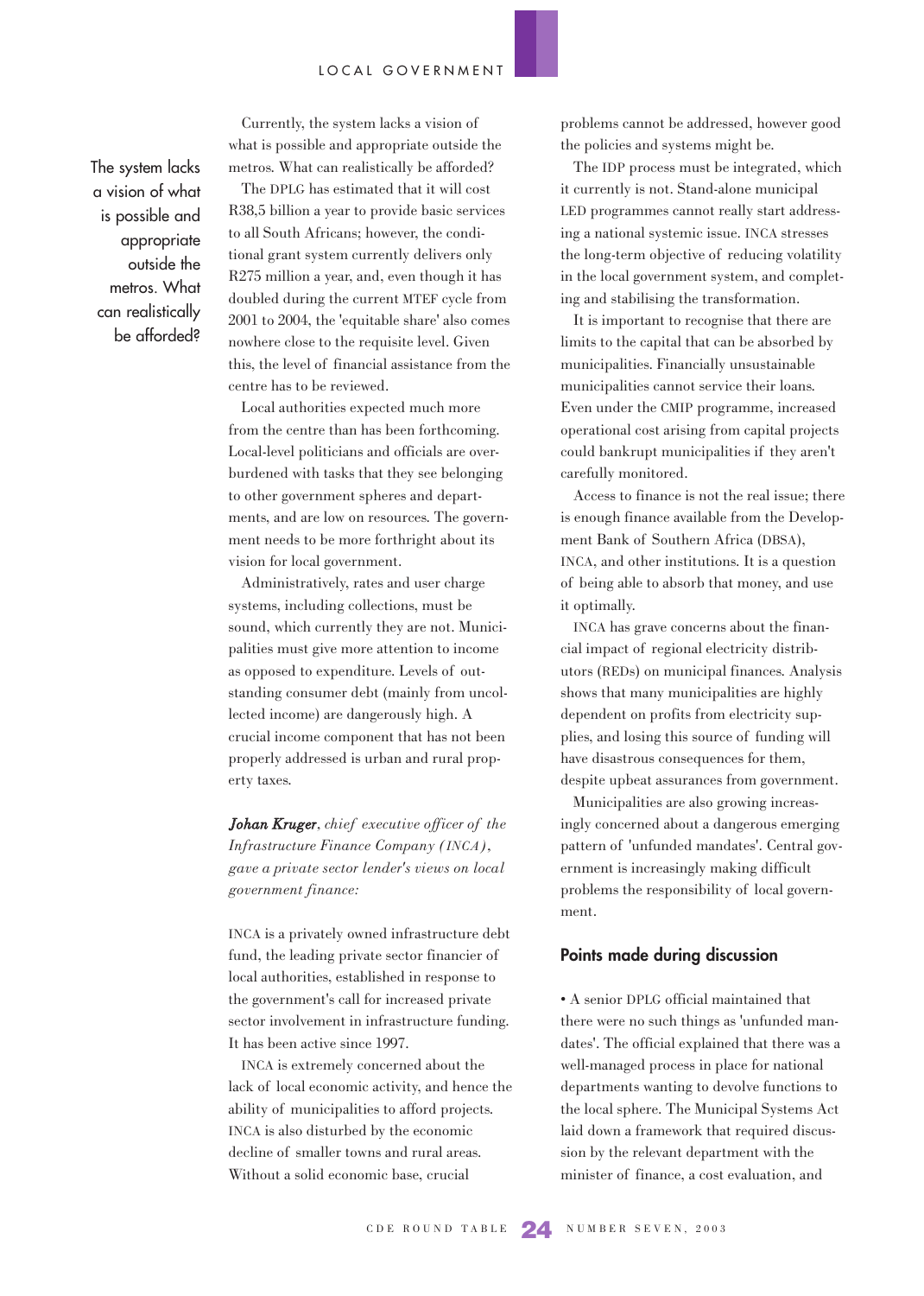consultation with organised local government. In 2000, for example, the cabinet refused to allow the department of home affairs to devolve the issuing of birth certificates and identity documents to the local sphere. Municipalities have used 'unfunded mandates' as a political slogan or rallying call for more money.

• Other participants provided several examples of 'unfunded mandates', one of them being the DWAF's transfer of unprofitable and derelict rural water schemes to 'unsuspecting local municipalities'. This had led to staff relocation, pay disputes, and salary disparities. One stated: 'Replacing a DWAF running costs subsidy with a portion of the equitable share doesn't add up.'

• A participant from the department of health said he was concerned about the effects on local governments of the shift in health care away from provincial hospitals to primary clinics and other facilities. While local governments were expected to provide a far greater portion of public health services, their budgets had not been increased commensurately. HIV/AIDS was exacerbating the demand for local health services currently provided by many municipalities.

• Local authorities are required to provide high levels of service to provincial housing projects for low-income households, with negative consequences for their running costs. This is resulting in badly maintained services, unpaid service bills, high administrative costs for the municipality, and environmental damage. Municipalities should not commit themselves to providing levels of service which they cannot afford to install or maintain. High service levels are simply not affordable, and attempts to supply them are bankrupting municipalities and making their task of promoting 'developmental local government' an impossible one.

• The department of land affairs wants municipalities to budget for commonage projects aimed at supporting landless people, and to accept supporting funds from the department for these efforts. However, the hidden costs of managing and delivering

such services have not been calculated. • Municipalities must change their mindsets and become more income-driven. Too much attention is being paid to expenditure. Municipalities must also be more determined to collect the vast amounts of money owed, and budget adequately for bad debt. About 10 per cent of municipal debt is just not collectable. Also, duplications in databases must be cleaned up, in order to get an accurate picture of outstanding revenue.

• Service tariff increases must be politically agreed and effectively sold to the public. The financial implications of not doing so are evident in service payment boycotts, rising consumer debt, cash flow problems, and an inability to absorb and utilise finance.

• While the financial viability of a given municipality derives largely from its balance sheet, the key question is really whether it has an adequate economic base. Active steps must be taken to grow local economies. Most IDPs fail to reflect the trade-offs and choices that councillors and officials will have to make.

• Without regular income from a job, people cannot pay for services, or repay home loans. The government's roll-out of electricity, telephones, water, and housing since 1994 is extremely impressive. But people do not have money to pay for these goods and services, and considerable roll-back is occurring. Unless economic growth improves dramatically and results in many more job opportunities, these services are unsustainable. • South Africa must make tough choices to get economic growth going. Growth takes place where people have an idea, and make it happen. An example is Potchefstroom in North West, which is making a lot of money as an international training base for athletes, based on excellent infrastructure and local knowledge. There are other 'good news' stories that must be built upon.

• Municipalities should not overinvest in inappropriate infrastructure at the wrong moment in their economic development cycle. This results in cross-subsidies within the local economy that suppress growth.

**Municipalities** should not commit themselves to providing levels of service which they cannot afford to install or maintain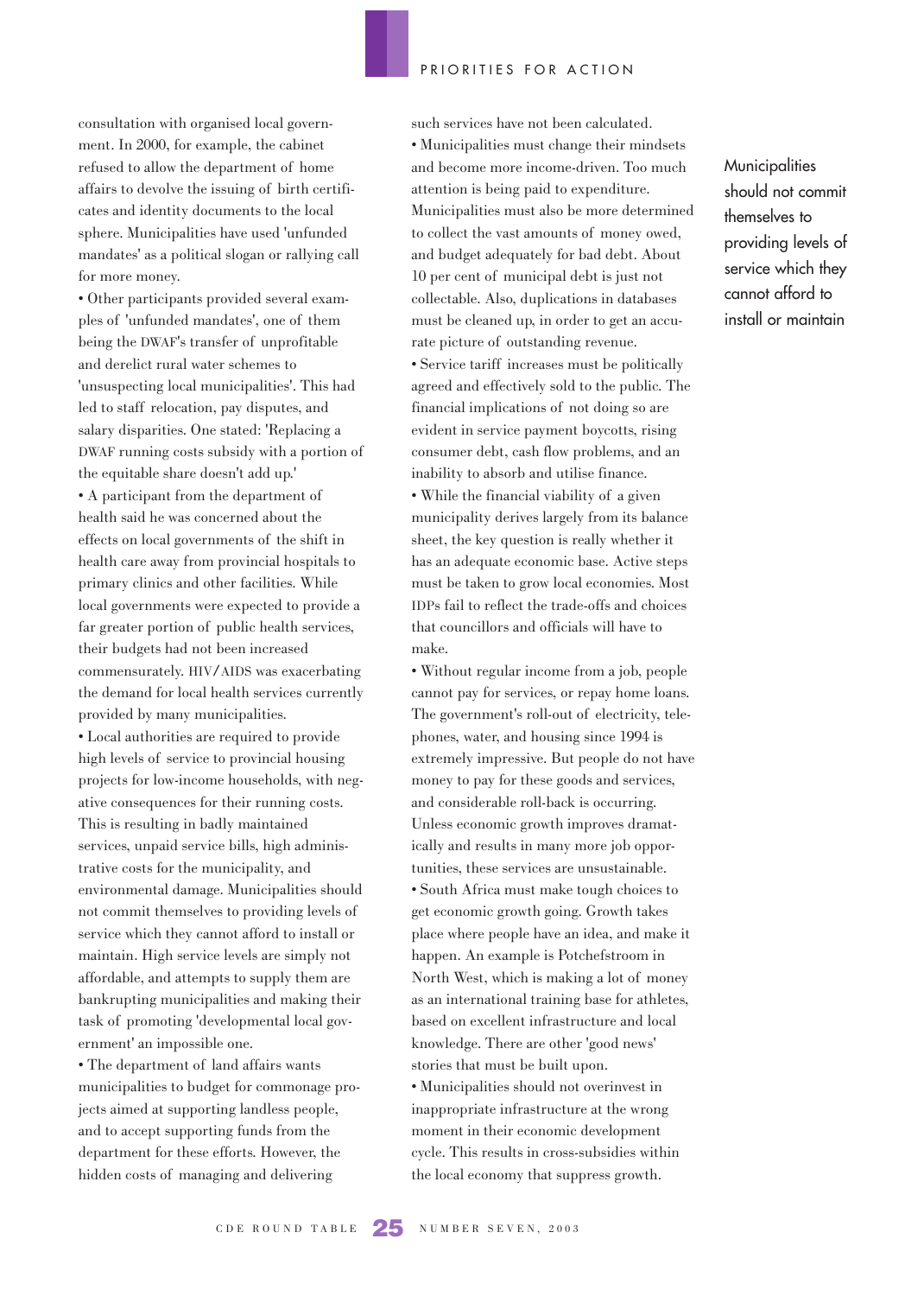South Africa's current demarcation system has created many anomalies in respect of small cities and larger towns • Developmental local government needs to be supported by the totality of government policies, and each government department needs to have a support programme, coordinated by the DPLG. It would be more helpful to disaggregate a support strategy, and not pin everything on the DPLG. Furthermore, the precise roles of the nine provinces and SALGA in promoting developmental local government are not clear.

• Cross-boundary municipalities are creating more problems than they solve. The government has finally acknowledged this. In its resolution of November 2002 the PCC stated that no municipality should straddle provincial boundaries, and that all these municipalities should be located under the jurisdiction of just one province.

• South Africa's current demarcation system has created many anomalies in respect of small cities and larger towns. They are being asked to deliver services to far greater numbers of people in far bigger areas. They also have to manage complex interactions with new and inexperienced district municipalities under whose jurisdiction they ultimately fall.

# Case studies: views from the coalface

*Brian Shepherd, chief financial officer of Buffalo City, outlined its main financial challenges:* 

Buffalo City is an amalgamation of the erstwhile municipalities of King William's Town, East London, and certain rural areas of Amatola. It has a population of about 850 000 people, 65 per cent of whom live in urban areas, and the balance in villages and on farmland. About 43 per cent earn from nothing up to R800 a month, and about 21 per cent earn more than R3 500.

Buffalo City has an annual budget of about R1,3 billion (R1 billion operational, and R300 million capital). One third of this budget is funded from its own resources, and the rest from external sources. Government entities and the business community contribute about 46 per cent to the rates income, while residential customers contribute about 54 per cent.

The formation of Buffalo City has required the integration of three different financial systems, and the reallocation of many members of staff. Since SALGA and the National Bargaining Council have not yet finalised uniform conditions of service for municipal employees, employees are demotivated and insecure, and their performance has declined.

The amalgamation has not created new sources of revenue, and the municipality now includes large rural areas, many of whose residents have inflated expectations of upgraded standards.

Officials also need to get to grips with new legislation, such as the Municipal Finance Bill and the Rating Bill. A Rating Act is urgently required, so that rates and tariffs can be considered jointly and related to each other. Rating must also take equity issues into account, and be fair across the municipality.

Buffalo City has a 'pro-poor' policy in terms of which it is attempting to remove indigent people from the accounts system, leaving it free to concentrate on those who can afford to pay for their services. Municipal officials spent 90 per cent of their time dealing with the accounts of poor people who cannot pay. In the course of a 'pay-and-save campaign', an indigent population of 31 000 family units has been identified (25 per cent of these have turned out to be fraudulent registrations). Their arrears have been 'parked', effectively putting these debts on hold. These people now receive a R100 subsidy and free basic services regardless of their outstanding debt.

The municipality has directed its 'equitable share' allocation towards providing free basic water services, but is being squeezed by higher water prices charged by DWAF and the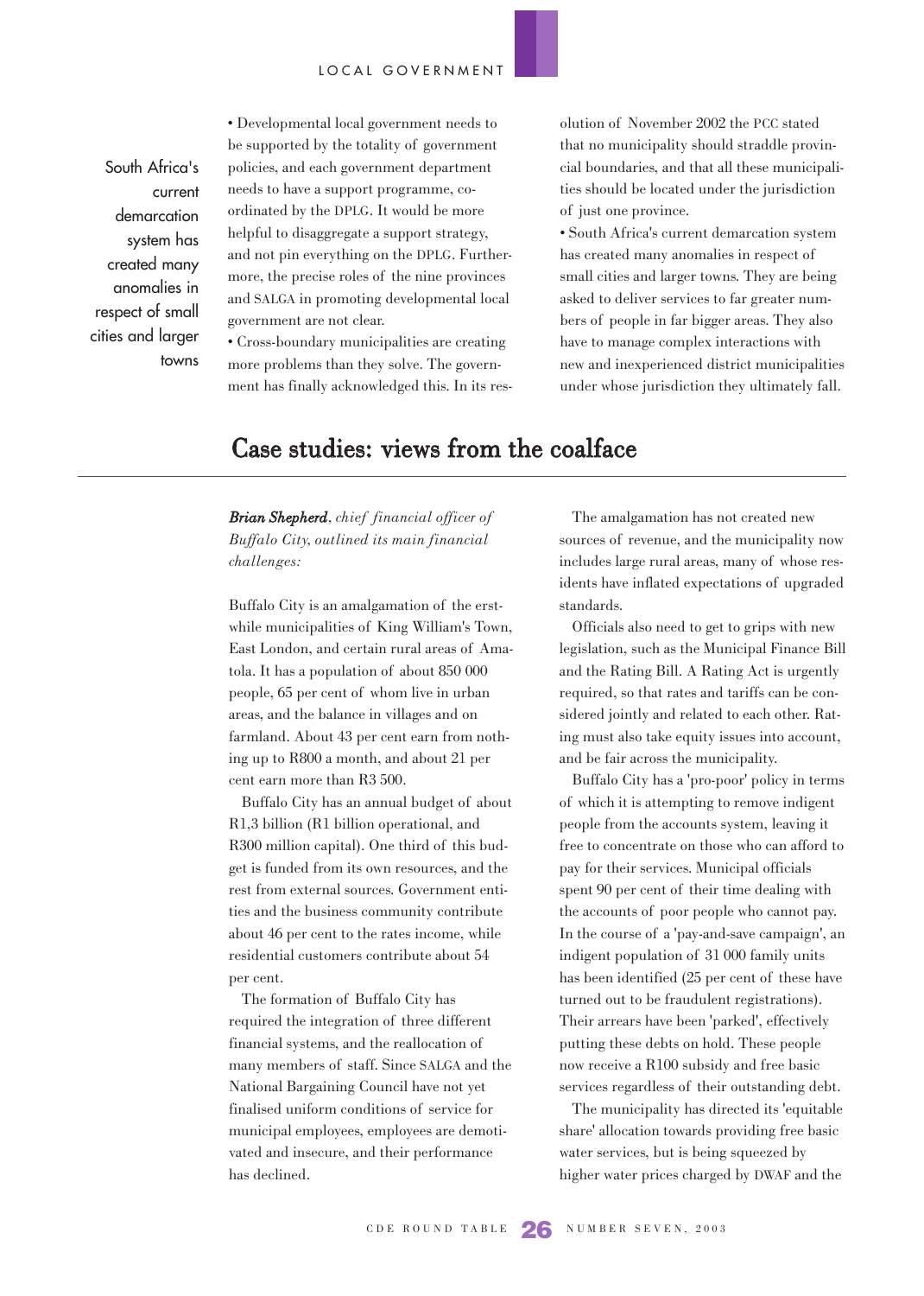water boards. The NER is discouraging tariff increases as part of an effort to make service more affordable to poorer people.

Buffalo City has a high debt burden, but is also finding it difficult to access loan funding. The DBSA offers project-oriented funding, which makes it difficult to roll out infrastructure in rural areas with poor income-generating potential. It is expensive to borrow from INCA.

Buffalo City's service arrears were more than R300 million at one stage, but are currently less than R260 million, and the downward trend seems to be continuing. Funding sources created at the central government level, such as the CMIP, require excessive paperwork, which retards the delivery process.

It will take time to align and restructure municipal budgets to accommodate IDPs. A backlog of more than R700 million has built up in expenditure on maintaining infrastructure.

*Dr Doreen Atkinson, a research manager at the Human Sciences Research Council (HSRC), explored challenges facing South Africa's smaller and more rural municipalities in the Free State and Northern Cape:22*

Some of the new amalgamated district municipalities are inordinately large in geographic terms – for example, Xhariep is the size of Hungary, Northern Free State has the same diameter as Belgium, and Namakwa is as long as Kansas. Some local municipalities are also vast: in the Northern Cape, some municipalities are built around three or four towns, and have diameters of up to 150 kilometres. Kopanong in the Free State is also 150 kilometres in diameter, and encompasses nine former municipalities.

The scale of administrative, IT, and financial integration has proved far more timeconsuming and complex than envisioned by decision-makers. Funding is insufficient, management capacity is lacking, and it has proved very hard to integrate staff, computer systems, tariffs, and policies.

Financial management problems have been discussed at length, but other basic organisational and developmental questions seem not to have been addressed at all. These include the relationship between municipal head offices and outlying offices; the creation of co-operative mechanisms among municipal departments; and municipalities' public relations with their own communities.

Many of the old transitional local municipalities were bankrupt, which exacerbated problems of simultaneously undertaking both institutional amalgamation and financial reorientation. Often, the financial reserves of some better managed old municipalities have had to be used to pay the outstanding debts of bankrupt municipalities that now fall within the same new municipality.

Monumental institutional and political changes have occurred at the same time as these new municipalities have been asked to produce complex IDPs. Despite central government support via the PIMS centres, the process of writing IDPs has been difficult and protracted. It has been too abstract, too consultant-driven, and too ambitious. Many IDPs are merely 'wish-lists', lacking strategic vision, and emphasising infrastructure and job creation projects. Central government provides too little guidance on structuring municipalities to become the 'developmental agencies' which the 1998 white paper on local government intended.

Reasons for the generally low quality of IDPs include the tight March 2002 submission deadline; the understaffing, underuse, or inappropriate use of PIMS centres; the use of inappropriately skilled consultants to write IDPs; a lack of leadership and strategic direction from municipalities; a lack of involvement by national and provincial line departments; and very limited public participation, with some constituencies (especially farmers and farm workers) not represented, and business people only nominally involved.

These IDPs have raised enormous expectations and challenges, and the process has revealed just how little capacity new municipalities in South Africa have.

**Central** government provides too little guidance on structuring municipalities to become 'developmental agencies'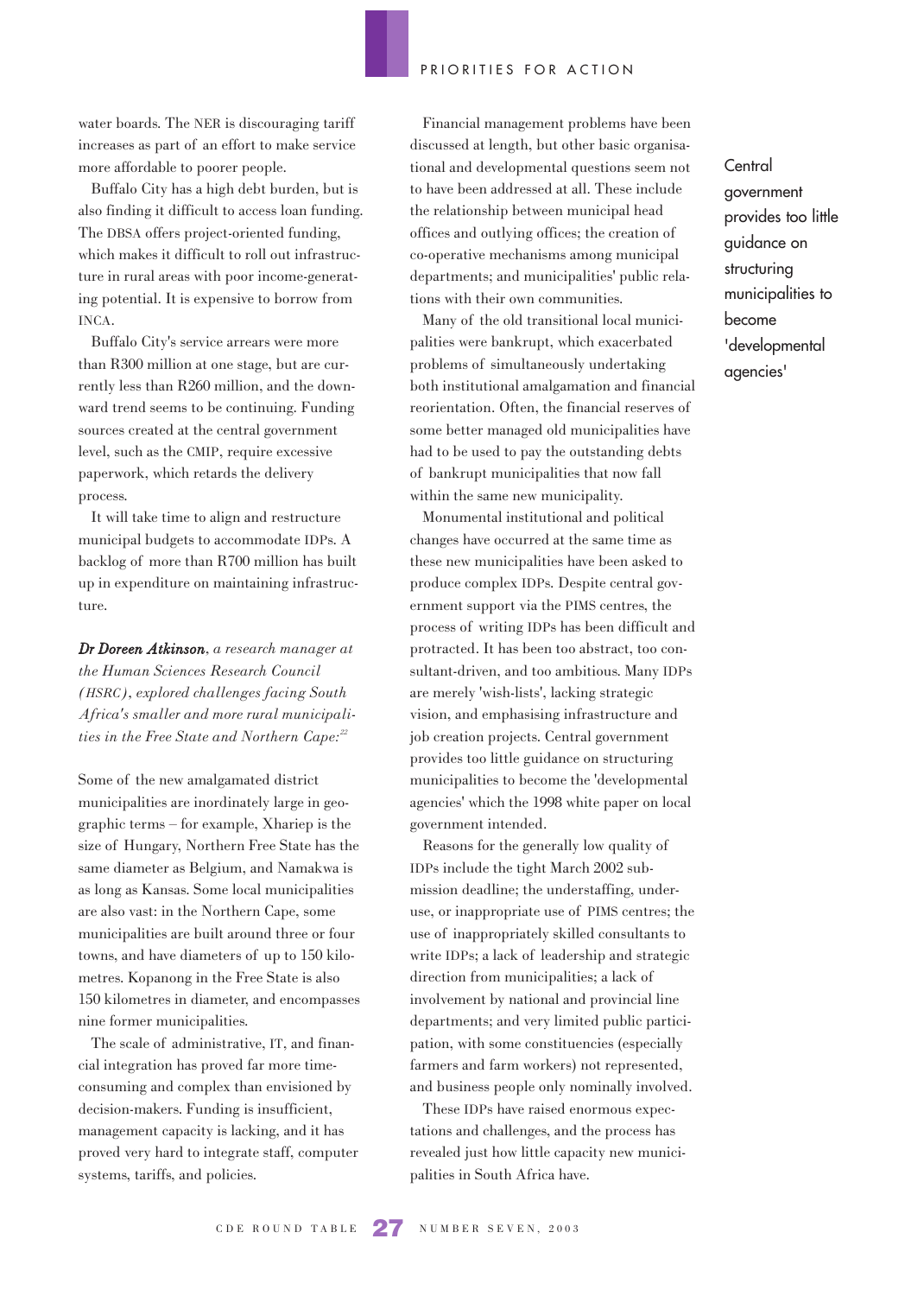Municipal staff lack experience in offering advice to entrepreneurs or in managing alternative private sector or community support for LED initiatives

While new demarcations were necessary, additional management systems are needed to cope with them. Staff and councillors are overwhelmed by the organisational tasks. Ward committees are weak, and lack clarity on whether they are representative or implementation institutions.

The 'powers and functions' debate between category B and C municipalities is really about a recognition that each of the service sectors is unique, and that a differentiated solution is required for each sector. We cannot treat sewerage and electricity in the same way. District and local municipalities each have a role to play.

'Devolution by stealth' is a major problem in these smaller, more rural municipalities. This process describes departments making increasing demands on municipalities without realising the full implications of what they are asking. The evidence also shows that huge unfunded mandates are coming through the system, from environmental affairs to transport to water to finance.

National government has changed the way in which municipalities may use their 'equitable share', which is in effect a 'creeping assignment' of responsibilities, with damaging unintended consequences. Municipalities now have to use their 'equitable share' to subsidise the municipal accounts of indigent people. This has hugely increased the workload of officials, as indigents must be registered. These records need to be constantly updated, as people's employment circumstances change.

Informal sources of income are frequently ignored, due to the administrative challenges posed. This means that the numbers of indigents are inflated, which puts further pressure on the system, and undermines municipalities' revenue base.

The DPLG has made large grants available to municipalities to promote LED, but municipal staff lack experience in offering advice to entrepreneurs or in managing alternative private sector or community support for LED initiatives. Here 'creeping devolution' has damaged local government's ability to 'get the basics right' by weakening their administrative capacity. Often municipalities would benefit more from LED management training than from project money that they cannot use effectively.

All this talk about IDPs will be pointless unless national government faces up to the fact that many municipalities, as currently structured, funded, and supported, simply cannot become the developmental agencies that the white paper on local government envisaged them to be.

If South Africa remains wedded to this model of local administration, huge sums of money and even larger quantities of administrative skill and public patience will be required.

*What does the current demarcation mean for secondary cities? Dr Tim Clynick, senior manager at CDE, spoke on the Mbombela local municipality's experience of local government reform:23*

Situated in eastern Mpumalanga, within the Ehlanzeni district municipality, the local municipality of Mbombela consists of the towns of Nelspruit and Hazyview, the former White River/Nelspruit transitional representative council (TRC) areas, and one third of the former 'homeland' of KaNgwane. While Nelspruit has a population of 35 000 people, 85 per cent of Mbombela's population of about 600 000 people is from the former KaNgwane.

At present, 58 per cent of the municipal population live in dense urban informal settlements. Poverty is acute in these areas, as well as on commercial farms and in tribal villages. Outside Nelspruit, Hazyview and White River for example, 90 per cent of households spend less than R3 500 a month.

Mbombela is cash-strapped, and has cash flow problems. The municipality is too big, and houses too many people. Research conducted for CDE indicates the following key financial indicators for Mbombela: • Cash reserves are very low ( about R3,6 million).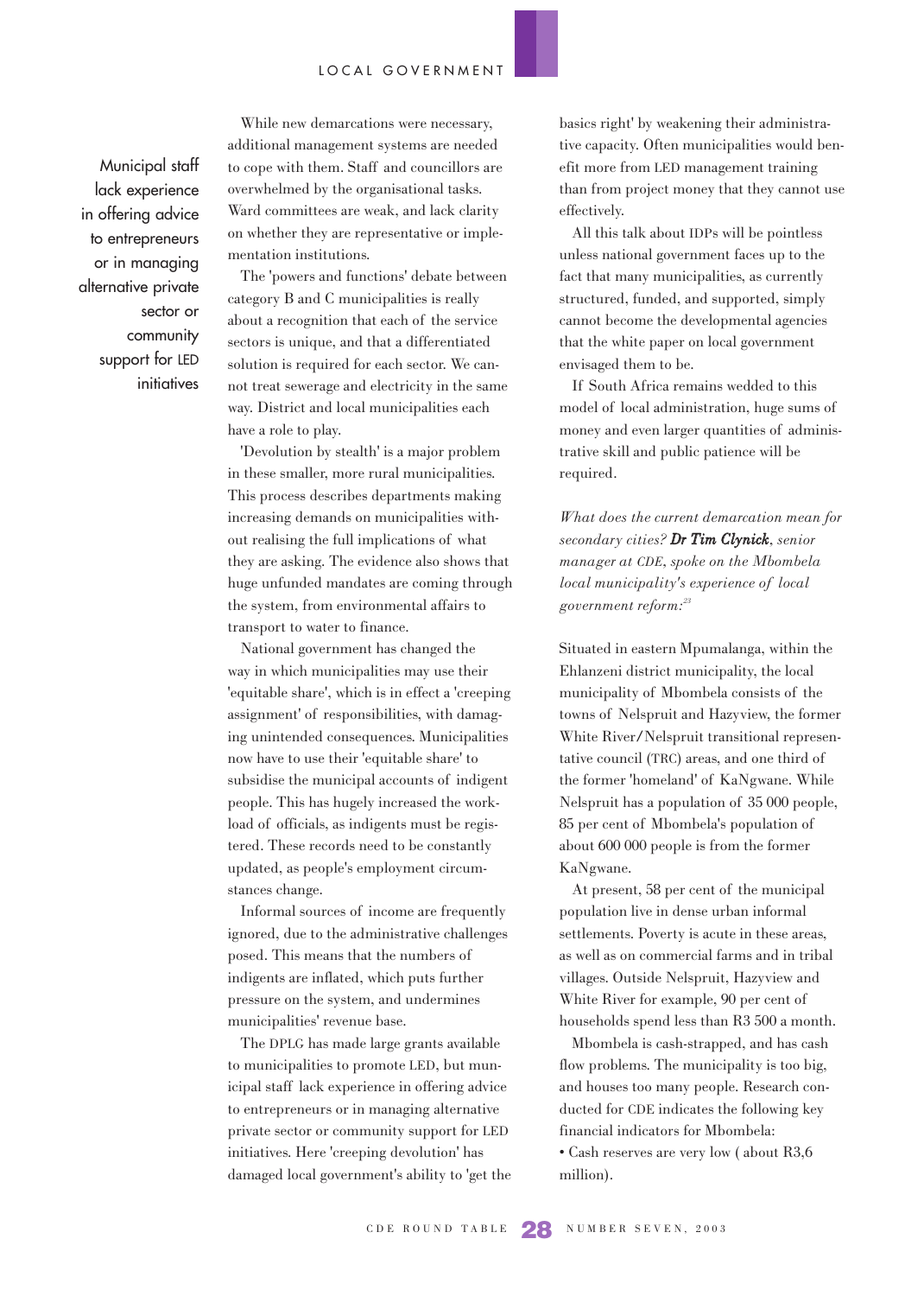• Capital expenditure is also low (R90 million) versus an operating budget of about R350 million. About 82 per cent of capital expenditure goes to basic needs, almost exclusively rural roads, water, and sanitation.

• Mbombela's main sources of income are electricity (37 per cent) and property rates (24 per cent), which must now finance services to a huge new population.

• Bad debt stands at R89 million, up from R54 million in December 2000.

• Overall payment levels are about 88 per cent (2001–2), but range between 15 and 35 per cent in several heavily populated informal settlements.

Mbombela cannot manage this region financially. It cannot generate sufficient revenue from water or electricity, as a wide and varied range of service providers deliver these. Up to 70 per cent of Mbombela's households do not own land on a freehold basis, which effectively exempts them from municipal rates.

Most water is delivered beyond the formal urban areas; it is not co-ordinated by the municipality, and is therefore not billable by it or even by the service provider (mainly DWAF).

There are thousands of illegal water connections in Mbombela, and many people do not pay for services. In September 2001 bad debt was 65 per cent greater than anticipated in the budget. Many people receive no sanitation services.

Since its formation in December 2000, the new municipality has been extremely busy. It has produced a 'pro-poor' budget, an IDP, linked its IDP to its three-year budget, and compiled a comprehensive LED plan. It supports a series of CBD interventions in its urban centres, has established links with business, including small business, filled 86 per cent of its organogram, and appointed a senior management team.

Despite these inputs and programmes, the municipality has experienced serious problems, including the high cost of municipal amalgamation. Crime is rising, yet plans for a municipal police force was dropped for cost

reasons. HIV/AIDS will have an enormous impact on Mbombela. The municipality has struggled to implement employment equity, fearing its impact in terms of expe-rience and skills shortage.

To illustrate just how critically understaffed the municipality is in key areas, Mbombela has only three planners (one per 200 000 people), three electrical engineers (one per 200 000 people), four civil engineers (one per 150 000 people), six building inspectors (one per 100 000 people) and 16 traffic officers (one per 37 500 people).

'Powers and functions' problems arise in terms of whether delivery of water, sewerage, electricity, and public health services should be delivered by Mbombela or by the district municipality, Ehlanzeni, within which this local municipality falls. These problems have definitely compounded service delivery issues, despite a relatively good relationship between the local council and the district municipality.

Manifestations of these problems include: splitting scarce resources (for example should Mbombela's Regional Services Council levy be spent within the municipality or spread to needier parts of the district?); duplicating staff positions; a failure to co-ordinate planning; and indecision over powers and functions in respect of service delivery.

The municipality's 'pro-poor' budget provides only R1 million to cover 10 000 households. It has a potential rates base of about 100 000 people; however, just one third appear to be receiving regular municipal accounts.

Mbombela has no final property evaluation roll for the entire area under its jurisdiction. There are no big industries to cross-subsidise tariffs.

All in all, given Mbombela's high levels of poverty and low levels of payment, it will be hard to sustain even minimum services. Nelspruit, the capital of Mpumalanga, and a key economic node, simply does not have the resources, staff, or expertise to adequately serve this enormous and impoverished new municipality.

Given Mbombela's high poverty levels and low payment levels, it will be hard to sustain even minimum services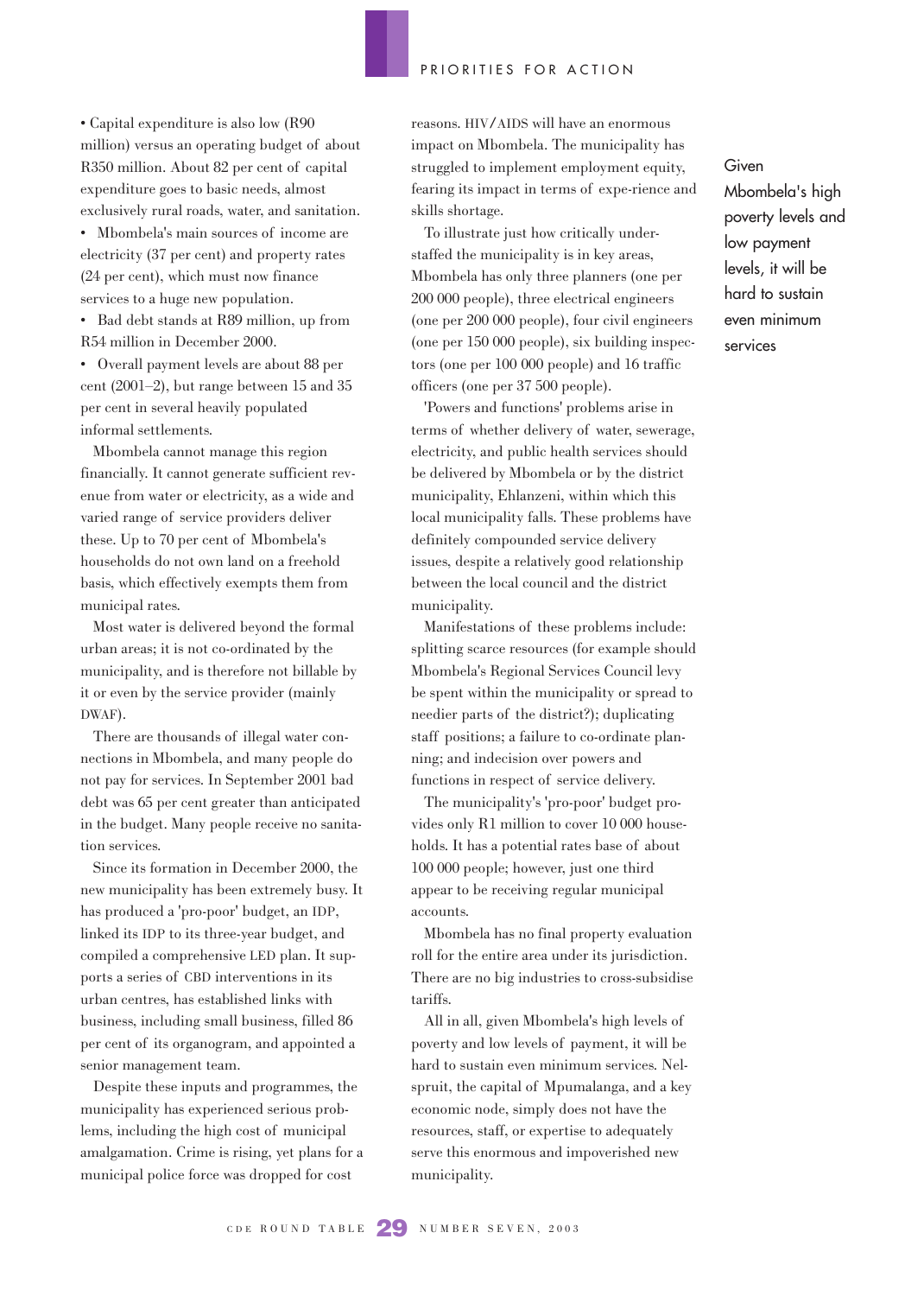### **Has the 'powers and functions' issue been resolved?**

**Government** officials and others have questioned whether these reforms will strengthen or undermine the financial viability and effectiveness of local government

In October 2000 the Municipal Structures Act of 1998 was amended to provide for the transfer of powers and functions in respect of primary services – ie water, sanitation, electricity, and municipal health – from category B to category C municipalities. The underlying idea was that district municipalities would eventually act as 'service authorities', and local municipalities as 'service providers'. The detailed transfers would be effected by ministerial authorisations in terms of the act.

On 28 November 2000 – on the eve of the local government elections – the minister authorised the maintenance of the status quo for a transitional period of two years; ie, services would be delivered in the same way, and within pre-2000 boundaries, thereby minimising disruptions, and giving new municipalities time to establish themselves.

On 7 November 2002 the minister issued a new set of authorisations. In an apparent response to widespread criticism, powers and functions were not all transferred to district municipalities; instead, they were differentially transferred in the various sectors, and also in respect of different municipalities.

However, both the amendments to the act and the new authorisations ignored the recommendations of the MAC, which had found that the transfer of the most significant local government functions from local to district municipalities would raise serious problems of accountability, undermine the vertical redistribution of resources as well as effective service delivery, effectively create four levels of government in a developing country – which could scarcely be afforded – and lead to economic distortions. Instead, the MAC recommended that the DPLG should permanently restore the status quo ante – ie, permanently restore major service delivery functions to local municipalities.

In its November 2002 authorisations, the DPLG chose to 'partly extend' the 2000 authorisations, 'thus prolonging the agony of uncertainty which local municipalities face over their powers and functions,' according to the chair of MAC, Peter Leon.<sup>24</sup>

The new authorisations have these effects:

**Electricity**: Provided a local municipality supplied electricity to consumers prior to December 2000, the status quo ante remains. This means that electricity will continue to be supplied by almost 300 suppliers, comprising ESKOM as well as local municipalities which buy bulk electricity from it. As plans are being made to restructure the entire electricity industry, the status quo has been preserved in order to avoid 'double restructuring'.

**Health**: Control over municipal health – defined as 'environmental health services' – has been transferred to district municipalities. However, the latter may appoint local municipalities as service providers. Municipalities currently delivering health services beyond 'environmental health' should continue to do so, but should begin to enter into service agreements with provincial government. The status quo will continue for a transitional period until 1 July 2004. In the interim, municipalities are compelled to continue providing services at the current levels.

**Water and sanitation**: These will now be linked functions. Certain B municipalities have been authorised to act as service authorities as well as service providers. They may make policy in respect of tariffs; determine tariffs; appoint service providers; and must plan, budget for, and regulate this function. Various arrangements may be made to ensure continuity of service delivery. For example, a C can appoint a B as a service provider, or multijurisdictional service delivery options may be pursued, involving a number of Bs or even Cs.

This system of service delivery is extremely complex. Both government officials and others have questioned whether these reforms will strengthen or undermine the financial viability and effectiveness of local government.

CDE 2003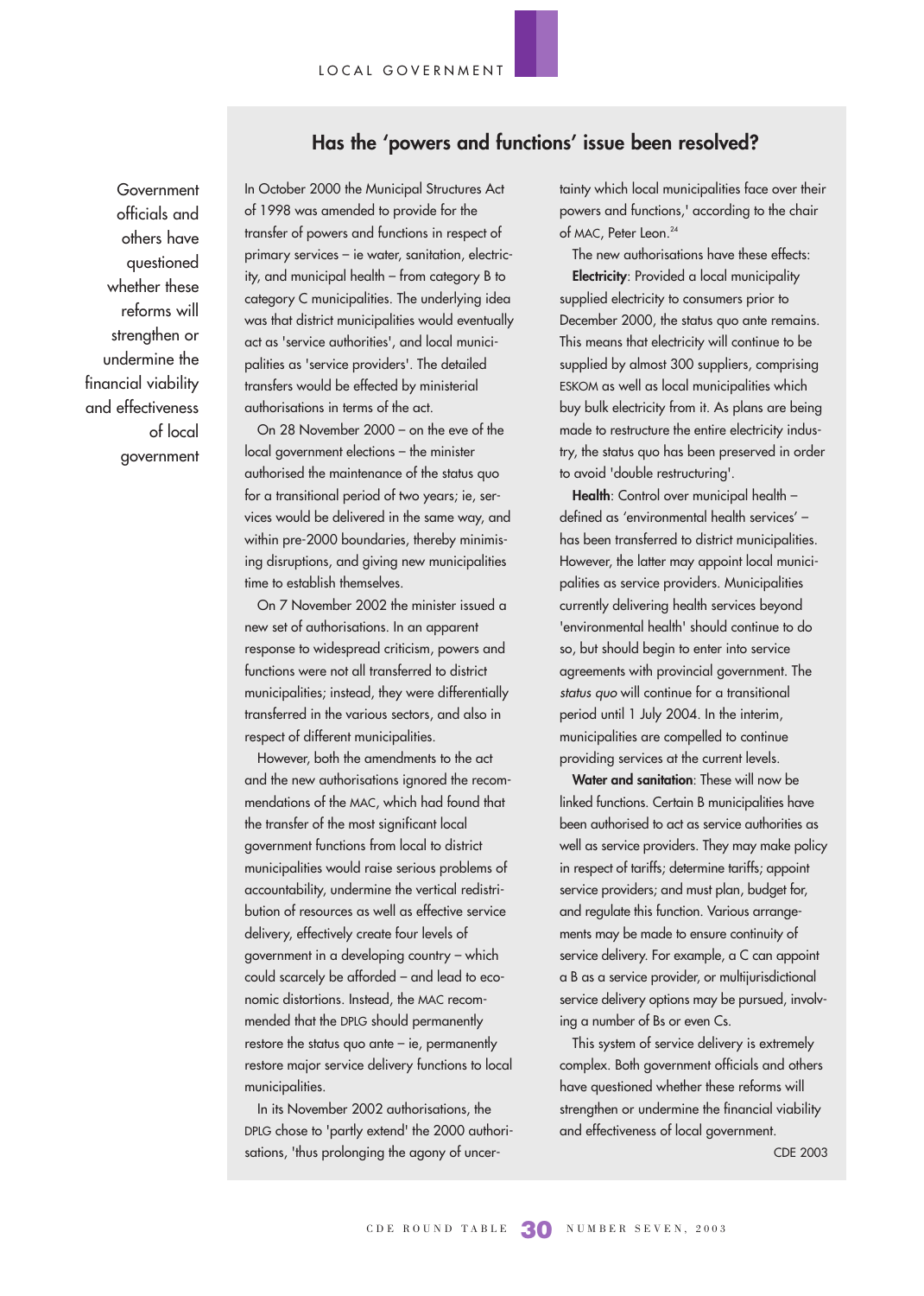# What does the private sector need?

*Professor Jeff McCarthy, research fellow of the Graduate School of Business, University of Durban-Westville, elaborated on the preconditions for private sector investment at the local level:*

Eighty per cent of economic development (employment and fixed investment) within South African municipalities depends on the private sector. This is consistent with international patterns. The private sector is not, however, a vocal role player in debates about local government; it only becomes vocal when things go wrong.

South Africa's graduate business schools generally ignore the relationship between private sector profit and local government. It is taken as a given that business goes where there is well-developed and stable local government. There is a theory for this: business responds to incentives based on 'return on assets managed', or ROAM. 25

Local government matters to business in three primary areas. Firstly, businesses seek operational efficiencies; ROAM is constrained when the local environment has problems in delivering services. Secondly, businesses want capital appreciation; when capital depreciates, it moves elsewhere. For example, several significant South African companies have migrated capital to London in search of ROAM. Thirdly, business people pursue quality of life. The efficiency of local government is crucial to attracting the most skilled employees.

Pragmatic coalitions – co-operative agreements towards realising joint projects and purposes – offer the best prospects for positive interaction between business and local government. In some South African municipalities, leading business people and mayors boost each other, and co-operate around projects. This represents the start of 'growth coalition-building'.

However, the relevant role players have generally failed to think through the technicalities and modalities of the negotiation and collaboration needed for pragmatic growth coalitions to emerge in our towns and cities.

South Africa needs a sustained period of town and city rebuilding that will require further capital investments, and a focus on sustainable developmental projects.

We must learn from what has occurred internationally. A crucial area of neglect in South Africa is a failure to understand the role merchant banks have played in rebuilding many of the greatest 21st-century world cities.

*Colin Batchelor, managing director of Biwater, a multinational involved in supplying water to the town of Nelspruit and surrounding areas, outlined some of the problems his company has experienced in dealing with local government:*

Biwater, a multinational water treatment and supply company, was established in the United Kingdom in 1968. It has grown substantially over the past 35 years by acquiring established companies, forming joint ventures, and increasing its own expertise. It was involved in the privatisation of Britain's water in the late 1980s and 1990s. It has operated in more than 60 countries, and has more than 25 businesses worldwide. Since 1998 water in Nelspruit has been supplied by the Greater Nelspruit Utility Company – a joint venture between Biwater and a black empowerment group, Sivukile.

There seems to be a perception that private sector firms are out to exploit their municipal customers. This is a counterproductive view. In reality, the private sector wants to sustain the customer. The private sector is committed to the long term, for sustainable revenues and profits.

There is a lack of trust and honesty between local government and business. Local government often tries to hide its problems. This heightens mistrust, because There seems to be a perception that private sector firms are out to exploit their municipal customers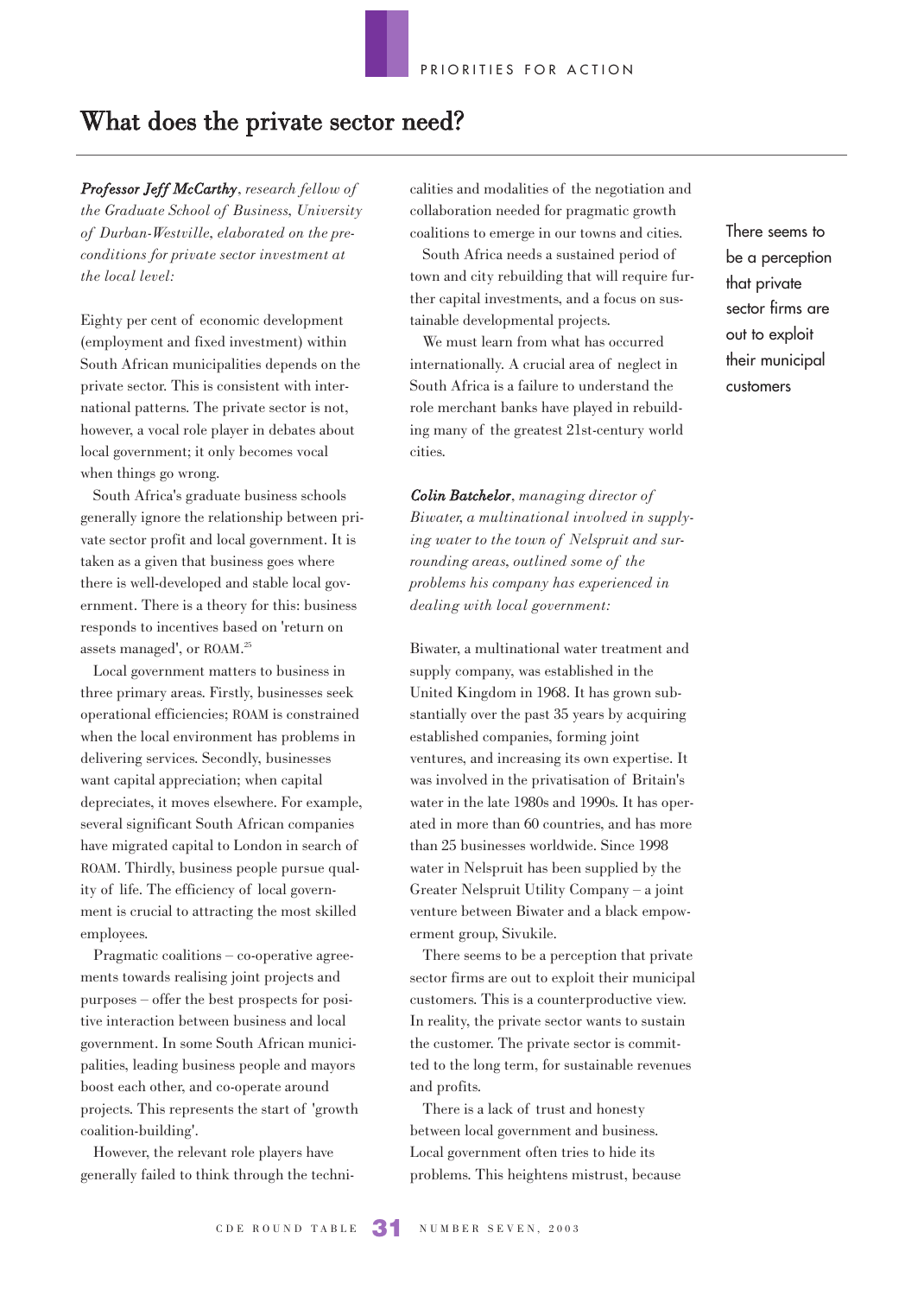important technological and financial facts are concealed from potential business partners.

Business people sometimes get the feeling that the government only wants to talk to the private sector as a last resort

Private sector objectives are linked to growth and profit. Local government necessarily has different objectives, but there is common ground between those two agendas. This is when partnerships work; they emerge from trying to understand and be sympathetic to each other's point of view. This would be conducive to better growth and a 'win-win' situation.

There is a lot of anti-privatisation propaganda in the media, and among government representatives. Business people sometimes get the feeling that the government only wants to talk to the private sector as a last resort; if it could do everything alone, it would not want the private sector anywhere near. Its attitudes are often shaped by inaccurate information.

Without business there would be no employment, no taxes, and no public salaries; there would in fact be no local government. We need to re-examine the rhetoric, and how we communicate.

The private sector is not really focused on local government. But it should not be left out of the loop, because it is often willing and able to contribute. The private sector is often forgotten in consultative processes.

Communicating the 'free water' concept to the public was totally mismanaged. It became a political flag-waving exercise. Service providers in the country, whether municipal or private, sustained losses as people everywhere stopped paying water bills, because the newspapers said that water was free. This undid several years-worth of educating communities on the need to pay for services.

IDPs seem like state secrets; they are not easily and freely available. The information needed for approaching bankers and mobilising other resources is not available. Town clerks do not reveal their capital budgets.

Decision-making is painfully slow. On the Nelspruit water concession, it took between December 1996 and March 1999 for the con-

tract to be awarded – that is, two and a half years of having merchant bankers and commercial lawyers on retainer. It was a very expensive process, with no certainty in it at all.

We need to encourage and put resources into specialist think-tanks or institutions such as the MIIU. High-strength skills are not needed constantly in all places, so let us create focused skills centres that people can use when they need it.

There is also a sense of 'local is inferior'. Due to very stringent requirements, local companies were effectively excluded from bidding for the Johannesburg water tender. Few companies in the world would have qualified. Too many people believe South Africans cannot do it.

Local government needs to realise that private enterprises are not confined to South Africa, and that there are public entities elsewhere vying for their services. In 2002 Biwater South Africa did 99 per cent of its business outside the country.

Every time you talk to a local municipality, there's a long waiting list, lots of secrecy, and not much encouragement. If you want delivery in South Africa, this will have to change.

*James Dohrman, project manager of the IIU, outlined its work in infrastructure development:*

The department of constitutional development, forerunner to the DPLG, created the MIIU in 1998 to help municipalities assess service delivery via partnerships. The MIIU is an independent section 21 company, but takes its direction from the DPLG. It is an onthe-ground implementing mechanism for DPLG policy on municipal services.

There is significant city-building going on in South Africa. Over the past four years the MIIU has completed 56 projects in all nine provinces, and currently has 68 active projects throughout the country. Almost half are in the solid waste sector. MIIU has mobilised R3 billion for basic services, and R7 billion for all projects. There is a lot of interest from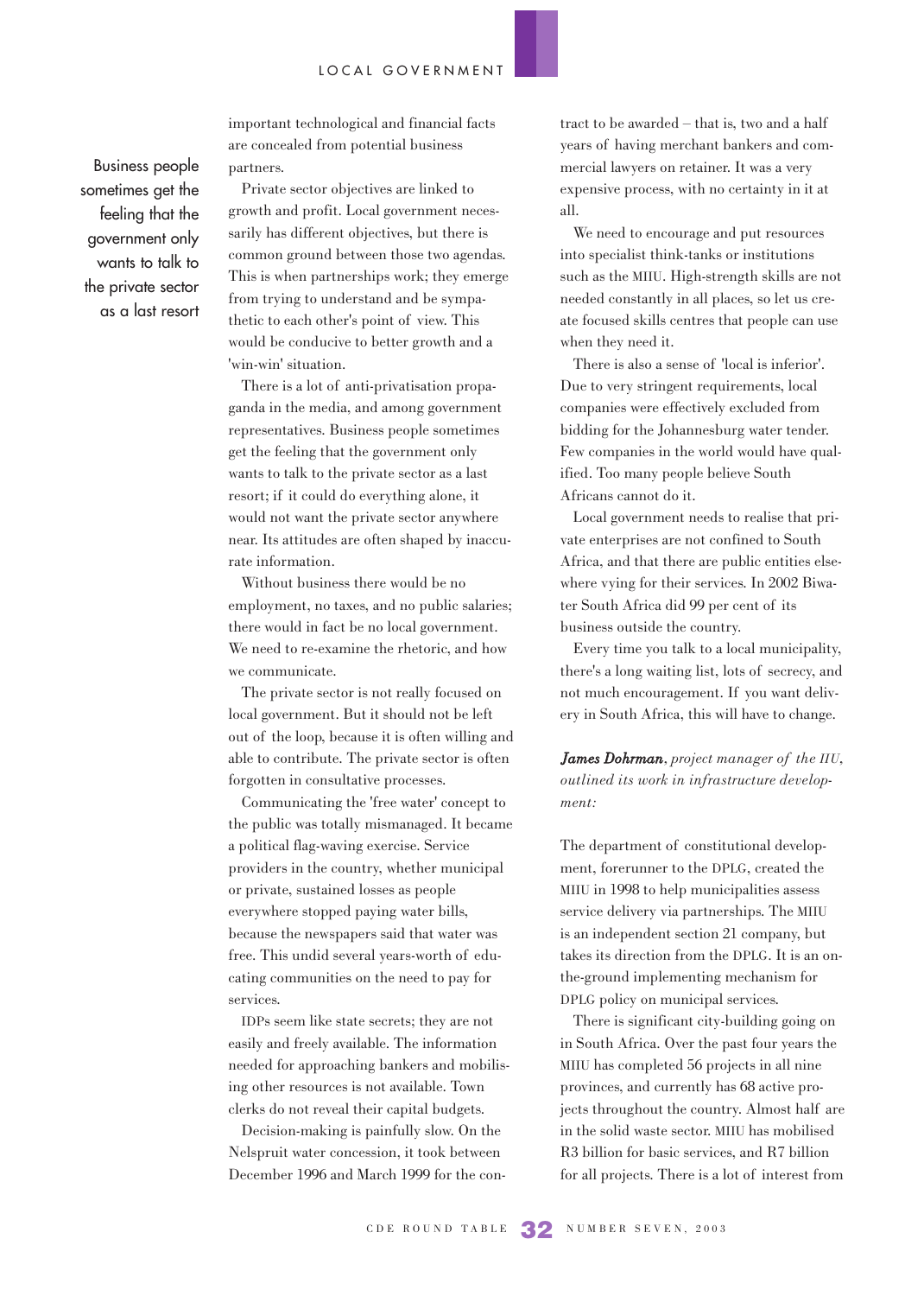municipalities in putting together municipal service partnerships.

Many MIIU projects are in the Western Cape; this is because that province has morecapacity than most others, and also a higher income base, which make partner-ships easier to forge. It is much harder to establish partnerships in rural areas in the Northern Province or Mpumalanga, for example. The culture of non-payment for services in those areas further exacerbates those problems.

The MIIU decided to begin implementation concurrent with the policy-making process, rolling out while the legislation was being written. Mistakes were made, for example on the Dolphin Coast and in Nelspruit, but current legislation is better because it embodies the lessons learnt from these experiences.

MIIU activities include the following:

# Round Table discussion

*Yunus Carrim, chair of the parliamentary portfolio committee on provincial and local government, commented on the importance of acknowledging the context of local government reforms, as well as the apparent lack of a common sense of values and perspectives:* 

The Municipal Structures Act was not amended to expressly transfer power from local to district municipalities. Districts are necessary in a developing society with huge income inequalities. District municipalities are not unique to South Africa. Many countries, including Spain and Germany, have a form of regional local government. District municipalities can support local municipalities in many ways, including through capacity-building, and a modest level of redistribution.

As the minister said, when assessing local government transformation, we cannot only look at technical-rational criteria. Local government transformation must be located in the broader context of what the ANC calls

• It has helped to implement the first multijurisdictional municipal service district, in KwaZulu-Natal, where three district municipalities now jointly administer water services. A total of R17,5 million of DWAF and EU funding was leveraged in this project. • It has helped to privatise Johannesburg's Kelvin Power Station, and similar plans are being made for Cape Town's Athlone Power Station. About R2 million a year will be saved. • It is helping Nelson Mandela Metropolitan Municipality to develop a hazardous waste facility for Coega.

• In Potgietersrus, it is structuring a unique partnership between the Anglo Platinum mine, the local and district municipalities, and the Water Board. Anglo has agreed to pay for a new pipeline, as its growth opportunities would otherwise be restricted.

Mistakes were made, for example on the Dolphin Coast and in Nelspruit, but current legislation is better because it incorporates lessons learnt from these experiences

the 'national democratic transition'. The proper implementation of the new local government system could take 10 to 15 years.

As suggested earlier, it is true that we haven't done enough around what people refer to as the technical-rational side. The DPLG would probably acknowledge this. I don't think the DPLG is coming on board to the extent that it should. At the same time, there are many things that have been said here that don't cover what they actually do.

While accepting that more should be done about the technical-rational side, we should not imply that there is no national direction. In respect of municipal services, there is the national framework agreement negotiated at the end of December 1998 to provide for municipal partnerships, the white paper on municipal service partnerships, the Municipal Systems Act, the MIIU, and so forth.

The suspicion between the private sector and labour has actually abated substantially since 1994. Improving the situation in this sphere as well is our collective responsibility.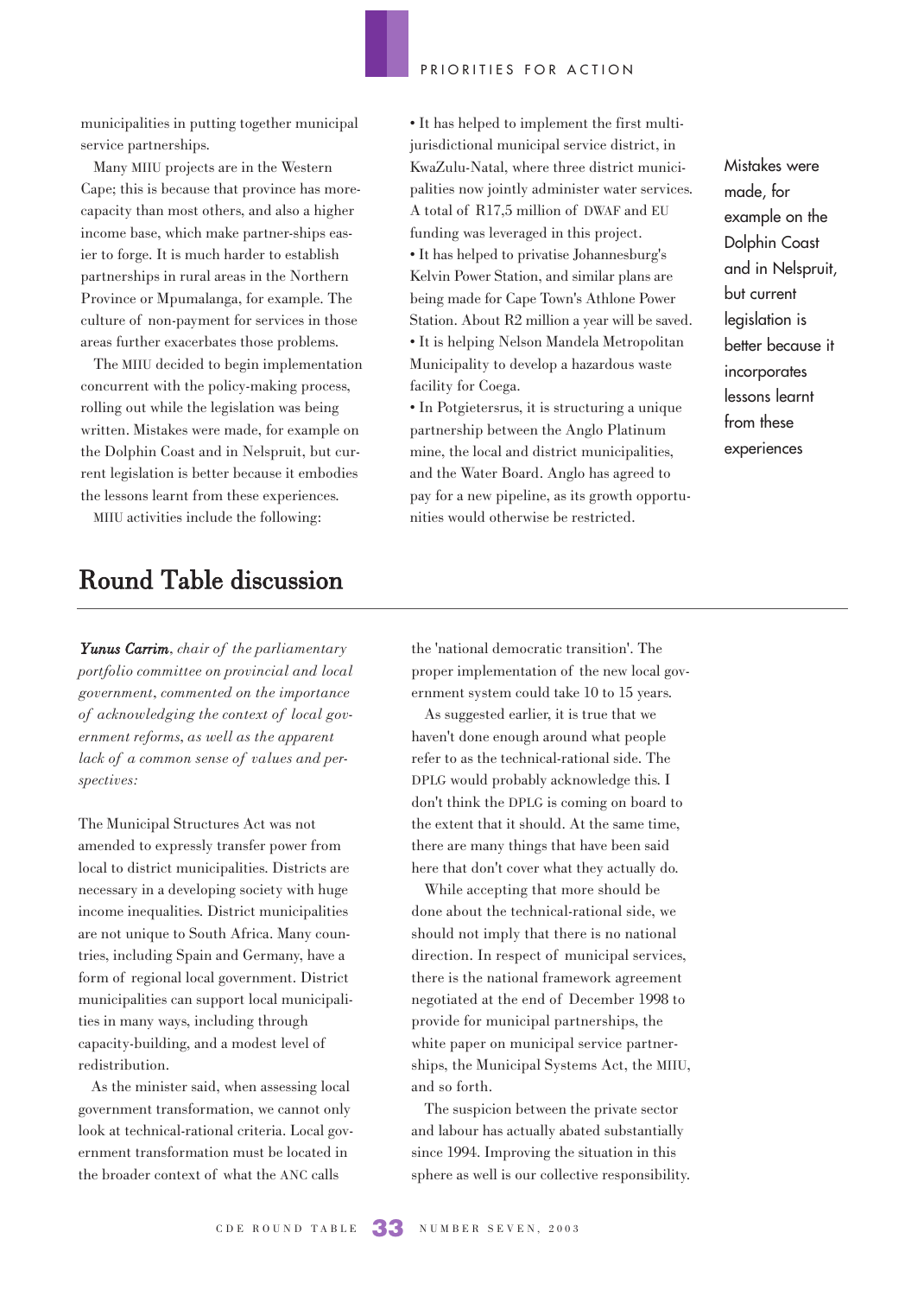There are also many examples of the private sector failing to come on board.

A significant minority of local municipalities, especially the larger and stronger ones, questioned the need for district municipalities

What is the alternative to 'wall-to-wall' municipalities? Nobody offers an alternative that is democratic. The two-tier system has been introduced precisely to address the urban/rural divide.

For example, Pietermaritzburg-Msunduzi now has to take responsibility for rural people, previously just outside their boundaries, within the Mgungundlovu district municipality.

I think the DPLG's core policies are intact,

and are not up for review. They have been painstakingly negotiated from 1992 onwards in a forum that ran parallel to CODESA. Crucial now is the concerted effort towards implementation of these policies by us all. Through their implementation, instances of policy review will arise. It is not so much through abstract discussions, however valuable, but through experience that we will discover the weaknesses and frailties of the model, and how to address them.

People are talking past each other. Role players must make a greater effort to

### Parliamentary study tour, 2003<sup>26</sup>

In January 2003 the parliamentary portfolio committee on provincial and local government undertook a study tour of municipalities and related institutions throughout the country. Committee members interacted with 61 municipalities and more than 2 200 people, both at the local and provincial level. Their report was released in May 203. Key findings include:

### **Powers and functions**

Relations between district and local municipalities varied from cordial and co-operative to conflictual and unproductive. Most municipalities expressed concern about the lack of clarity on the division of powers and functions between district and local municipalities. A significant minority of local municipalities, especially the larger and stronger ones, questioned the need for district municipalities.

### **Integrated governance and planning**

Almost all municipalities had completed their IDPs, but many acknowledged that they were of poor quality. Several said they had sacrificed quality to meet impossible deadlines set by the DPLG. Several said the IDPs of district municipalities and local municipalities were poorly aligned. Municipalities were aware of

the need to link IDPs and budgets, but most had not done so adequately. They said it was difficult to do so when provincial and national government did not allocate money to municipalities in terms of the priorities identified in their IDPs, often doing so in an ad hoc manner.

Almost every municipality complained that provincial and national government largely ignored their IDPs, and went ahead with programmes and projects that were not consistent with their IDP priorities.

### **Local government finances**

A new financial system for the new model of developmental local government was urgently needed. Most municipalities had credit control and debt collection policies, but did not implement them effectively. A significant number said they were not yet billing everybody receiving services, as they did not have proper systems in place. The biggest problems were in the rural areas, where no legal or administrative structures existed.

Several municipalities said they lacked suitably qualified personnel. One said it had two meter readers for more than 540 000 people.

Many municipalities pointed out that the introduction of free basic services had served to discourage residents from paying for services. Many complained that national and provincial govern-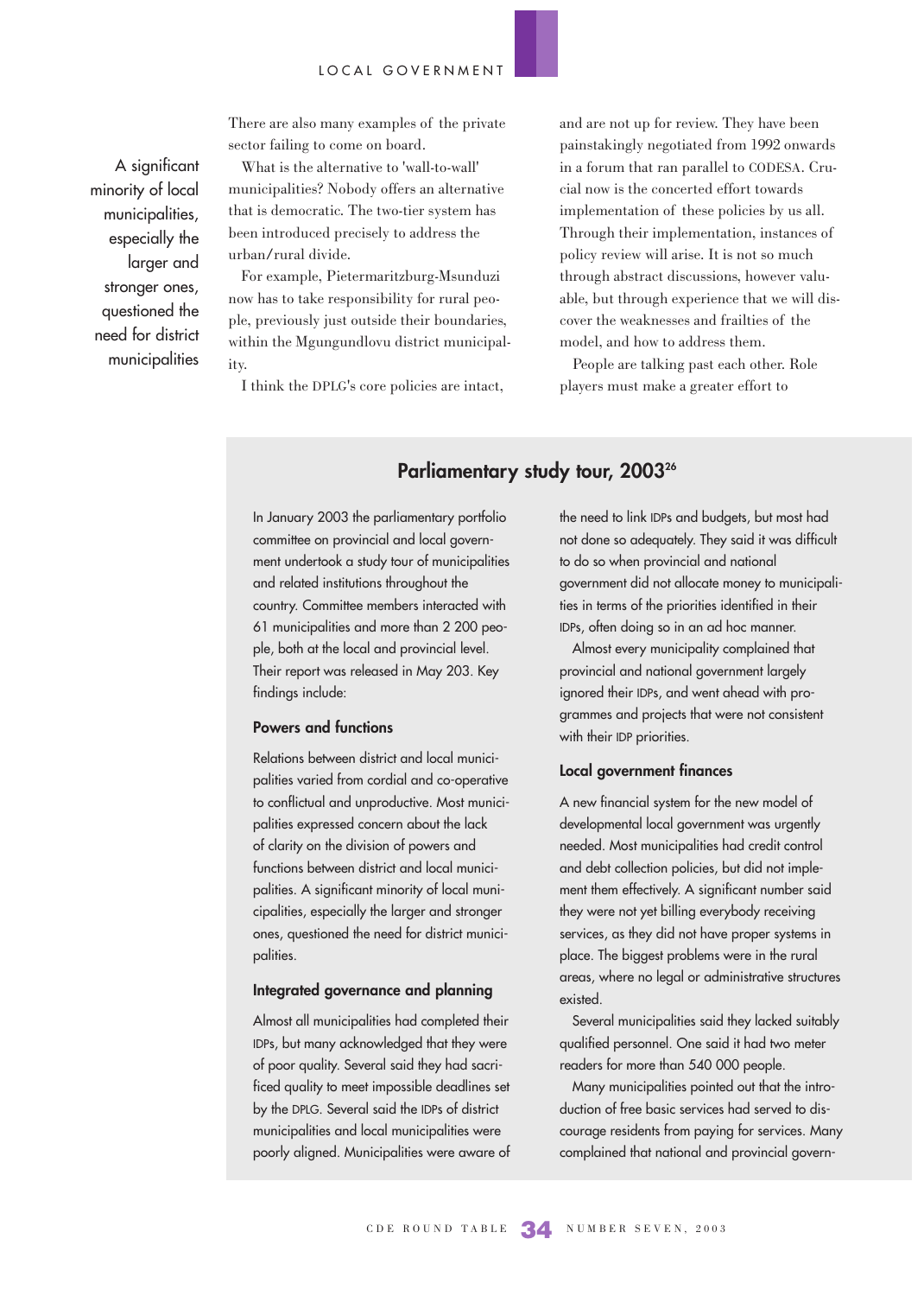concentrate on the pragmatic, working partnerships mentioned.

The local government transformation exercise has been extremely ambitious and complex. In some senses, I think we have exceeded our expectations, while in others we haven't, and we have to pose the appropriate questions. I also want to stress the magnitude of the transformation. Many people, including CDE, have spoken of the largest and most complex institutional challenges in the history of this country, and they are right. We must acknowledge our achievements,

which are admired by many from abroad. No other developing society has done this. Frankly, even the most industrialised countries would find it very challenging.

For developmental local government to work, national and provincial government must come on board to a greater extent than they have, and communities must get more involved. Human capital is crucial to success. All South Africans are part of this society, and are obliged to help improve it.

Some of us feel that, besides the national treasury, the most important government

Almost all municipalities said their 'equitable share' allocations were far from adequate for providing free basic services

ments failed to pay them for rates and services and for agency functions performed on their behalf. They also said they had to bear the administrative costs of housing delivery, without receiving any additonal financial support for this from the provinces.

The committee concluded that, unless 'drastic steps' were taken, some municipalities without the most minimal financial, economic, or revenue base would simply not be viable.

### **Service delivery**

Ultimately, the report noted, the test of the new system of local government would be the extent to which it would lead to substantial improvements in service delivery and development. While municipalities had made significant progress, especially in delivering free basic services, they still had a long way to go, and needed far more assistance from national and provincial government and other stakeholders. Almost all municipalities said their 'equitable share' allocations were far from adequate for providing free basic services. They also expressed concern about the impact of the restructuring of the electricity industry on their provision of free basic electricity, and about having to take over water projects and schemes from DWAF as from 1 July 2003.

### **Relations with provincial governments**

Relations between municipalities and provincial governments varied. Several municipalities said while they received useful support from their provincial department of local government, other provincial departments were not cooperative.

The representatives of some municipalities suggested that provinces or their provincial departments of local government did not have the capacity or the funds to support them. Others spoke of poor communication between provincial departments and municipalities.

### **Overview**

The committee found that the new local government system was 'fundamentally sound'. Legislation needed to be amended in some respects; however, the major challenges did not centre on conceptual and policy issues, but on implementation.

Despite their limited resources and capacity, municipalities had made some progress. However, they had to become 'significantly more effective'.

A greater understanding of the need for the two-tier system had to be engendered among councillors, officials, communities, and other stakeholders.

However, DA committee members believed the two-tier system was 'fundamentally flawed', and that district municipalities should be phased out as soon as possible. CDE 2003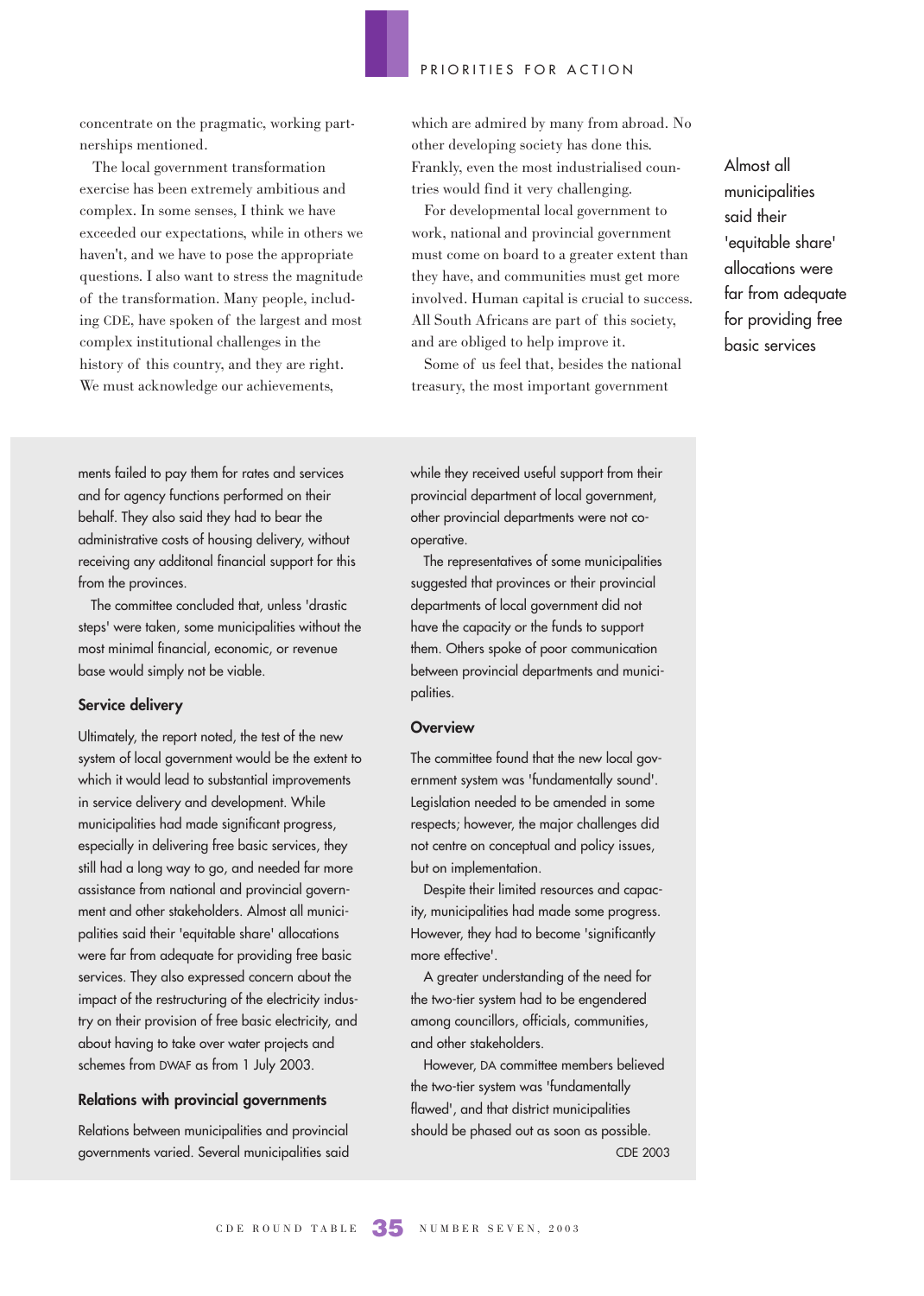There is an urgent need to develop a common vision of LED department should be the DPLG. After all, it deals with whole spheres of governance. In a sense, other departments should be subordinate to the DPLG, as was once envisaged for the RDP department.

The debate at this workshop has been unduly polarised. It is not about 'either-or', but about balance: delivery and growth, income and expenditure. The urban–rural divide must be addressed. The new municipal boundaries include rural areas. We are not 'Pol Pot-ists', wanting to destroy the urban areas. We are seeking to reduce these divides in a sensible manner.

I endorse this idea of working partnerships. CDE is an independent organisation; it should feel free to speak its mind, and it does not need to apologise. But that must be balanced with a basic understanding that, for co-operation with the department and politicians, there must be a shared national consensus, and shared values.

### **Points made during discussion**

• Ideology has undermined trust between the government and its political supporters on the one hand, and the private sector on the other. However, mutual suspicion has diminished substantially since 1994: improving the situation is a collective responsibility. Honest exchanges, such as this Round Table, are now required.

• Institutional forums where a public–private 'marriage' can start happening, in order to develop the technicalities and modalities of co-operation, do not yet exist. NEDLAC is not working in this respect. The DPLG must help to facilitate these conversations, and leave others to roll out projects.

• By setting up the innovative MIIU, the DPLG has taken a significant first step towards working with the private sector. The MIIU has freed the department from running around municipalities and having to look at the details of contracts.

• The DPLG has also created the South African Cities Network as a forum for bringing cities together to discuss common interests and concerns. The department will soon launch a knowledge-sharing facility, aimed at helping non-metropolitan municipalities, and promoting interaction among municipalities, other spheres of government, and the private sector.

• Partners will apply different criteria to assessing the success or failure of LED. Because of this, there is an urgent need to develop a common vision of LED. The public sector often neither understands nor likes markets and the people who drive them. Markets seem to have negative consequences for many communities. Municipalities often apply invalid criteria: they try to attract investment from Chinese-like 'smoke-stack' industries, or chase after tourism projects. Organised business representatives in cities often behave like petty ratepayers, with a very narrow focus on small parts of the city. Businessmen only home in on the bottom line; they lack breadth of vision.

• The ROAM concept is useful for helping the government to understand what business needs. Separate LED units focusing on socalled community development or povertyreducing projects do not contribute to sustainable economic growth. The government should do away with LED units, and ensure that all resources and capacity are focused on promoting economic development.

• Small private sector projects will seldom have the clout and leverage of big corporates in getting the attention of local authorities for the infrastructure they require. Local environments must be more conducive to attracting and retaining smaller projects. For example, many businesses and property owners in Johannesburg have established and funded city improvement districts, an indication that local government is not adequately managing the public domain.

• The private sector and its property rates base will become increasingly important to local government as the provision of electricity, water, and all the utilities start to impact heavily on municipal expenditure, without commensurate revenue.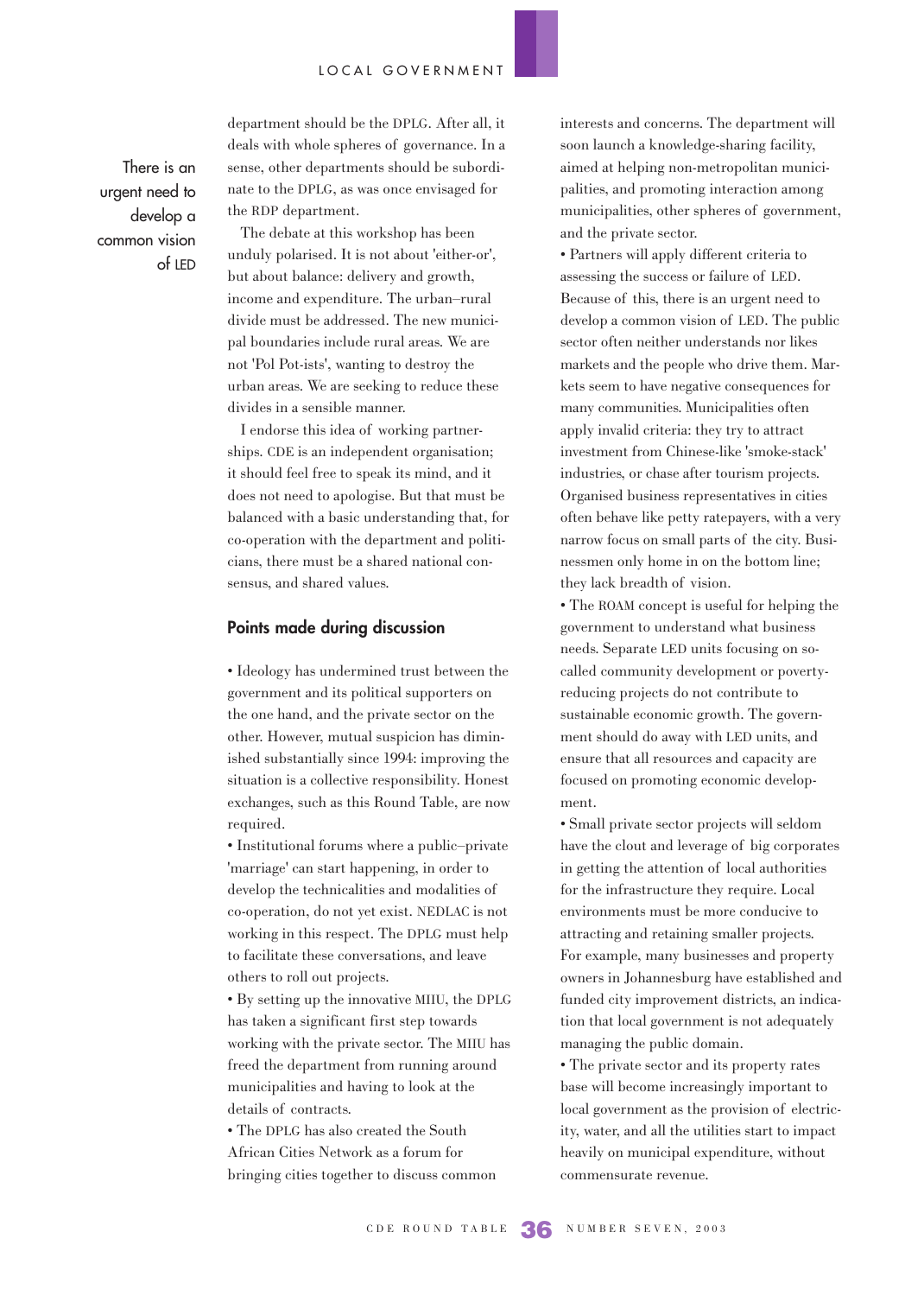# Prorities for action: different views

### **CDE's view**

We need to acknowledge the extent and complexity of the tasks addressed by the DPLG, ranging from complicated administrative amalgamation, through extending services to underserviced and poor areas, to local economic development and the modernisation of local administrations.

Considerable progress has been made. Since 1994, two successful municipal elections have been held. Financial management systems have been put in place, and legislation now before parliament proposes common guidelines for the management of local authorities' financial affairs, their accountability to provinces, and the fiscal circumstances that will trigger intervention by the national treasury in the case of financial mismanagement. Central government now has a system for transferring money to local authorities, which is being streamlined and consolidated. The DPLG is managing capacity-building programmes for local councillors and officials, aimed at helping them to meet their complex new responsibilities.

No one can doubt the enormous effort being made by committed officials of the DPLG. The minister has generously given of his time to participate in this Round Table, as have senior DPLG officials and the chair of the parliamentary portfolio committee, who has helped to organise it. The DPLG has shown a willingness to engage with the private sector and others on issues of mutual interest and concern.

#### Fundamental debate required

Since 1994 the government has guided South Africa away from a segregated, fragmented, and discriminatory local government system towards a single, unified, and non-racial one. This is a considerable achievement. Democratic local government is available to all, and the systematic denial of municipal services

and governance to millions of South Africans on the grounds of race and residence has been reversed. This component of the new framework for local government is one that CDE wholeheartedly endorses.

The second component of a new framework relates to how to demarcate local municipalities throughout the country; deal with rural and urban issues in the context of local government; think about redistribution at the local level; and equalise access to services and resources. These are more difficult issues. And it is here that CDE has fundamental questions about the wisdom and feasibility of the new demarcations, the idealistic assumptions about how development and services could be extended beyond the formerly privileged core urban areas, and similarly idealistic aims for developing rural and small-town South Africa.

The new demarcation has dramatically reduced the number of municipalities. Many of them are now very large and diverse, straddling urban and rural areas. Some even fall across provincial boundaries, but are still required to deliver uniform services, which is very difficult. District municipalities are also responsible for very large areas: they are entirely new structures whose strategic role has been hampered by the uncertainty and conflicts surrounding the allocation of powers and functions to them and to local municipalities.

The local government framework assumes – wrongly, in our view – that South Africa's smaller cities and bigger towns have the financial resources to provide basic services to large numbers of poor people in surrounding rural areas. The framework also assumes that this can be done without undermining the economic growth potential of racially integrated urban areas – the very urban entities that will drive growth and job provision for their larger regions. The demarcation assumed that new municipalities would have the administrative capacity and systems

CDE has fundamental questions about the wisdom and feasibility of the new demarcations, and the assumptions that underpin them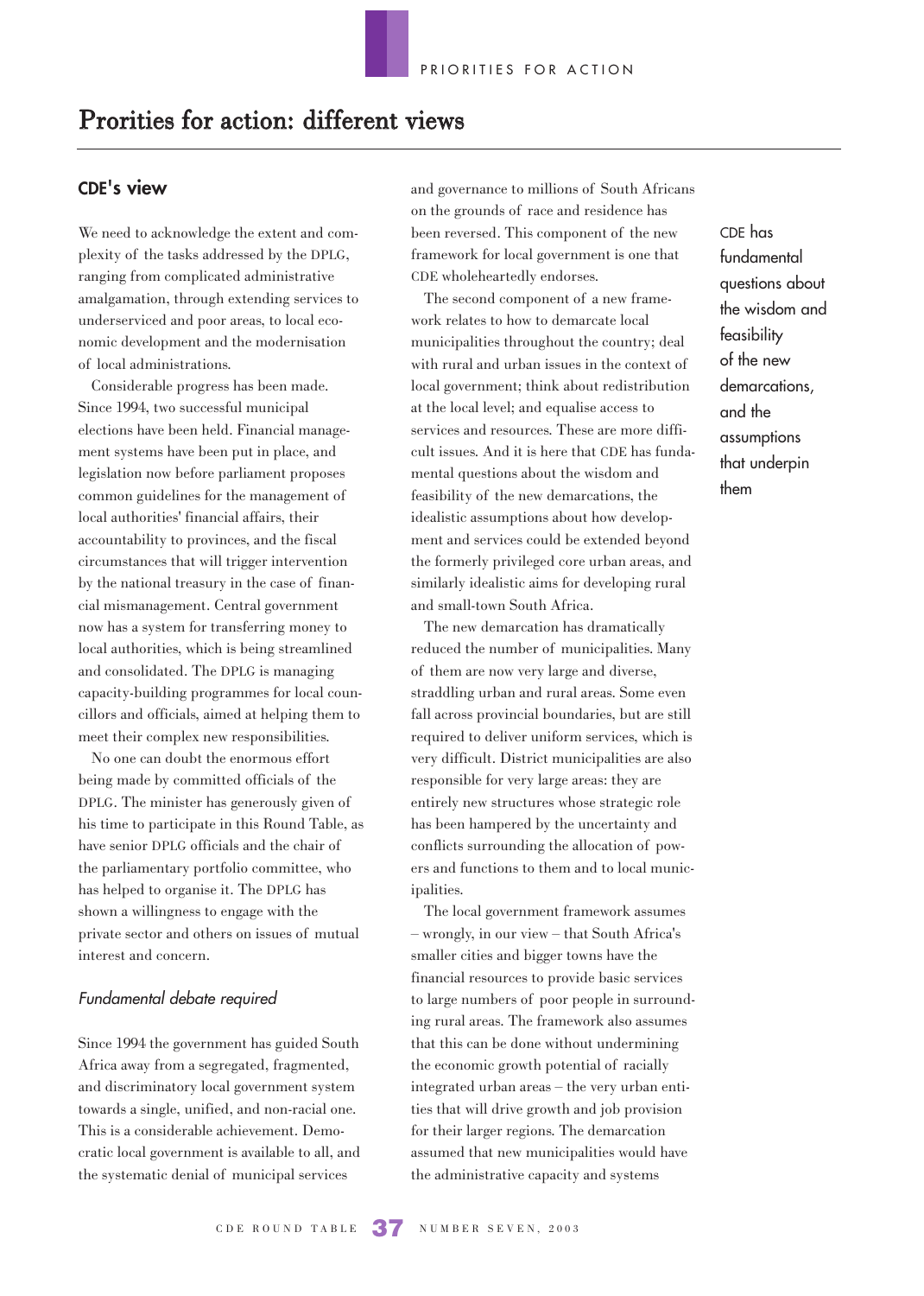The effects of mistakenly expanding the boundaries of urban local authorities far into rural South Africa will be felt in urban and rural areas needed to grow their revenues and distribute their 'equitable share' allocations to poor and rural people. However such administrative capacity rarely exists at the level of sophistication required, and the DPLG has failed to address this issue adequately. (The national treasury has been addressing the issue of financial management skills.)

The effects of mistakenly expanding the boundaries of urban local authorities far into rural South Africa will be felt in urban and rural areas. The needs of growing urban

centres such as Nelspruit differ greatly from the needs of rural areas in the former KaNgwane. Putting the two together and hoping that a single council will be able to deal with the demands of urban expansion on the one hand, and those of rural development on the other, will end up harming both these necessary objectives. The consequences will be detrimental to the poor, and will undermine growth and prosperity in urban and rural areas.

To question the approach to demarcation

### **CDE's view: the key points**

• The government has correctly moved towards creating a single, unified, and nonracial local government system. However, the fiscal and demarcation aspects of the current model are inadequate, will not deliver what is being promised, and are not sustainable.

• Many new municipalities are very large and diverse, and straddle urban and rural areas. Some overlap provincial boundaries. Single local municipalities are now expected to deal with the demands of urban expansion and rural development, without a commensurate growth in administrative capacity and financial resources.

• The urban centres included in new local municipalities cannot sustain the delivery of uniform services across those municipalities, particularly free basic services to the poor, while continuing to make the investments necessary to grow local economies.

• The national government seems to regard private participation in LED as a last resort. Rather, the private sector's role in urban and rural development needs to be spelled out unambiguously, and discussions held on how to improve its involvement in development.

• Municipalities rarely have the administrative and managerial skills they need to grow their revenues, bill consumers for services and collect the payments, effectively use the public and private resources available, and

distribute resources and services to poorer and more rural populations.

• IDPs reflect this lack of skills, as well as unrealistic growth and development expectations. They also reflect a suspicion of the private sector, which is apparently widespread among national, provincial, and local officials.

• District municipalities are institutionally weak instruments for co-ordinating municipal planning, and ensuring district-wide economic growth and development. Efforts to establish a sound financial base for district municipalities by designating them as primary service authorities are having detrimental effects on many local municipalities, particularly those including secondary cities. This issue needs to be discussed and resolved.

• Government as a whole needs to develop its vision of local government, define who has to do what, and what funding and support should be available to local authorities. Without a clear understanding of the role of local government, it will be difficult to develop the appropriate skills – for example, it is not clear whether direct service delivery skills or contract management skills should be developed.

• Local governments must explore more systematically the opportunities for outsourcing certain functions, while developing the skills needed to manage those contracts.

• The role of the DPLG needs to be clarified, so that its tasks become more manageable. The DPLG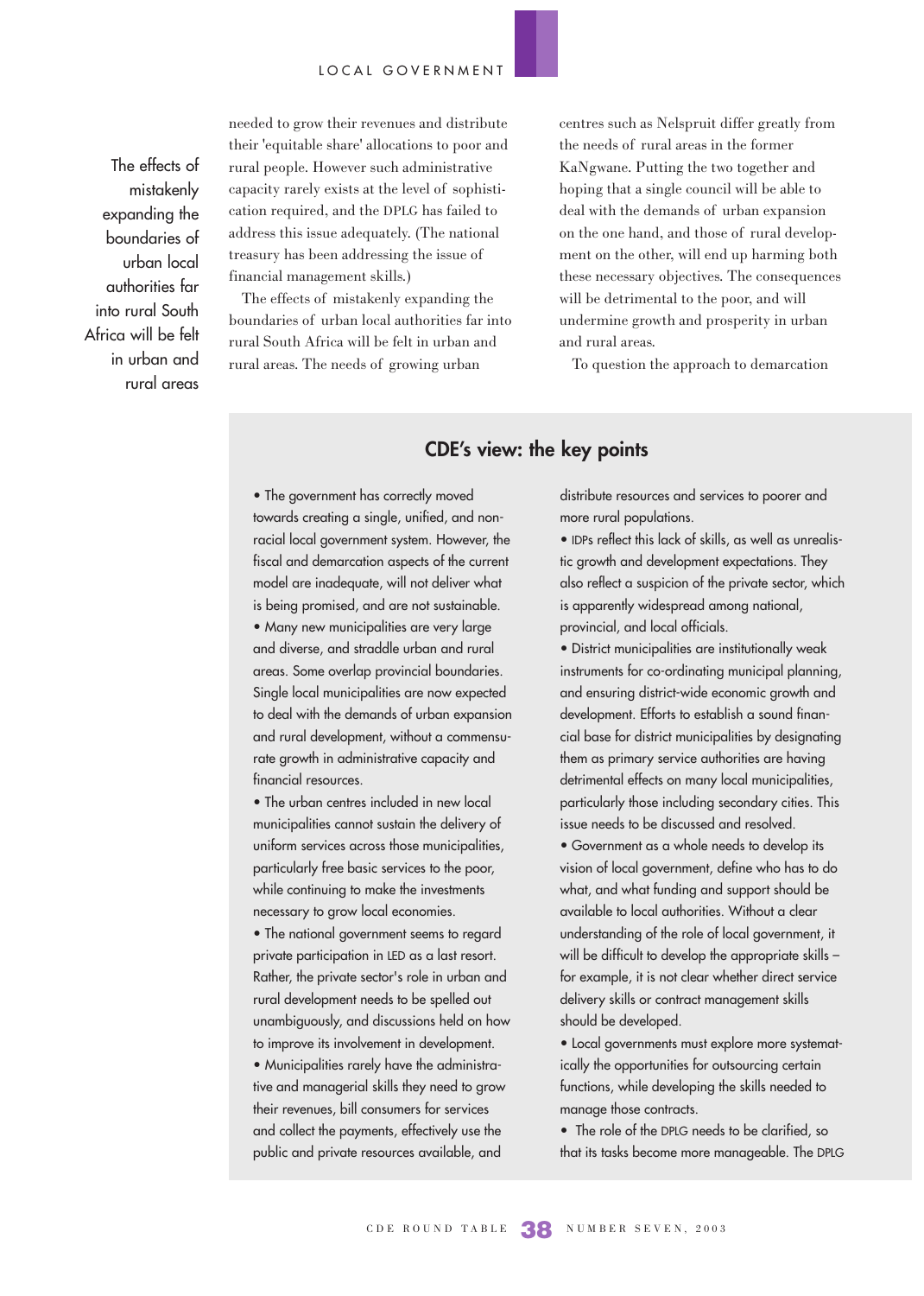and the assumptions about governance and redistribution on which it is based does not mean that we question the principle of nonracialism, or the inclusion of rural South Africans in an expanding network of opportunities. But we are asking whether the fiscal, financial, and demarcation aspects of the current local government model are adequate, will deliver what has been promised, and will be sustainable in the long term.

There is no doubt that the issues are complex, and that more detailed information is

must approach its functions more strategically, and manage the support programmes of other national departments within an overall strategic framework. • The DPLG must also establish the broad principles within which local governments should operate, drawing a line between what local authorities and communities should decide themselves, and what is appropriate for the DPLG to do. The institutional mechanisms for local accountability and adequate decision-making, such as ward committees and development and business forums, need to be strengthened.

• Government and the DPLG is operating without a clear urban policy or rural strategy, which has major negative implications for the country's approach to local government. Municipal demarcations are a case in point: urban and rural areas with very specific growth and development needs have been grouped together.

• Besides the current emphasis on municipal expenditure, there is a need to focus on income. This relates to the need for greater economic activity and its associated revenue benefits, but also to billing and debt recovery. The municipal revenue enhancement programme (MREP) initiated by the department is a step in the right direction; however, is it enough, and is it being implemented with enough drive and urgency? • The current financial model for local

required on the situation in different parts of the country. This, in turn, requires more intensive research. Many of the challenges raised by private sector players and other experts in the course of the Round Table are clearly subsidiary to the 'framework' issue. These include the difficult issues arising from the way in which the establishment phase of the newly demarcated local municipalities has been handled, including the vastly inadequate provision of 'once-off' establishment funding and its knock-on

The fiscal and demarcation aspects of the current model are inadequate, will not deliver what

is being

are not sustainable

promised, and

government and the adequacy of national funding via 'equitable share' allocations and capital grants need to be urgently discussed. A clear statement of the principles that will guide such a review and the resolution of this problem proposed in the immediate short term is required. Care must be taken to limit political pressures that may undermine local government reforms, such as the provision of free basic services to the poor, which have resulted in many non-poor consumers suspending their services payments.

• HIV/AIDS and its impact on local government (on officials, politicians, revenue, growth in indigent populations, welfare implications, smaller towns, health services, and urbanisation) needs considered and urgent attention.

• The maintenance of existing municipal infrastructure is particularly important; many municipalities are being encouraged to spend their own capital and CMIP grants on new infrastructure, but not enough attention is being paid to maintaining existing public resources in municipal budgets or in the present round of IDPs.

• Urgent attention must be paid to the claims by municipalities that many national and provincial 'support' programmes are 'unfunded mandates', and/or represent a 'creeping assignment of functions'.

CDE 2003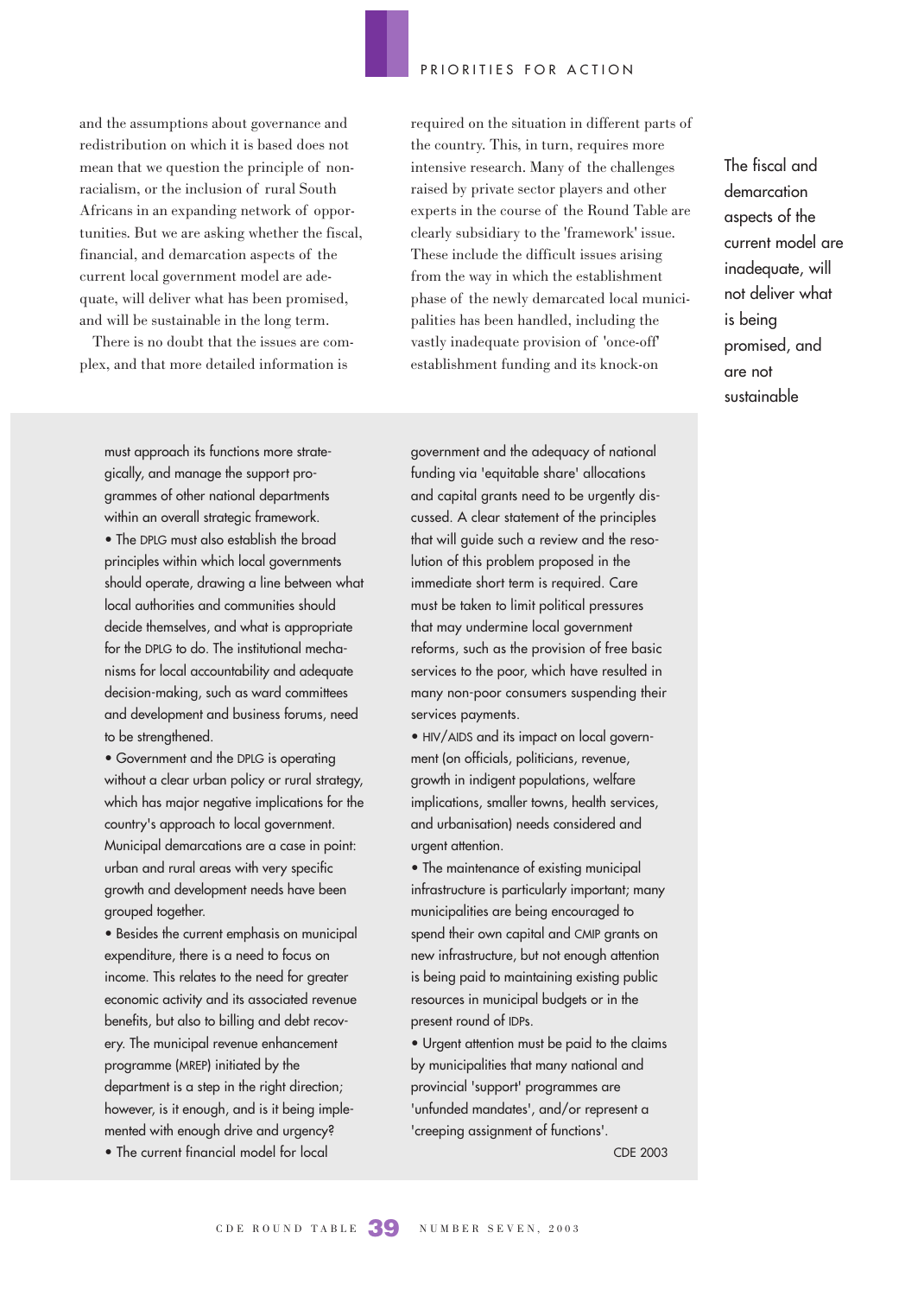Is the department trying to do too much, and is its conception of its role the most productive one? effect on municipal budgets and staffing costs. Other issues arise from the government's underestimation of the complexity and skills required to integrate formerly segregated administrative and financial systems, and simultaneously implement new and complex comprehensive development plans. There are also concerns about the leadership capacity of the new municipalities, both political and administrative.

However, if we do not grasp the nettle and attempt to resolve these fundamental questions, exhorting local municipalities to work better, harder, or smarter will be in vain. And local municipalities in many parts of the country will not emerge as the developmental agencies that the white paper on local government envisaged, and the country needs. Even worse, some municipalities with real growth potential will be hampered (even crippled) by the fiscal and other consequences of demarcation.

### Areas of concern

The Round Table indicates that there is a high level of consensus among government officials, local councillors, members of parliament, and private sector figures about the nature of the challenges facing local government. However, this consensus breaks down when we come to the question of how we should proceed.

Reflecting on the day, CDE has a number of concerns:

What role is the DPLG playing, and what role should it play? Clearly, it must provide certain core functions, such as formulating appropriate legislation and, together with the national treasury, devising the financial system within which local governments must operate. It must establish the broad principles within which local authorities need to operate – such as equal opportunities irrespective of race, and the approach to service provision. It should ensure that there are sufficient training opportunities for people involved in local government; sufficient **1**

national resources for local authorities; and an adequate framework for good governance. It should also ensure that essential information about what is happening in local areas around the country is available, and publicise success stories and innovations so that others can learn from them. However, a line must be drawn between what is appropriate for a national department to do (ie, provide the appropriate frameworks – legal, financial, and good governance – and ensure that the resources, financial, training and networking are available if required by local authorities) and what local authorities and communities should decide themselves. Is the department trying to do too much, and is its conception of its role the most productive one?

Far more attention needs to be paid to the 'local' component of the third sphere of government. It sometimes seems as if we all think of 'local government' in a manner akin to 'the civil service', or 'the public sector'. The fact is that local is particular, and we need to free up local areas to do what they think is best under their particular circumstances. Why, for example, are local government salaries and conditions of service determined nationally? This must be one of the major causes of the growing size of the local government salary bill, which recently alarmed the minister of finance. Within the ambit of the constitutional principle of integrated, non-racial municipalities, and the legal and financial frameworks laid down by national departments, communities should choose their own priorities, decide what they are prepared to pay their politicians and officials, and get on with local development in the way they think best. If there is a concern about exorbitant salaries, the national treasury should set a ceiling – ie, a maximum that cannot be breached. Many municipalities will fail, but many are failing now. However, some will succeed in improving the quality of life, opportunities, and services in their area, and these successes will indicate the best way forward. Existing mechanisms for enhancing community participation and decision-**2**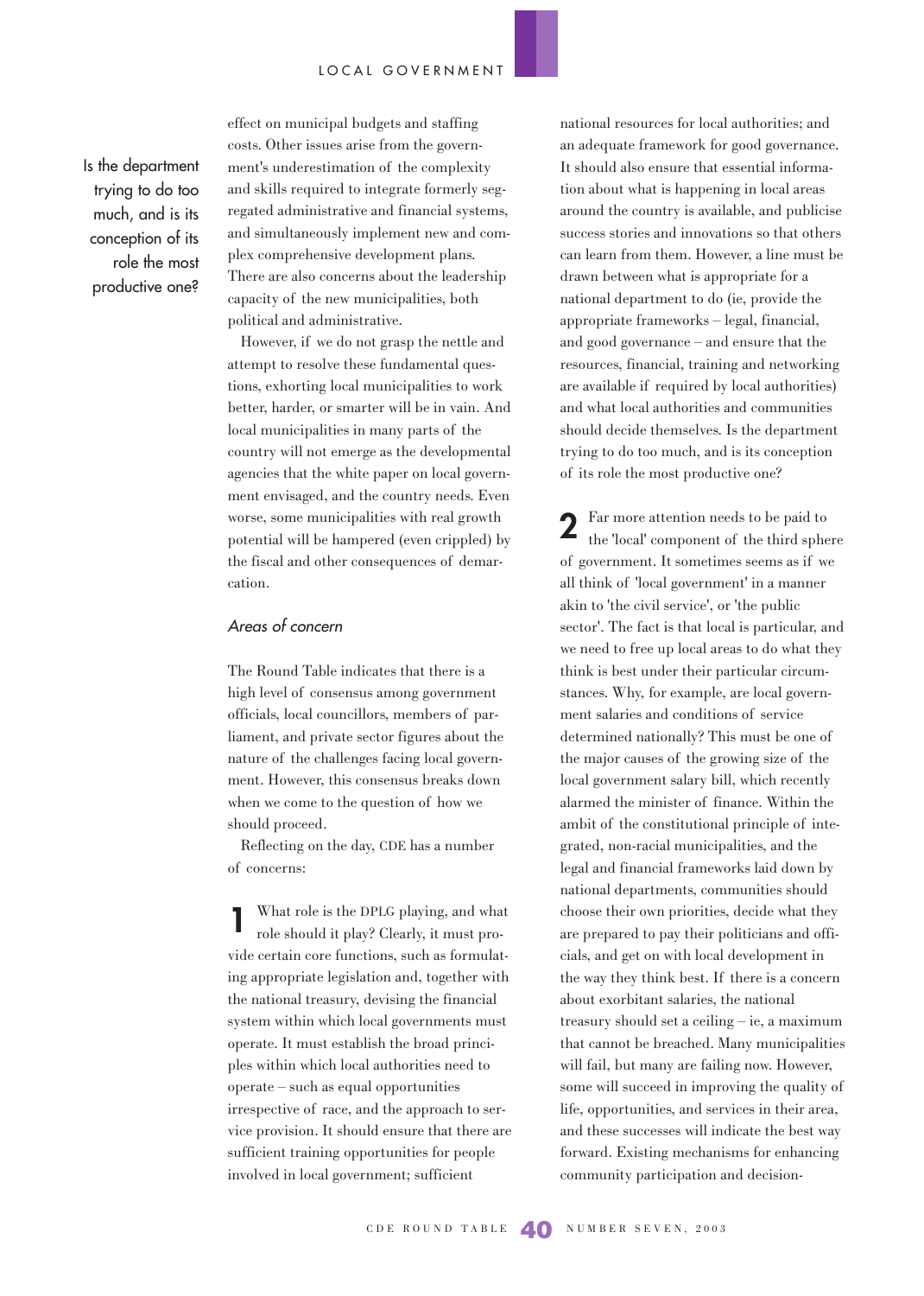making, such as ward committees, will need to be revisited, so that municipalities and individual councillors can account directly to those who elect and appoint them.

The most important issue facing all local governments in South Africa is economic development. Without economic growth, cities and towns will struggle to provide for their inhabitants. The Round Table has revealed a disturbing lack of focus among national and local officials on economic issues, a growing disillusionment with the current LED approach, and an ambivalent attitude towards the private sector. Presently, the national government seems to regard private participation in LED as a last resort (section 78 of the Municipal System Act requires municipalities to first consider 'internal solutions'). Participants from the public and private sectors were sometimes antagonistic towards one another. **3**

Statements by private sector participants about their 'other options' for investment besides involvement with suspicious and unenthusiastic local governments seemed to go unheeded. What is required is for the national government's stated commitment to growth and its appreciation of the drivers of economic activity to be communicated much more effectively through the DPLG and senior ANC officials and politicians. A far deeper understanding of the private sector's role in urban (and rural) development is urgently needed, as is considered discussion – building on local and international experience – about how best to develop it.

One of the major difficulties is that, notwithstanding its current nodal approach to urban and rural development, the government is operating without a clear urban policy or rural strategy. This has major implications for the country's approach to local government; far too many issues are being shifted on to local authorities because there is no comprehensive strategic approach to urban and rural development that, among other things, clarifies the appropriate role **4**

and function of different national departments, the provinces, local authorities, private sector players, households, and individuals. How we think about local government must be integrated with and supported by well-thought-through and effectively communicated national and provincial programmes and policies. This is not happening at present, which partly explains the shortcomings of the IDP process as it affects local and district municipalities, provinces, and national departments. The situation is complicated further because the country does not have an urbanisation strategy, a serious shortcoming that has resulted in municipal demarcations with significant negative consequences for the country's large towns and cities.

The capacityand skills constraints on local governments need to be more clearly recognised. This is not the fault of the department, but of apartheid and the crime of 'Bantu' education. They are realities nonetheless, and some time will elapse before 'learnerships' and other initiatives undertaken by the local government sector education and training authority take effect. The implications for our ambitious local government framework are far-reaching. Local governments will have to look hard at ways to retain skilled staff, attract newly qualified professionals, and reduce staff costs. Unless we have a clear understanding of the role of local government, it will be difficult to quickly develop adequate skills – for example, should we develop direct service delivery skills or contract management skills? **5**

Local government will also have to explore far more systematically and enthusiastically the opportunities for outsourcing and contracting out certain functions, while developing the skills neede for managing those contracts. And local councils will have to think hard about which development programmes can realistically be implemented with present resources. Again, the right approach to partnerships and the involvement of the private sector is essential.

The Round Table has revealed a lack of focus on economic issues, disillusionment with the current LED approach, and an ambivalent attitude towards the private sector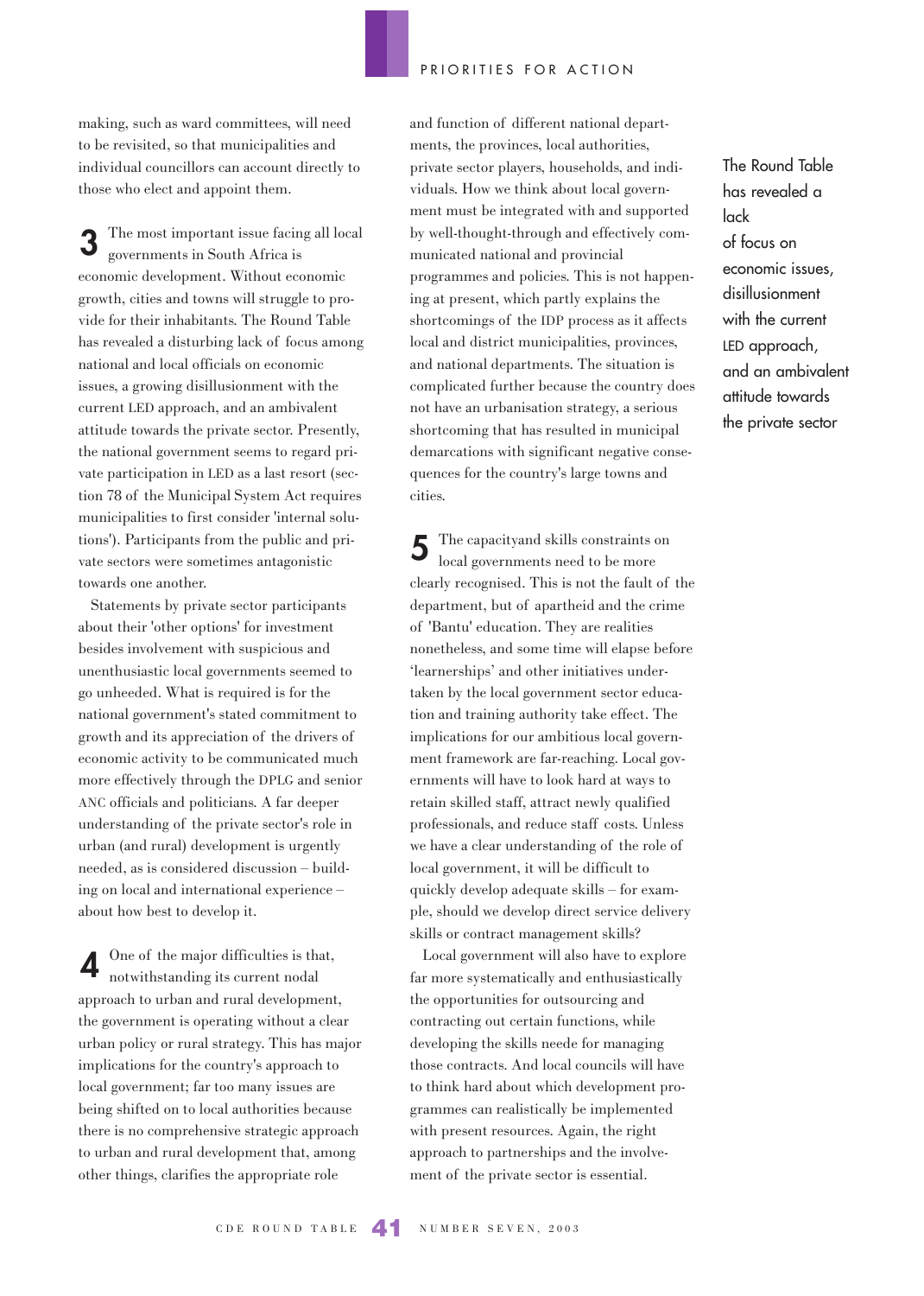CDE is willing to help facilitate a more intensive engagement between private sector players and the government

The Round Table has brought to the fore a number of other issues. It is clear that local authorities should pay far more attention to their incomes, as against the current emphasis on expenditure. This relates to the need for greater economic activity and its associated revenue benefits, but also to billing and debt recovery. The MREP introduced by the department – aimed at addressing escalating levels of municipal debt, and improving municipal revenues – is a step in the right direction. But does this go far enough, and is it being implemented as vigorously and quickly as it should? The question of HIV/AIDS and its impact on local government (officials, politicians, revenue, growth in indigent populations, welfare implications, smaller towns, health services, and urbanisation) needs considered and urgent attention. The maintenance of infrasstructure is also particularly important; not enough attention is being paid to this issue. Lastly, the complicated and large-scale impact of 'unfunded mandates' needs immediate attention. **6**

Government as a whole needs to further develop its vision of local government, define who has to do what, and clarify the funding and support available to individual local authorities. In the process, the role of the DPLG needs to be clarified, so as to ensure that its task is a manageable one. There is no point in loading endless tasks on to this department and local governments if they operate within an inadequate framework, or don't have the capacity to deliver. **7**

This Round Table was an important event. The minister agreed to attend despite being sharply criticised at the previous Round Table on local government. This willingness to engage with his critics is welcomed. Also of note is the interest shown by the private sector. Participants on both sides of the public–private divide agree on the magnitude and importance of the issues on the table. However, real differences in perceptions and priorities were evident. As the chair of the

parliamentary portfolio committee on provincial and local government indicated, there is clearly a need for far more intensive interaction about priorities, and how best to involve the private sector – whether this includes companies or privately funded independent think-tanks such as CDE. More must be done to clarify where public and private sector representatives really agree or disagree about principles and values, and how to ensure sustainable and effective delivery.

CDE is willing to help facilitate a more intensive engagement between private sector players and the government, in the interests of successful delivery in both urban and rural South Africa.

### **The minister's view**

One of the great attributes of South Africa's young democracy is the willingness to engage openly regarding the range of views in the political spectrum. As the democratically elected government, we have shown this willingness to engage on many occasions, and indeed it was again evidenced by our participation in CDE's Round Table. While this report points to various differences of opinion between the government and CDE, we respect CDE's right to hold divergent views, and to engage critically with us on these views.

A balanced assessment of the progress government has made in building a new local government system should take into account a number of commonly agreed indicators of this progress. Perhaps if we were to assess progress within a commonly understood normative framework, accounting for both the political and socio-economic constraints that have challenged and continue to challenge us, this would lead to a similar understanding of local government transformation: how it is defined, and the merits of its final outcome. However, in the absence of agreement on transformation, we as government find ourselves forced by the mandate we have received from the people of South Africa to forge ahead as best we can.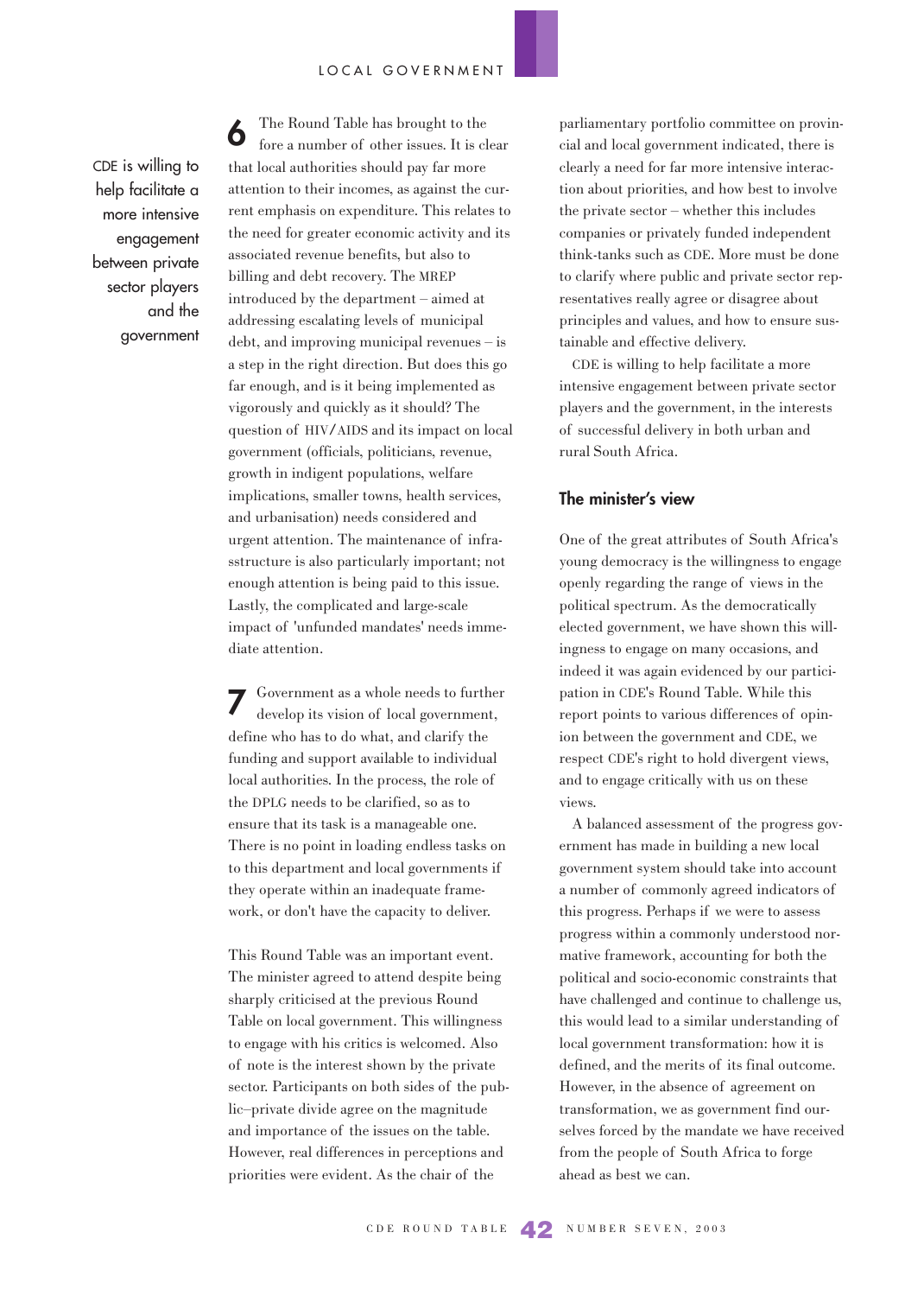Key to the government's views on transformation was the recognition of the stark inequity that existed in our localities when we took power in 1994, and the need to transform the structures, systems, and boundaries of municipalities in order to address these inequities.

This transformation has regrettably but unavoidably resulted in a degree of destabilisation of the local government sphere over the past eight years. However, we remain convinced that anything short of the transformation local government has endured would have compromised our core ideals of an inclusive, representative, and sustainable local sphere.

While we believe the progress made in transforming local government is very real (these have been detailed in the report), significant challenges remain. But these are challenges that need to be responded to collectively.

Organisations such as CDE need to assist by helping to mobilise the resources of those groupings in the local sphere outside of government which are able to contribute to local government. This could occur by helping to increase the participation of stakeholders such as ratepayers' associations in local fora such as ward committees, or by assisting us to lobby the private sector to help build local economic development.

Collaboration is crucial. We must make a commitment to work together and learn from each other on the basis of mutual respect, for the greater good of our country.

We must make a commitment to work together and learn from each other on the basis of mutual respect

# Endnotes

- http://www.gov.za/structure/local-gov.htm.
- 2 See CDE, Post-apartheid local government reforms: a small town perspective, CDE Focus no 8, March 2003, p 3.
- 3 See Minister of finance, Budget speech, Wednesday 17 February 1999, at http://www.bowman. co.za/BG\_Publications/Publications/General \_Budget\_1999.asp.
- 4 Ministerial Advisory Committee on Local Government Transformation (MAC), Interim report on the challenges facing local government, submitted to the minister of provincial and local government, 22 November 2001, p 7.
- 5 D Burger (ed), South Africa Yearbook 2000/01, Pretoria: GCIS, 2000.
- 6 See President's Co-ordinating Council, Intergovernmental Review of the Local Government Transformation Process, Draft Resolutions (as amended), 4 December 2001, at http://www.local.gov.za/DCD /news/review.html, accessed on 20 January 2003.
- 7 Local Government: Municipal Structures Amendment Bill, March 2002, Government Gazette, vol 441, 19 March 2002, No 23247.
- 8 F S Mufamadi, Presentation at the GCIS parliamentary media briefing, 12 August 2002, at http://www.local.gov.za/DCD/news/ speech30. html, accessed on 17 March 2002.
- 9 Mail & Guardian, 7–13 February 2003.
- 10 See http://www.pmg.org.za/docs/2003/viewminute.php?id=2473.
- 11 DPLG presentation on the municipal viability indaba to the provincial and local government portfolio

committee, 4 March 2003.

- 12 Ibid.
- 13 Ibid.
- 14 DPLG, Report on the status of municipalities, 30 June 2002, p 11.
- 15 DPLG presentation.
- 16 Ibid.
- 17 Ibid.
- 18 Ibid.
- 19 DPLG, Report on the status of municipalities.
- 20 DPLG presentation.
- 21 See CDE, Building policy skills in South Africa, CDE Resource Booklet no 1, November 1995. CDE held policy workshops in 1997, 1998, and 1999.
- 22 Material in this section is based on Dr Atkinson's input into the Round Table, as well as CDE, Postapartheid local government reforms: a small town perspective.
- 23 Based on research undertaken for CDE by Professor Robert Cameron, department of political studies, University of Cape Town, 2002.
- 24 Personal correspondence with Peter Leon, 14 March 2003.
- 25 See A Andrews and T Black, Who moved my share price? All roads lead to ROAM or RUIN, Johannesburg: Jonathan Ball Publishers, August 2002.
- 26 National assembly, portfolio committee on provincial and local government, Report on study tour of municipalities, 27 May 2003.
- 27 Information obtained from the SA Cities Network website at http://www.sacities.net/left/about.stm, accessed in May 2003.